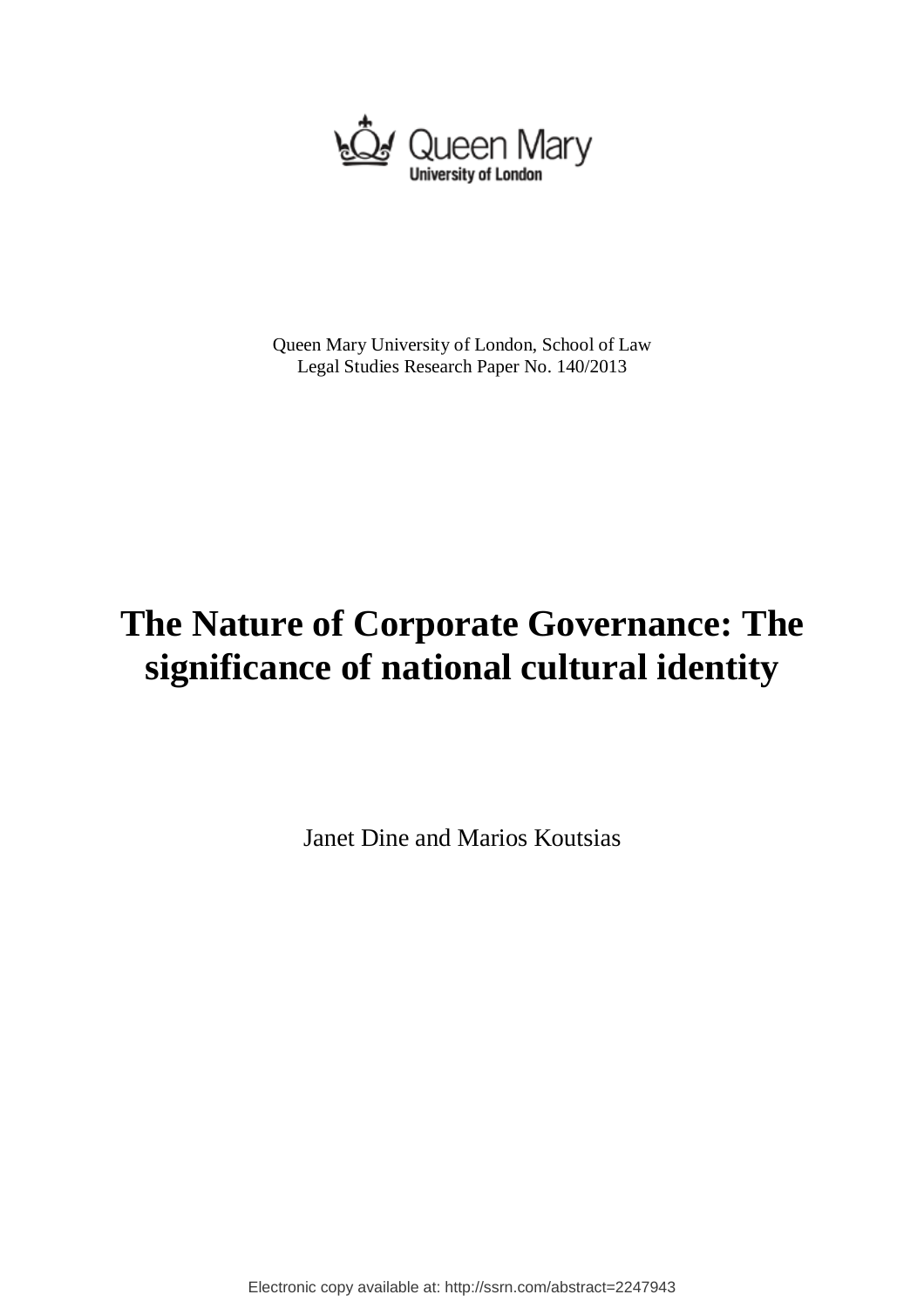# **The Nature of Corporate Governance: The significance of national cultural identity**

# **Preface**

The thesis of this book argues that national corporate governance is extremely important for societies. Recently many scholars have said that a convergence of corporate governance is inevitable. We believe that it is true but like Mark Twain said "the report of my death was an exaggeration". We show that although there is some convergence national law of corporate governance is thriving. We also believe that it is necessary for the identity of each country. The reason that national diversity in corporate governance is still widespread is because of the history, philosophy and economy of each county as shown in its cultural heritage and it gives its identity. The cultural heritage in each state is identifiable in the Company Law and Corporate Governance Codes. We consider that this is crucial for the well being for democratic nations. Convergence in corporate governance is a threat to ordered commercial regulations because of the power of the preeminent economic paradigm in the West which is the neo-liberal model. The neo-liberal agenda that predicates deregulation, privatisation and the liberalisation of markets is moulding many jurisdictions into an Anglo-American model of corporate governance which is dangerous for a number of reasons;<sup>1</sup>

- It is an extreme sort of utilitarianism without significant ethical principles
- It allows the growth of mega companies backed by powerful international institutions including the International Monetary Fund (IMF), the World Bank (WB), the Organisation for Economic Cooperation and Development (OECD) and the World Trade Organisation (WTO).
- It changes the balance of power between states, individuals and counties and the mega companies including the financial sector ('the markets') and the international institutions.
- It is disastrous because of the burgeoning inequality between nations and individuals
- It is profoundly anti-democratic because of the powerful actors
- It is disastrous for the environment

Against the power of large companies and Multinational Companies (MNEs) and the financial institutions national policy makers are disadvantaged because of the imbalances. Chapter 1 is concerned with global issues coming from the pre-eminence of the neo-liberal agenda. Corporate governance matters because of the sort of society that each state wants. Imbedded in each nation issues of board structures and general

 1 Loraine Talbot *Progressive Corporate Governance for the 21st Century,* **Routledge 2013.**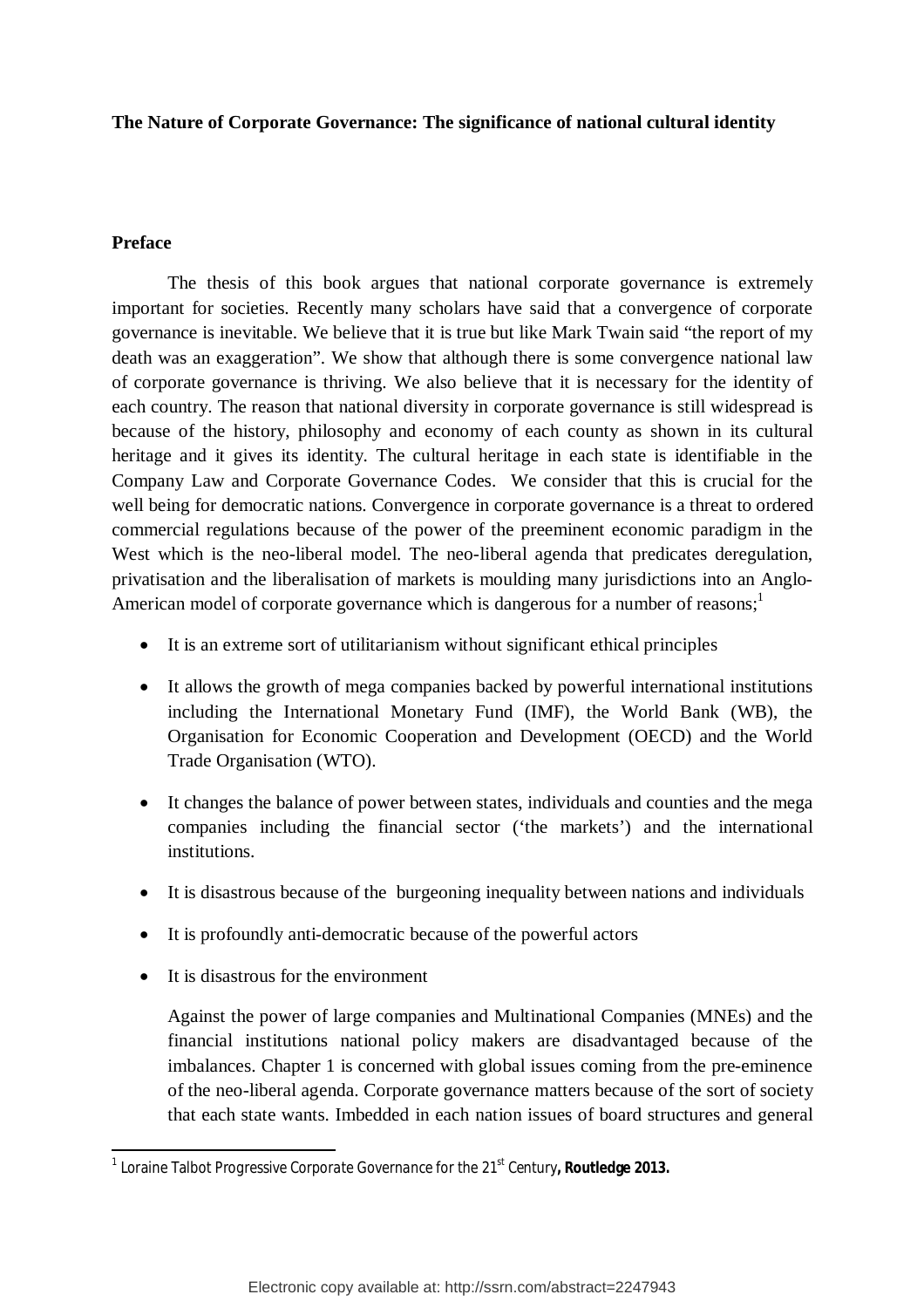meetings is the whole structure of the economic management in the country. Western capitalism is always a compromise between ethical principles and pragmatism, God and Mammon, God against the Devil. We will consider in each section the tensions between these concepts in corporate governance. Modern discourse uses different words to express a concept of God. We use terms like human rights, corporate social responsibility, ethical principles, communitare, sustainability, democracy, public interest or bona fide. On the other side there are terms like efficiency, growth, development and necessity. In each chapter of our book we highlight the tension between these powerful ideas and the compromises that policy makers have made in different jurisdictions to reach a balance between them. We contemplate the neoliberal paradigm as a rigid contractual model as an economic system unable to imagine the value of real equality rather than simulated equality leading to significant consequences. A rigid contractual model will always involve significant advantages for the powerful unless law or regulation can rebalance the equation. The neo-liberal prescription involves a number of crucial tenets, including rigid interpretation of property rights and ownership. In Chapter 1 and 2 we show how important these tenets are although these concepts can be reinterpreted in a different light depending on the historical and philosophic foundation of each nation. We show that property rights and ownership is a chimera or a chameleon.. Property rights are a construct; the definition of ownership and property rights depends on whether there a rigid interpretation of them. A rigid interpretation of them allows special interests to flourish, a looser interpretation of property and ownership allows ethical and communitaire ideas to flourish in corporate governance. In Chapter 5 we consider the German political consensus model which allows a common understanding of the interests of the community including companies. The opposite neo-liberal model is predicated on contract which is a rigidly contractual. We the differences first in Chapter 1 where the different definitions of property rights is starkly exposed when the Indians lost their lands, but thought the book it pervades all of aspects of corporate governance. The stakeholder versus the shareholder debate is about ethical principles versus profit and the ownership of companies is part of this argument. The German consensus of politics is about the ownership of the 'commons', a public interest concept which has resonance in corporate governance. On the other hand the individualism of the American political system with its rigid adherence of property rights is a reason why maximisation of profit is a key part of corporate governance in the US. In the UK there is an uneasy compromise between neo-liberal corporate governance and a stakeholder model embedded in the Company Law 2006 section 172 where there is a fig leaf for stakeholders other than shareholders. Throughout the book we show these tensions between individual shareholders and the public interest in different jurisdictions. We wish to scrutinize the foundation of key concepts of corporate governance because each country understands these concepts slightly differently and if policy makers which to amend the law these tenets need to be thoroughly examined. We hope that this might be particularly useful for policy makers in the transition countries including countries that are apply to join the EU but also when each jurisdiction reviews its corporate governance systems.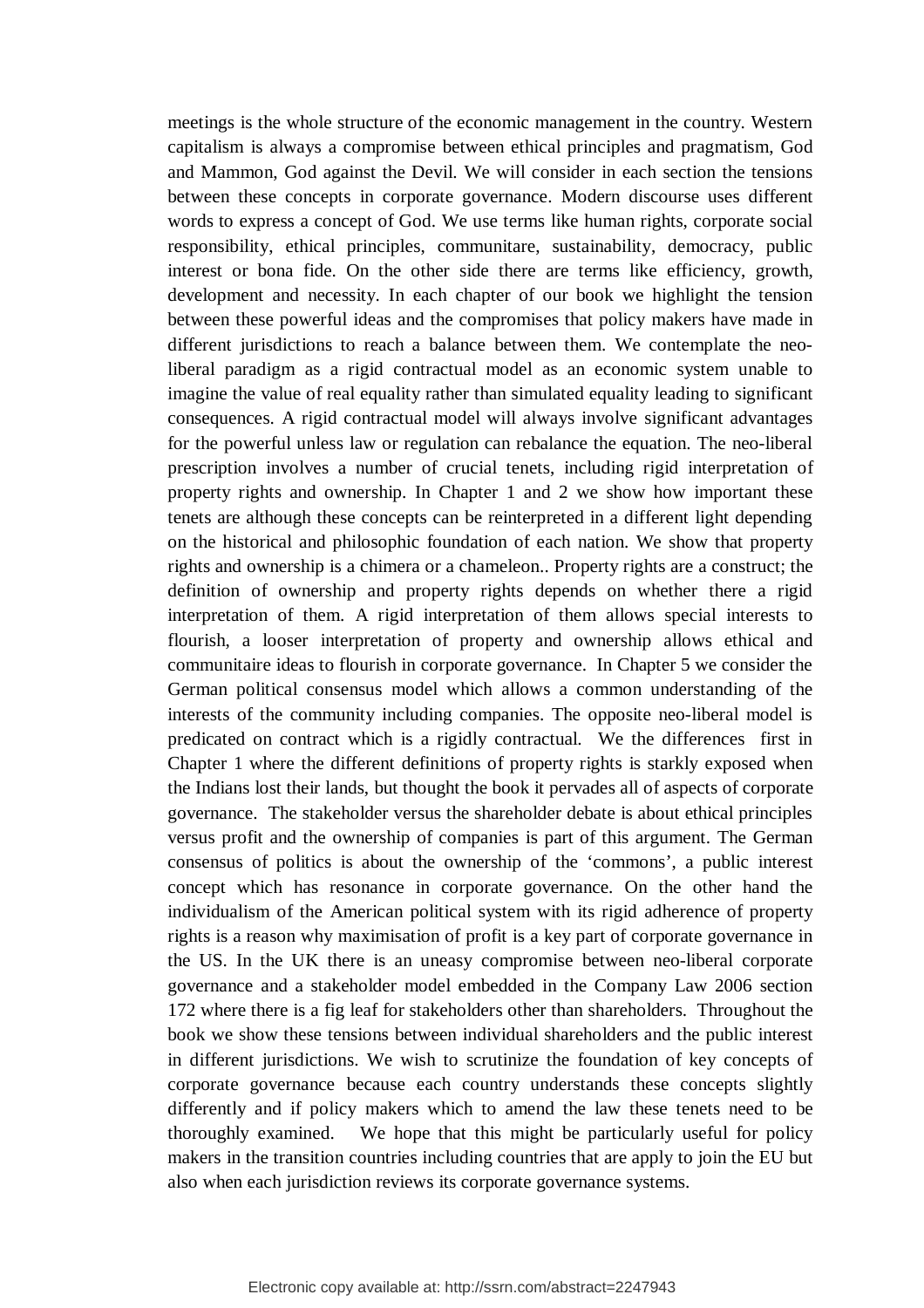Our research shows that although the neo-liberal paradigm is extraordinarily powerful, so much so that many scholars expect that all corporate governance systems will be converged eventually, but there is divergence particularly in important details. The ongoing western recession might trigger a revolution of corporate governance<sup>2</sup> allowing a stakeholder model to thrive. In the meantime national policy makers need to get the global picture before drafting laws and corporate governance systems which reflects as much as possible the culture of in their county adapting it to the international 'standards' promoted by global institutions. Chapter 1 considers the history and philosophy of neo-liberalism and the colonisation of the neo-liberal paradigm on corporate governance particularly and the way that it is promoted in Codes, templates and standards. The contractual model of bargains and companies is discussed showing why a contractual model leads inevitably to inequality. When inequality is predominant that leads to a democratic deficit because of the imbalance between actors. Democracy is not just a matter of voting imbalance between powerful interests are crucial. Trying to balance powerless and the powerful is a fundamental tenet for democracy. A stakeholder model of corporate governance tends to iron out some of the imbalances. There is no doubt that a principal reason for the 2007-2008 financial crash is the imbalance between the financial sector and governments. A bank to big to fail is inevitably is a risk because of a conflict of interests between a society. The situation was a moral hazard because the risk of gambling is high. A neo-liberal contractual model followed by the banks allowed then to become powerful because there were not enough checks and balances in the companies. The shareholders wanted the profit, the governments wanted investments in the economy, and other stakeholders were powerless. Eventually this led to bail outs by the taxpayers. We see now the consequences of reckless borrowing which is linked to the bank crisis in the Eurozone. Unfortunately national policy makers can not significantly influence the corporate governance of big banks because the corporate governance of banks is regulated internationally however a system of scrutinizing public companies in each jurisdiction is important to make sure that stakeholders have sufficient information. Environmental protections by companies are become essential because of the need to live sustainably. The threat of climate change is enormous. Here the tensions here are immense because all companies consume resources in their trading and manufacture. Here the neo-liberal theory is particularly dangerous because of its rooted dislike of regulation and simultaneously the ability to use extraterritoriality especially in switching assets between companies. Chapter 2 discusses the convergence and divergence in corporate governance each jurisdiction and why public policies matter. We believe it is crucial to reflect the history, political ideology of each society.

 $\overline{\phantom{a}}$ 

<sup>2</sup> Dignam, Alan., and Galanis, Michael., *The Globalization of Corporate Governance,* Ashgate, 2009, "the rule of the free-market radicals that started with Margaret Thatcher and Ronald Reagan has ended with a big bang'. If that is so, then the price of that bang will be high, indeed the down payment has already by early 2009 been exorbitant, but perhaps in a more regulated demand managed world, stability and incremental innovation may come to be valued once more over excess profitability and in turn the insider corporate governance model once have its day in the sun, page 419.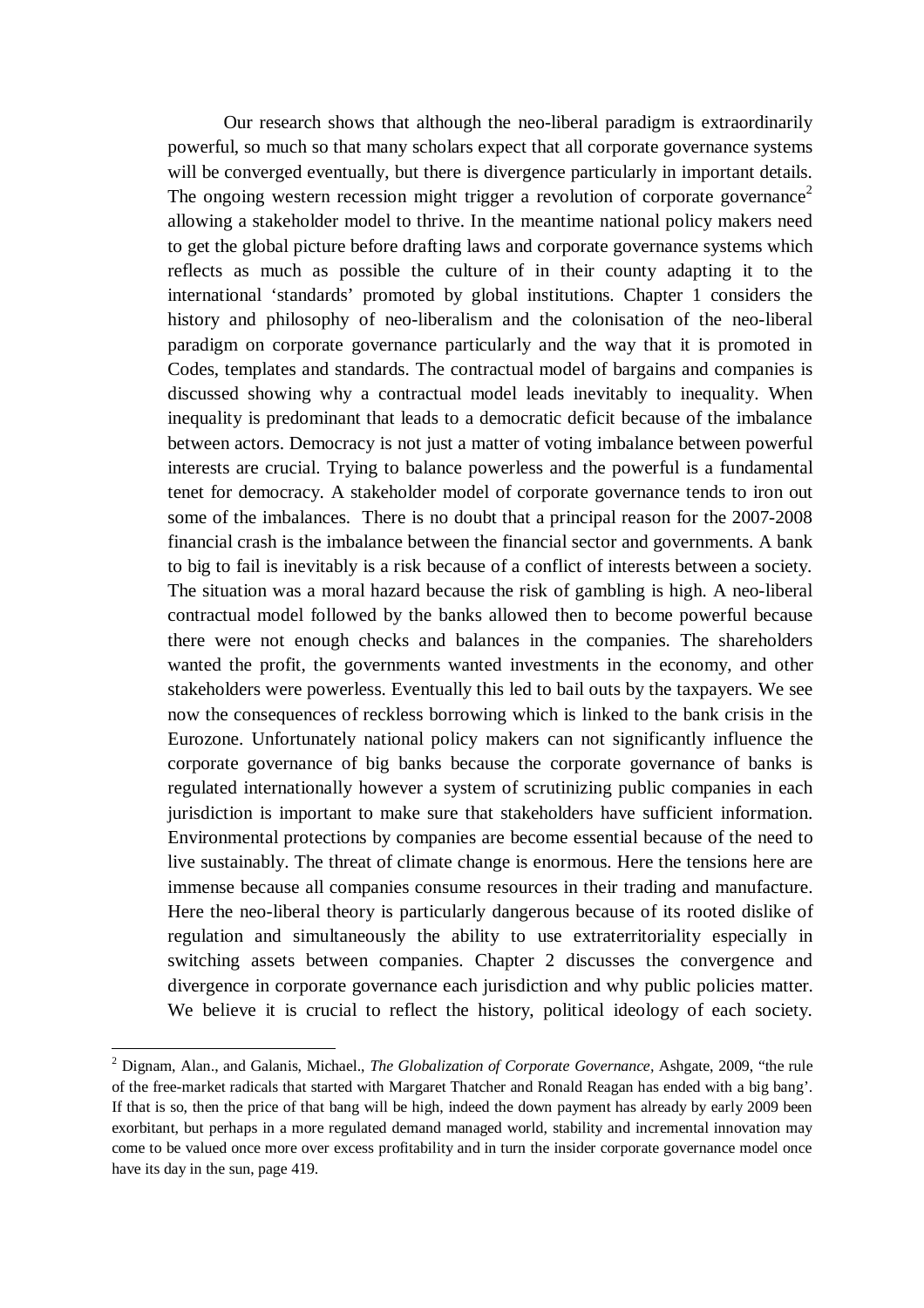Differences matter if communities are to be comfortable and find their identity. In Chapter 2 identifies four streams of corporate governance, of course with many tributaries. Roughly we have identified 1) legal based corporate governance scholarship focusing on shareholder rights, agency problems between shareholders and the management on companies and different models of boards;<sup>3</sup> 2) An economic analysis of corporate governance trying to assess the efficiency of different models of company structures;<sup>4</sup> 3) The debate between the shareholder primacy model versus the stakeholder design of company and whether the models are converging;  $5/4$ ) A soft-law focus which involves wider issues including ethical principles in companies, including issues of sustainability, corporate social responsibility. This category includes the concession theory of companies<sup>6</sup>. Chapters 3-5 consider the four steams of corporate governance in the context of a detailed knowledge of the structures of companies in the USA, the UK and Germany showing how diverse they are. Amending or drafting company law or principles of corporate governance needs detailed consideration of the structure of boards or the rights of stakeholders while simultaneously considering the cultural identity of each nation.

 $\overline{a}$ 

# <sup>4</sup> **Dignam, Alan and Galanis, Michael,** *The Globalization of Corporate Governance,* **Ashgate Publishing, 2009,**

<sup>5</sup> Hansmann, Henry and Kraakman, Reinier, "The End of History for Corporate Law" (2000). Harvard Law School John M. Olin Center for Law, Economics and Business Discussion Paper Series. Paper 280

<sup>3</sup> Andenas, Mads and Wooldrige, Frank, *European Comparative Company Law,* , Cambridge University, 2009, Plessis du Jean Jacques, Hargovan Anil, Bagaric Mirko, Principles of Contemporary Corporate governance, Cambridge University Press, 2011

<sup>6</sup> For example: Parkinson, J, "The Socially Responsible Company" in Addo, M, (ed) *Human Rights Standards and the Responsibility of Transnational Corporations* Kluwer, The Hague, 1999, Boeger, Nina Rachel Murray, Rachel, and Charlotte Villiers, Charlotte, (Eds.), *Perspectives on Corporate Social Responsibility,* Edward Elgar Publishing, 2008, Keay,A, *The Corporate Objective,* Edward Elgar, 2011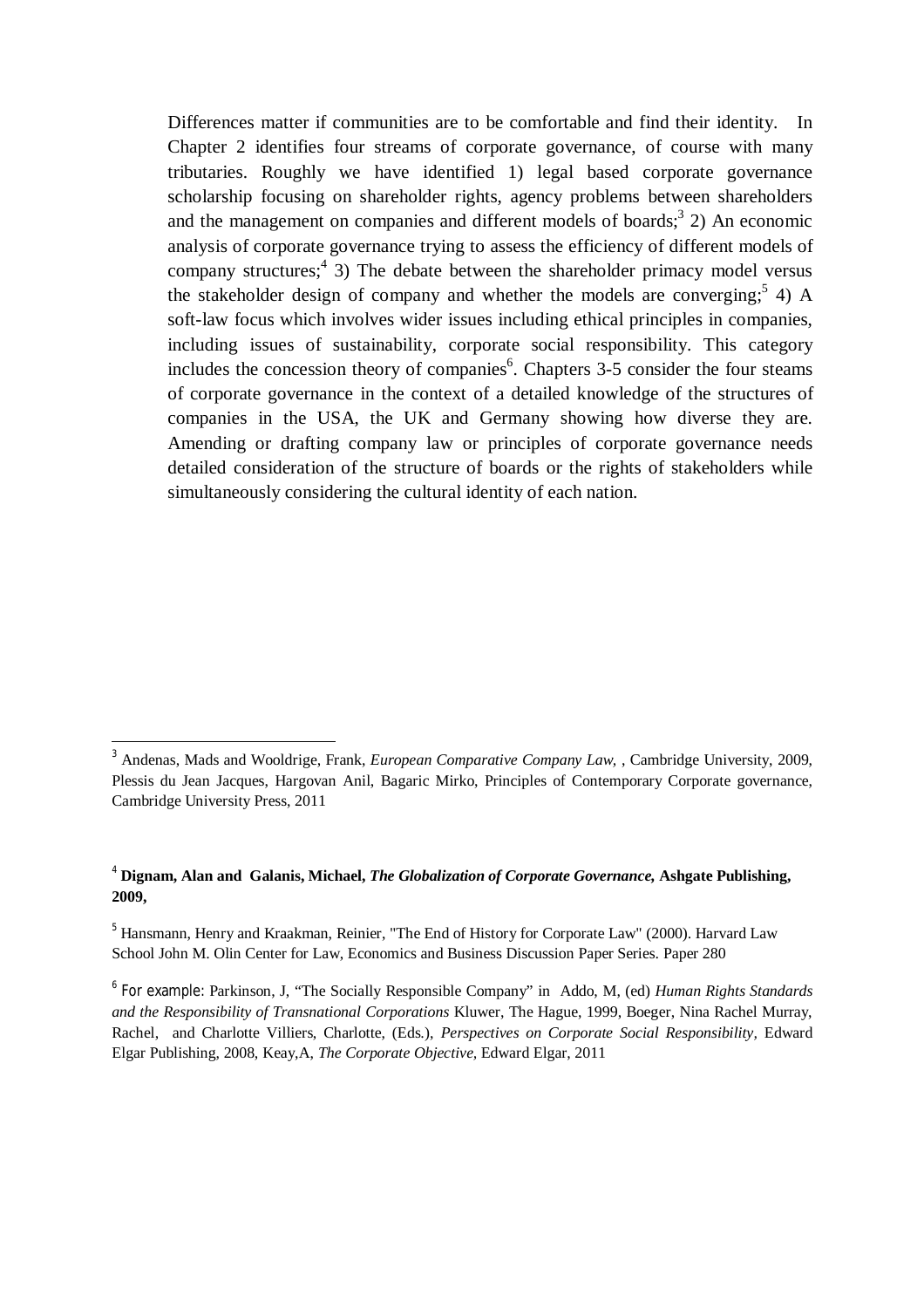#### Chapter 1

 $\overline{a}$ 

.

#### **Corporate governance global economics: the neo-liberalism paradigm.**

This Chapter discusses the neo-liberal economic paradigm from several angles. We start with the anxiety that there is a crisis of capitalism because of growing inequalities globally and within countries. We believe that the increasing convergence of corporate governance into a neo-liberal paradigm is one of the causes of growing inequality.<sup>7</sup> This Chapter traces the historical antecedences of neo-liberalism. We find that it is predicated on contracts which should individually fair but unfortunately bargains are inevitably unequal because of differences between the parties allowing inequality. A rigid adherence of contractual rules does not allow a fair balance between parties where there is stark differences between imbalances of power or riches. The uneven playing field can only be levelled by regulation allowing ethical and communautaire ideas to flourish in corporate governance. We show where the powerful neo-liberal ideas are spreading into international institutions via Codes and international standards influencing other jurisdictions. The World Bank and the OECD are promoters of a number of these initiatives. These initiatives are partly overwhelming the societies who which to adherence a stakeholders model of corporate governance. This is dangerous because if the contractual model of corporate governance become preeminent there will be inherent powerful actors able to challenge democratic legitimacy. The Chapter traces the history of the inherent inequality involved in contracts, to the foundation of the contractual model of companies. A contractual model of corporate governance has allowed the flourishing of Multinational Companies (MNEs) which are often more powerful than national governments. The MNEs are helped by international law which shelters them from some risks by structuring their enterprises in a number of jurisdictions. Enforcing harms against MNEs is, extremely complex partly because of the structure of the company veil, international norms and extraterritoriality. The power of the global financial sector is one of the causes of the 2007 financial crisis which is ongoing. We consider the links between the IMF and private banks and which fuelled the Asian crisis of 1997 and the current Eurozone emergency which meant that the taxpayers had to bailout the banks because they were so powerful and so 'big to fail'. The crisis was fuelled by a corporate governance failure; the contractual model of companies was unable to incorporate other stakeholders into

<sup>&</sup>lt;sup>7</sup> BBC, 27<sup>th</sup> January 2012, <u>http://www.bbc.co.uk/news/business-16757564</u>, Accessed on 22/01/2013, Jasmine Whitbread, "Will I

Inequality Finally Top the Agenda a Davos, 22/January/ 2013, http://www.huffingtonpost.com/jasminewhitbread/davos-inequality\_b\_1235591.html, accessed 22/01/2013.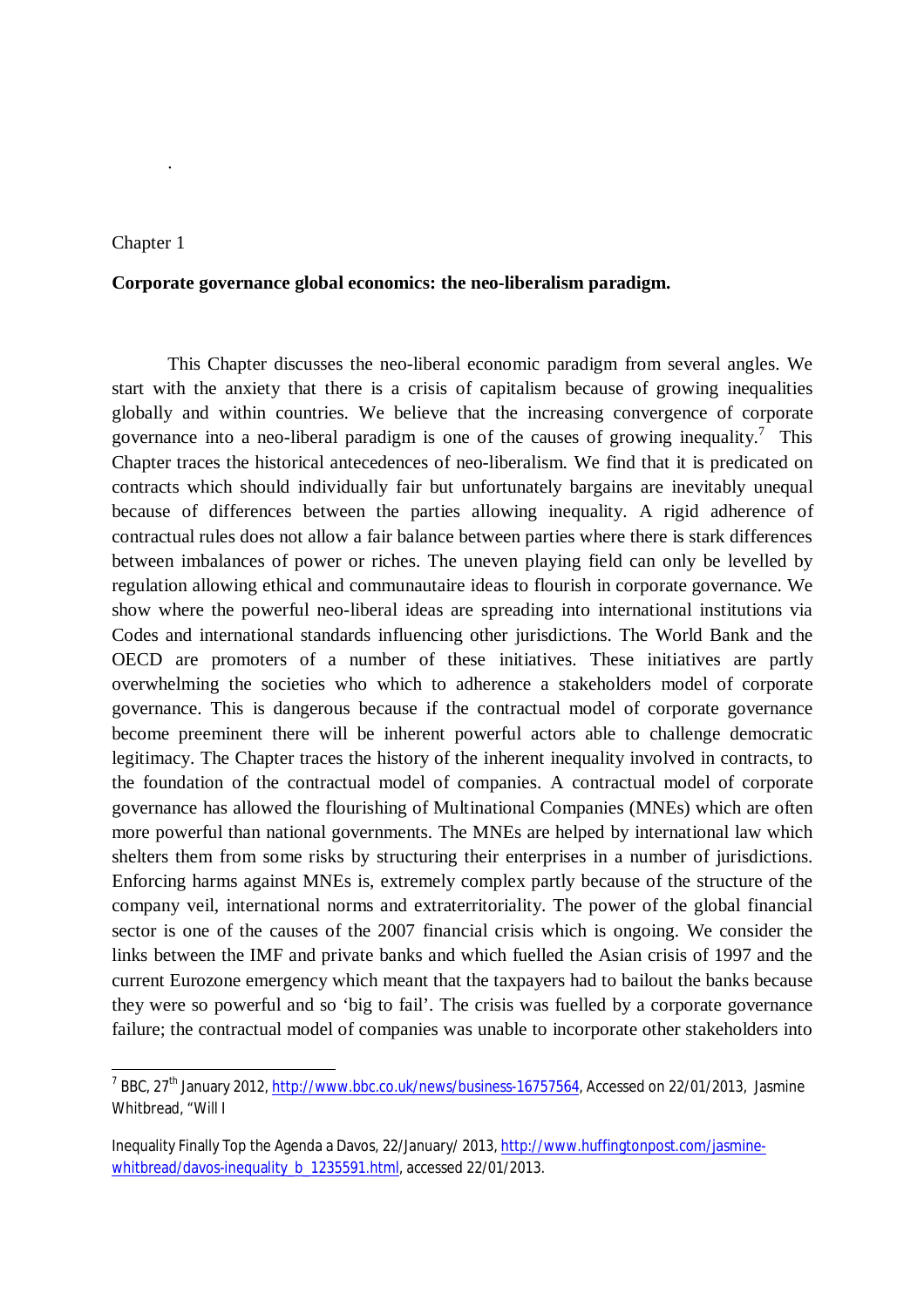the model. The accountability of large companies is a threat to democracy not only in a crisis but generally. Democracy is not only about voting, a vibrant democracy does not have actors which are too powerful which undoubtedly MNEs are. The coming risk of pollution and particularly climate change is something that corporate governance policy makers need to consider adapting the structure of companies in a more environmental to encourage sustainability.

# **The significance of national cultural identity**

One would think that the issue of corporate governance would be a purely technical and slightly legalistic one falling within the ambit of what we define rather strictly as company law. Therefore, the issue in question would fall within the interests of mainly academics or corporate lawyers. The truth however is very different. Corporate governance found itself at the very centre of a debate that relates to the very cultural identity and basic political choices made on the part of societies. The fact that corporate governance has provoked a debate which effectively touched upon the fundamental ideological choices of the societies in question clearly revealed the true parameters of the issue and its far reaching effect. The reason behind the debate that has generated hundreds of academic articles and books<sup>8</sup>, a very lively exchange of ideas and opinions on the part of politicians, industry and society and sometimes a rather overt confrontation between important parts of the society such as the employees and the employers is the fact that corporate governance requires the effective engagement of actors that lie at the heart of the most important issues for humanity. To consider 'Corporate Governance' is also to consider competing models of capitalism and competing global economic models. There is no doubt that that we are living in an age when capitalism is in crisis. Many academic commentators believe that there is "a rapidly accelerating and potentially fatal human crisis of global proportions?"<sup>9</sup> And if there is, are "the systemic forces nurturing the growth and dominance of global corporations . . . at the heart of the current human dilemma?"<sup>10</sup> Escalating recent scandals in the financial sector,

 $\overline{\phantom{a}}$ 

<sup>8</sup> Riley.A. C, 'Understanding and Regulating the Corporation' (1995) 58(4) Modern Law Review 595, 595; Stiglitz, J.E.'Multinational Corporations: Balancing Rights and Responsibilities' (2007) 101 Proceedings of the Annual Meeting (American Society of International Law) , Attenborough D.,, 'Giving Purpose to the Corporate Purpose Debate: An Equitable Maximisation and Viability Principle' 32(1) Legal Studies 4. Parkinson, J.E *Corporate Power and Responsibility: Issues in the Theory of Company Law* (Clarendon Press, 1993) at 237. Keyes, Andrew, *The Corporate Objective,* Edward Elgar, 2011. Cheffins, B, *Company Law : Theory, Structure and Operation* (Clarendon Press, 1997) at 1999, Bottomley, S, *The Constitutional Corporation* (Ashgate, 2007),

<sup>9</sup> Korten , D *When Corporations Rule the World*, Kumarian Press, 1995, p3

<sup>10</sup> Korten *When Corporations Rule the World* p9.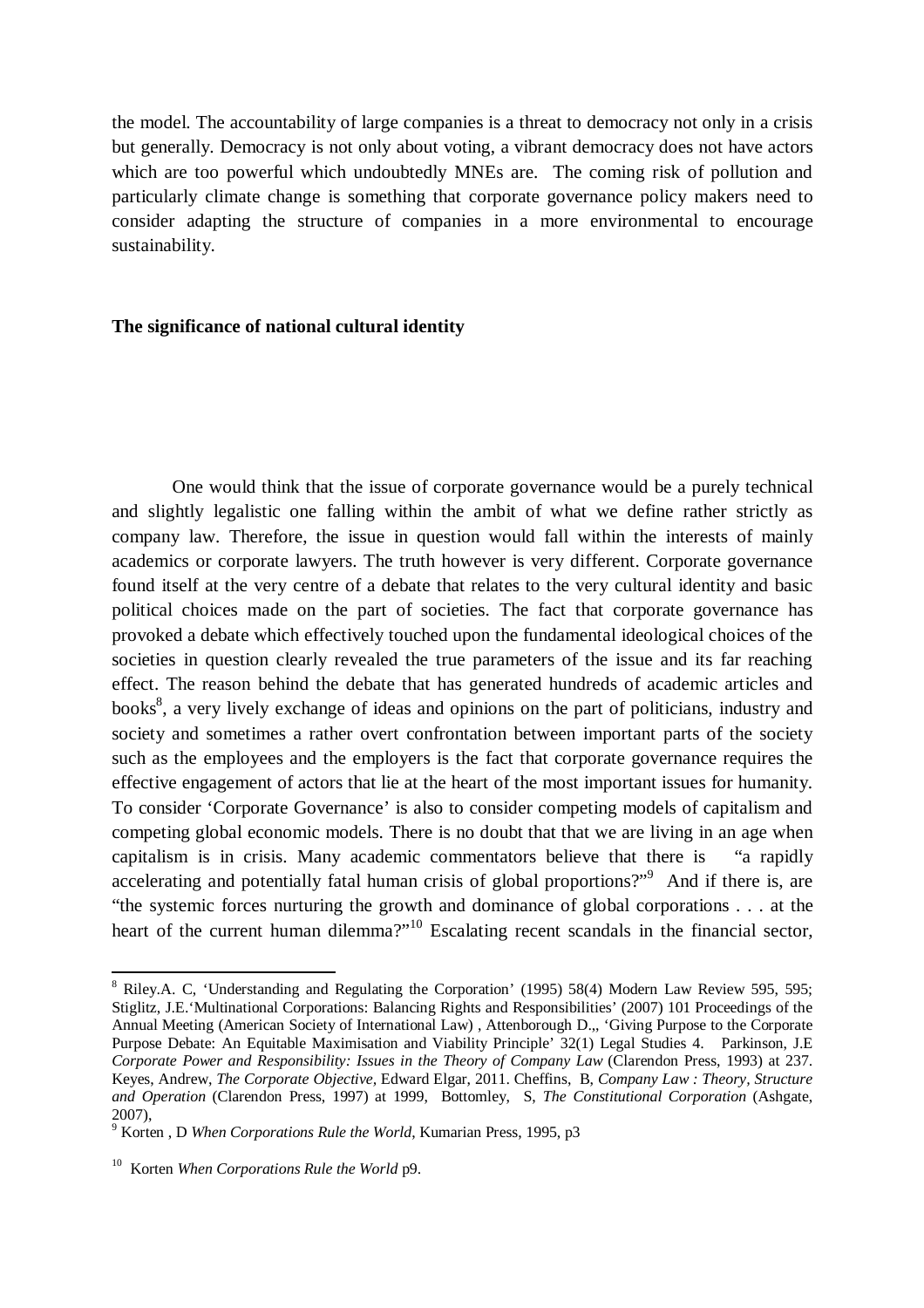press manipulation of communications<sup>11</sup>, the increasing anomie in our societies, the burgeoning inequality between individuals and between states shows that our model of capitalism is in trouble. Rowan Williams argues that "no-one can any longer regard the free markets as a natural beneficent mechanism.  $\cdot$ <sup>(12</sup>I)

If there is a crisis of capitalism today it is important to consider the root causes of the problems, economically, philosophically and legally. It is not good enough to divide specialities into watertight compartments. Many scholars argue that powerful companies are a central part of a system which exacerbates poverty and inequality.<sup>13</sup> "The world has become a dangerous unequal place – even for the rich<sup>14</sup> in the major cities of the West. Debt services alone accounts for \$200 billion a year in currency flows from the South to the North. . . . While 1.2 billion people – nearly a fifth of the world's population – have to manage on less than a dollar a day"<sup>15</sup>, The first decade of this century has not revealed a better world for the poor; rather research shows that inequality has been rampant,<sup>16</sup> and studies suggesting that powerful companies should have responsibilities to the planet and to stakeholders other than shareholders are now legion.<sup>17</sup> However, there are comparatively few arguments<sup>18</sup> linking these problems to the structure of company law and corporate governance itself. The

<sup>14</sup> UNDP, *beyond Scarcity: Power, Poverty and the global water crisis, Human Development Report 2006.* 

<sup>15</sup> Beck, Ulrich, *Power in the Global Age,* Polity, Press 2005, pages 24-5.

And see Green, Duncan, *From Poverty to Power,* Oxfam. 2008/9, Stiglitz, J, *The Price of Inequality,* Allan Lane, Penguin, 2012, Wilkinson, Richard and Pickett, Kate, *The Spirit Level,* Penguin, 2009 and 2010.

 $\overline{\phantom{a}}$ <sup>11</sup> www.**levesoninquiry**.org.uk/*,* accessed on 26/9/20012.

<sup>&</sup>lt;sup>1212</sup> Interview by Hare, David with Rowan William, Guardian 9/7/2011.

<sup>&</sup>lt;sup>13</sup> Dine, J, *Companies, International Trade and Human Rights, CUP 2005, Clapham, A, "The Question of* Jurisdiction under International Criminal Law over Legal Persons" in Kamminga, M and Zia-Zarifi S, (eds), Liability of Multinational Corporations under International Law. The Hague: Kluwer. 2000, Bakan, J, The *Corporation: the Pathological Pursuit of Profit and Power,* New York, Free Press, 2004.

<sup>16</sup> http://www.worldhunger.org/articles/Learn/world%20hunger%20facts%202002.htm, www.**oxfam**.org.au/refugee/public/issues/.../**statistics**.php*, ,* United Nations Development Programme *Report*  2010, Both accessed on 28/7/2012.

**<sup>17</sup>** For a few see: John Ruggie, Human Rights Council, Seventeenth session, "Report of the Special Representative of the Secretary-General on the issue of human rights and transnational corporations and other enterprises" A/HRC/17/31, Zerk, Jennifer, *Multinational and Corporate Social Responsibilities: Limitations and Opportunities in International Law,* CUP, 2006, Eroglu, Muzaffer, *Multinational Enterprises and Tort Liabilities,* Edward Elgar, 2008, Boeger, Nina Rachel Murray, Rachel, and Charlotte Villiers, Charlotte, (Eds.), *Perspectives on Corporate Social Responsibility,* Edward Elgar Publishing, 2008,

<sup>18</sup> **But see Dignam, Alan and Galanis, Michael,** *The Globalization of Corporate Governance,* **Ashgate Publishing, 2009, Zerk, Jennifer,** *Multinational and Corporate Social Responsibilities: Limitations and Opportunities in International Law,* **CUP, 2006, Eroglu, Muzaffer,** *Multinational Enterprises and Tort Liabilities,* **Edward Elgar, 2008,**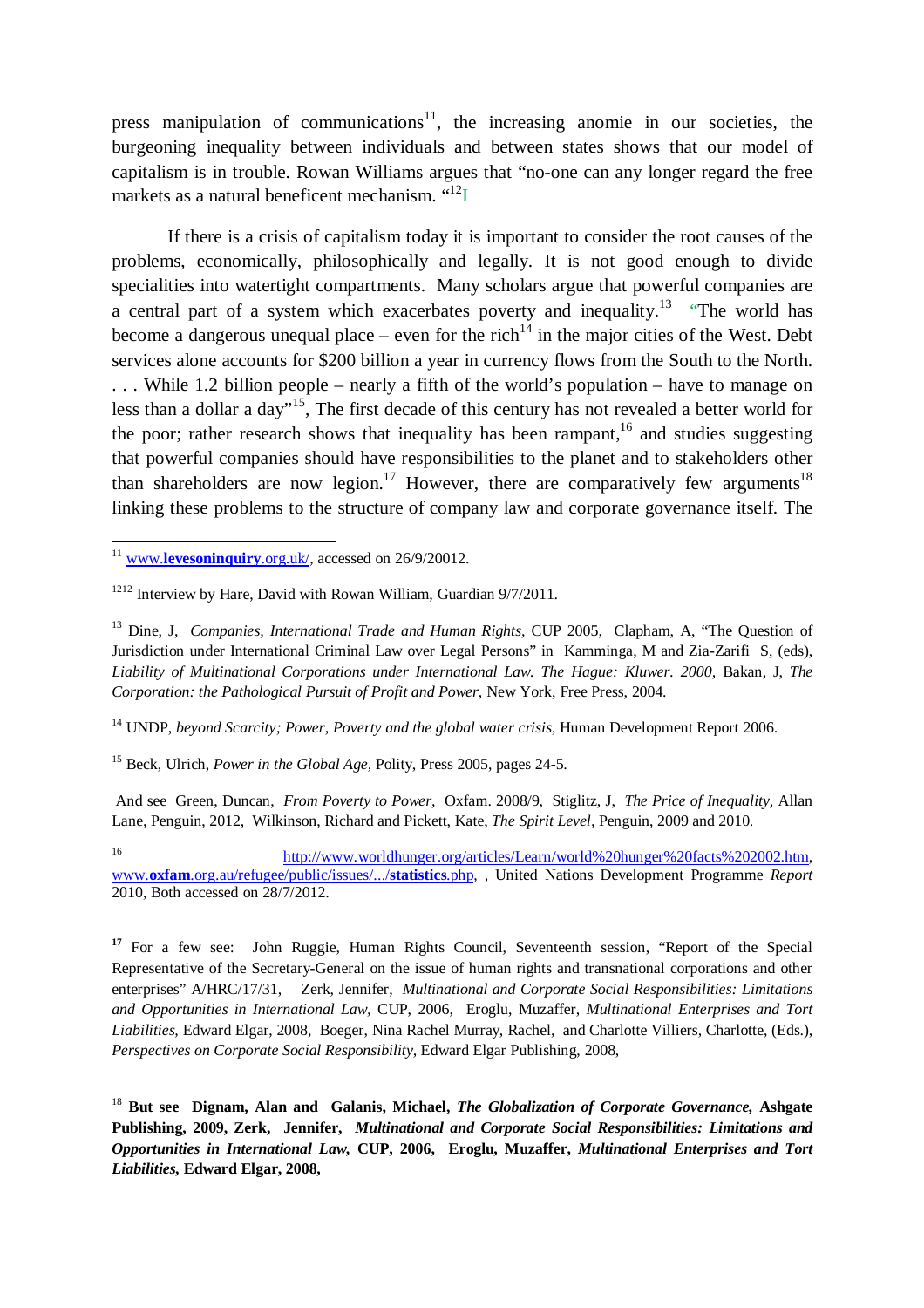links between company law and corporate governance, deepening poverty and the structure of company law have not yet been fully drawn. Add the multifaceted environmental  $1<sup>9</sup>$  crisis, including climate change and pollution means that we need to question all of our institutions, including companies and the related issue of corporate governance. Companies are not a natural phenomenon they were crafted by societies whether by individuals or together in regional pacts (like the European Union (EU)) and influenced by global players like the International Monetary Fund (IMF), the World Bank (WB), the World Trade Organisation  $(WTO)^{20}$  or Organisation for Economic cooperation and Development (OECD). Their behaviour and structures must be examined and scrutinised. This book charts details of corporate governance in the United States of America (USA), United Kingdom (UK) and Germany. It is not possible to consider *all* of the *global* influences which have led to the current international system of corporate governance, however, there is a pressing reason to examine four issues; the international neo-liberal economic model, international inequality, democracy, and (briefly) the negative impact on the environment. To examine Corporate Governance without considering these would be negligence. The thesis of this book is that national policy makers should be supported from powerful companies and the international institutions which promote them. Corporate governance laws and codes should be drafted with democracy in mind, considering the national history and philosophy. Democracy will never thrive if rich agents are able to subordinate citizens. Our research shows that although the neo-liberal paradigm is extraordinarily powerful, so much so that many scholars expect that all corporate governance systems will be converged eventually, there is divergence particularly in important details. The ongoing western recession might trigger a revolution of corporate governance<sup>21</sup> allowing a stakeholder model to thrive. In the meantime national

<sup>20</sup> Dignam, Alan., and Galanis, Michael, "Corporate Governance and the Importance of Macroeconomic Context", Oxford Journal of Legal Studies 28, (2008), 201.

 19 Hulme, Mike*Why WhyWe Disagree about Climate Change,* Cambridge University Press, 2009, Barbier, Edward B., *A Global Green New Deal,* United Nations Environment Programme (UNEP), 2010, *www.unep.org/* , accessed 25/10/2012, Helm, Dieter and Hepburn, Cameron (Eds), *The Economics and Politics of Climate Change ,*Oxford University Press 2009*,* Stern, Nicholas, *The Economics of Climate Change,* Cambridge University Press, 2008. Chossudovsky, M., *The Globalisation of Poverty*, Pluto, Halifax, Nova Scotia, 1998, Harrison, P, *Inside the Third World*, (3<sup>rd</sup> ed) Penguin, Harmondsworth 1993, Hertsgaard, M., *Earth Odyssey*, Abacus, London 1999, Karliner, J., *The Corporate Planet*, Sierra Club, San Francisco 1997, *Oxfam Global Finance, Tax Havens: Releasing the Hidden Billions for Poverty Eradication, Oxfam, Boston, 2001, http://policy-practice.oxfam.org.uk/our-work/aid-development-financ,* accessed on 25/10/2012, *and Oxfam America Oil gaz and mining: Poor Communities Pay the Price,* Oxfam, 2001 Boston, Redclift, Michael, and Benton, Ted (eds) *Social Theory and the Global Environment,* , Routledge, 1994.

<sup>21</sup> Dignam, Alan., and Galanis, Michael., *The Globalization of Corporate Governance,* Ashgate, 2009, "t'he rule of the free-market radicals that started with Margaret Thatcher and Ronald Reagan has ended with a big bang'. If that is so, then the price of that bang will be high, indeed the down payment has already by early 2009 been exorbitant, but perhaps in a more regulated demand managed world, stability and incremental innovation may come to be valued once more over excess profitability and in turn the insider corporate governance model once have its day in the sun, page 419.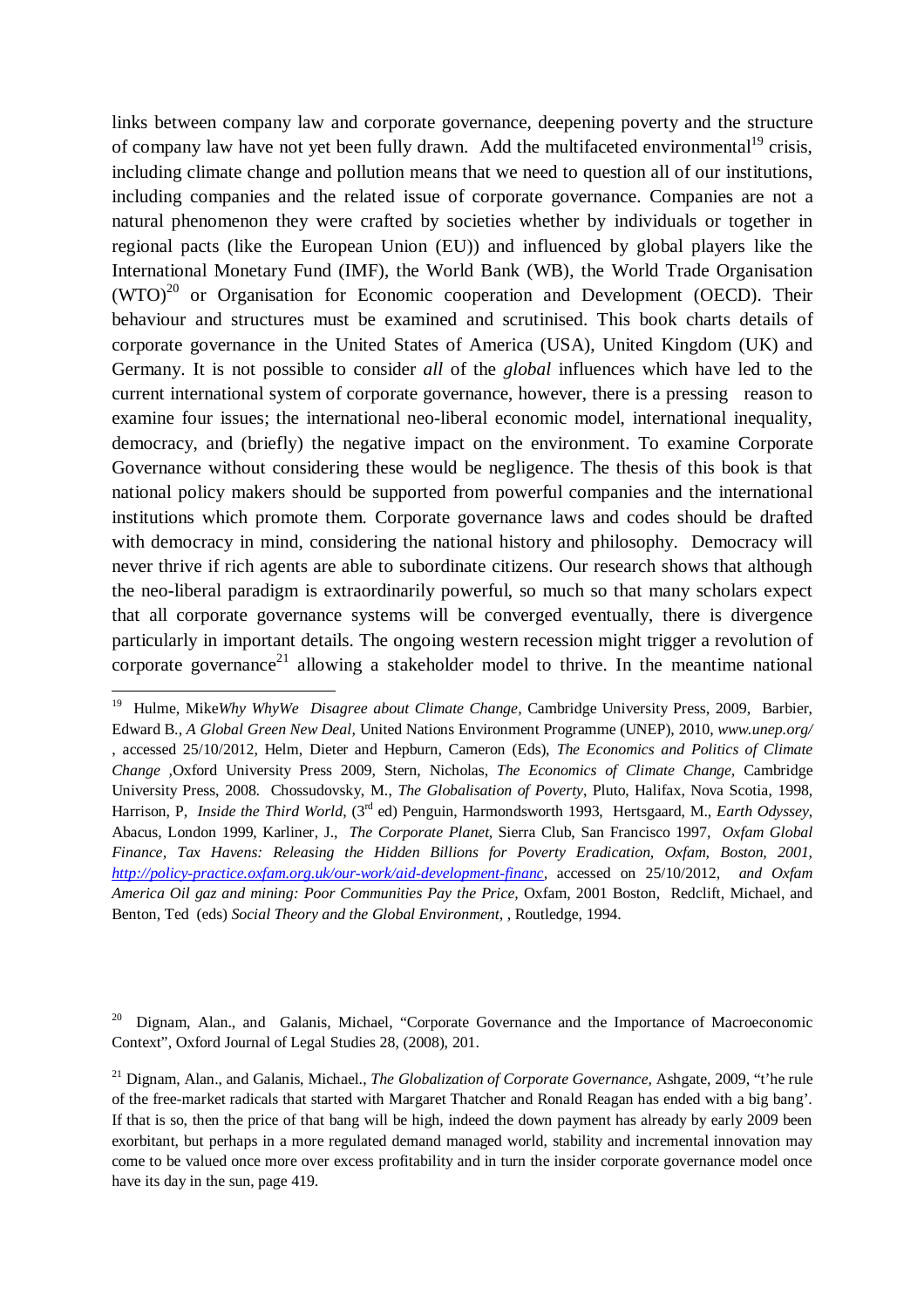policy makers need to get the global picture before either only considering national corporate governance in a watertight compartment which is now almost impossible or drafting laws and corporate governance which reflects as much as possible the culture of in their county adapting it to the international 'standards' promoted by global institutions. However we start with considering the dominant economic model, the neo-liberal paradigm.

#### **The Neo-Liberal Economic Model**

"In the old political game of 'national (welfare)' the aim was to achieve the greatest possible security . . . against a background of national homogeneity, . . . The neo-liberal agenda is an attempt to capture the momentary historical gains of global and political mobile capital and fix them institutionally . . . according to this scheme, what is good for capital is good for all: everyone will be get richer, and ultimately even the poor will benefit, or so the promise goes. The seductiveness this neo-liberal ideology, then , lies not in giving selfishness a free rein or in maximizing competition, but in the promise of global justice . The implication is: maximizing the power of capital is *ultimately* the better way towards socialism. *That* is why the (welfare) state is superfluous<sup>22</sup>. The neo-liberal philosophy "allocates to states the function of a guardian of free, spontaneous markets through the instrumentality of the 'rule of law'<sup>23</sup>. The foundation of this theory is suspect for many reasons, including the concept of the 'rule of law' which can be bent into a number of shapes.<sup>24</sup> The neo-liberal economic paradigm was first invented by the Chicago University economists, the so-called Milton Friedman 'Chicago Boys' who were recruited by the Central Intelligence Agency (CIA )to help with the reconstruction of the Chilean economy following the Pinochet coup in  $1973^{25}$  Although Milton Friedman is the author of the modern neoliberal school, there is a long tradition of right wing scholars who wanted to disparage the state and promote markets. Skidelsky and Skidelsky<sup>26</sup> traces the history of the neo-liberal paradigm back to the enlightenment philosophers who believed that man (not women, of course) were rational<sup>27</sup>. They propounded a theory of utilitarianism. Skidelsky and

25 Klein, Naomi., *The Shock Doctrine: The Rise of Disaster Capitalism* (Allen Lane 2007) 7, 25-38

26 Skidelsky R., and Skidelsky E., *How Much is Enough?*, Allen Lane, 2012.

<sup>27</sup> Schous, Peter A., *Reasoned Freedom*, Cornell University Press, 1992.

 22 Beck, U., *Power in the Global Age, Polity, 2005, pages 4-5* 

<sup>23</sup> Birch, Kean., and Mykhnenko*, VladIntroduction., – A World Turned Right Way Up* in Birch, Kean, & Nykhnenko Vlad (eds) *The Rise and Fall of Neo-liberalism: The Collapse of an Economic Order?*,Zed Books 2010, page 3.

<sup>&</sup>lt;sup>24</sup> Tamanaha, Brian,, Cambridge University Press, 2004, arguing that should be a universal norm for the benefit for humankind.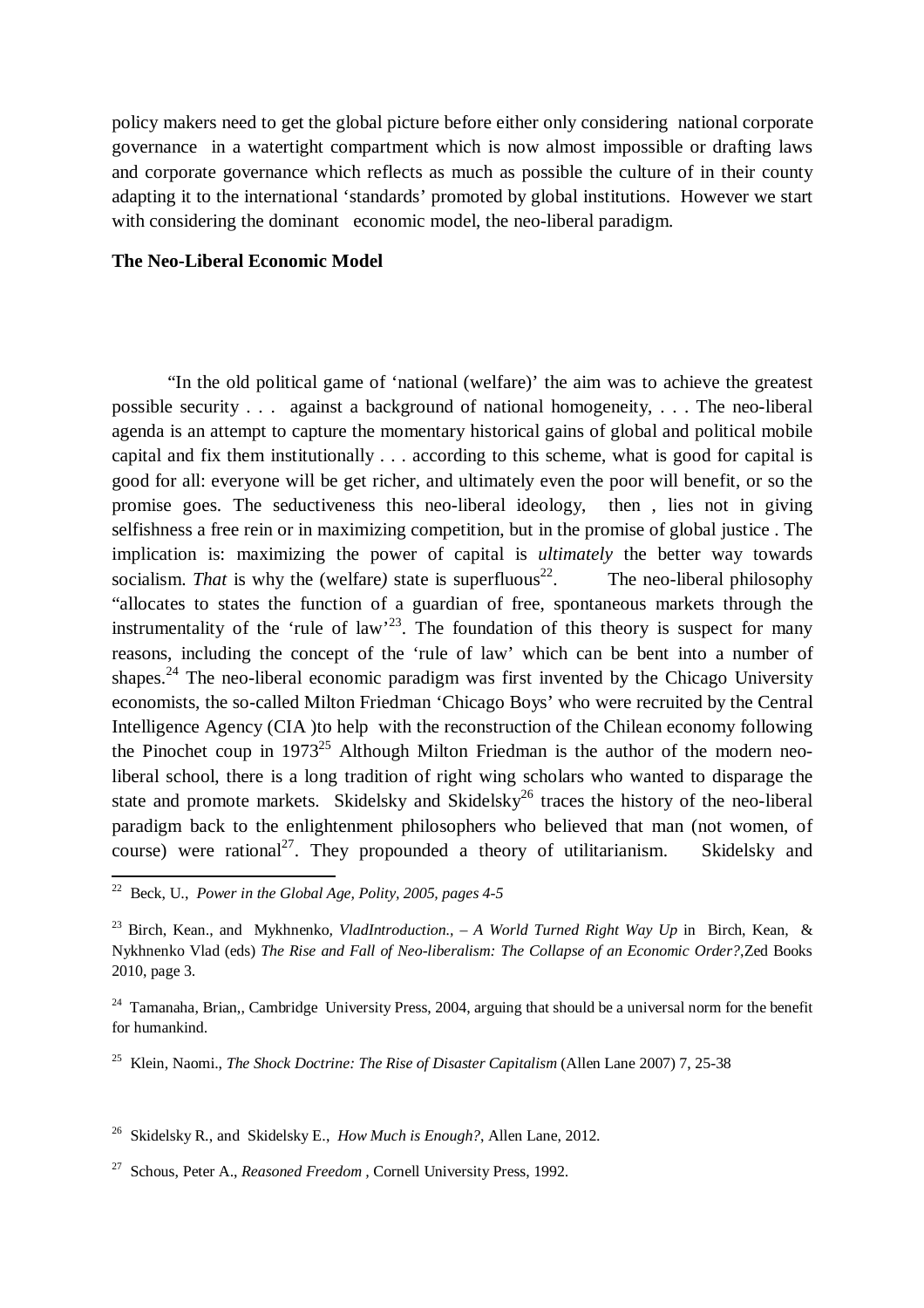Skidelsky use the 'Faustian Bargain' fable to illustrate the point. The issue was that utilitarian theories can be good for economic growth but often the instruments that are used are immoral. In Christopher Marlowe's play Dr Faust lost his soul.<sup>28</sup> Some other authors augmented the fable to allow Faust to go to heaven because he did good deeds, now this is what is meant as a 'win-win situation! "By the early nineteen century, in Goethe's classic retelling (1808 and 1832) Faust has become a symbol of endlessly striving modern man, fallible but ultimately worthy of love. Goethe's *Faust* can be seen as the literally expression of the *felix culpa* of the political economist. With the help of Mephistopheles, Faust does all of kinds of terrible, but at the end his soul goes to heaven because he has 'striven greatly'. Faust's elevation from wicked prankster to world-historic hero reflects the weakening of Christian orthodoxy and its absolute prohibition on evil. It insinuates the heretical thought that in our dealing with the Devil it is *we* who can come off winners<sup>"29</sup> Keynes was also ambivalent about capitalism saying that "It was a civilization which unleashed bad motive for the sake of good results. Morality had to be put in cold storage till abundance was achieved, for abundance would, make possible a good life for all<sup>30</sup> Keynes wrote "we must pretend to ourselves and to every one that fair is foul and foul is fair; for foul is useful and fair is not. Avarice and usury and precaution must be our god for a little longer still. For only they can lead us out of the tunnel of economic necessity into daylight"<sup>31</sup> The Skidelskys show us that Christian theology had a simple dichotomy of evil and good, but this was lost when the Reformation softened the orthodoxy<sup>32</sup> This allowed utilitarianism doctrines to be followed without retribution by the devil. , "The Renaissance invented – or rediscovered – the idea of *using* human desires to govern societies rather than castigating them as wicked. The wise prince, wrote Machiavelli<sup>33</sup>, threats people as they are, not as they should be: he exploits their fickleness, hypocrisy and greed to attain his ends<sup>34</sup> Both doctrines are simplistic because we now know much more about the human brain and the complexity of the networks connecting the desires and emotions in the human mind $^{35}$ . However the dichotomy of evil and good continues to be a powerful narrative and against this utilitarian theories were propounded by

<sup>&</sup>lt;sup>28</sup> Marlowe, Christopher.,*The Tragicall, History of the Life and Death of Doctor Faustus, 1604.* 

<sup>29</sup> Skidelsky and . Skidelsky *How Much is Enough?*, Allen Lane, 2012, page 55.

<sup>3030</sup> . Skidelsky and . Skidelsky *How Much is Enough?*, Allen Lane, 2012, page 43.

<sup>31</sup> Maynards, Keynes., John, *Essays in Persuasion*, *The Collected Writings of John Maynard Keynes*, Yol 9, Cambridge University Press, 1078. Page 372, and see . Skidelsky R, *Keynes; The Return of the Master, Penguin, 2009.', ,* 

<sup>32</sup> . Skidelsky and . Skidelsky *How Much is Enough?*, Allen Lane, 2012, page47.

<sup>33</sup> Machiavelli, Niccolo., *The Florentine History,* . Charleston,S.C, Forgotten Books, 2010, vol.2.

<sup>34</sup>. Skidelsky and . Skidelsky *How Much is Enough?*, Allen Lane, 2012, page47.

<sup>35</sup> Eagleman, David., *Incognito: The Secret Lives of the Brain,* Cannongate, 2011, particularly Chapter 5 'The Brain as a team of rivals' where the author posits the idea that the brain is similar to a democracy.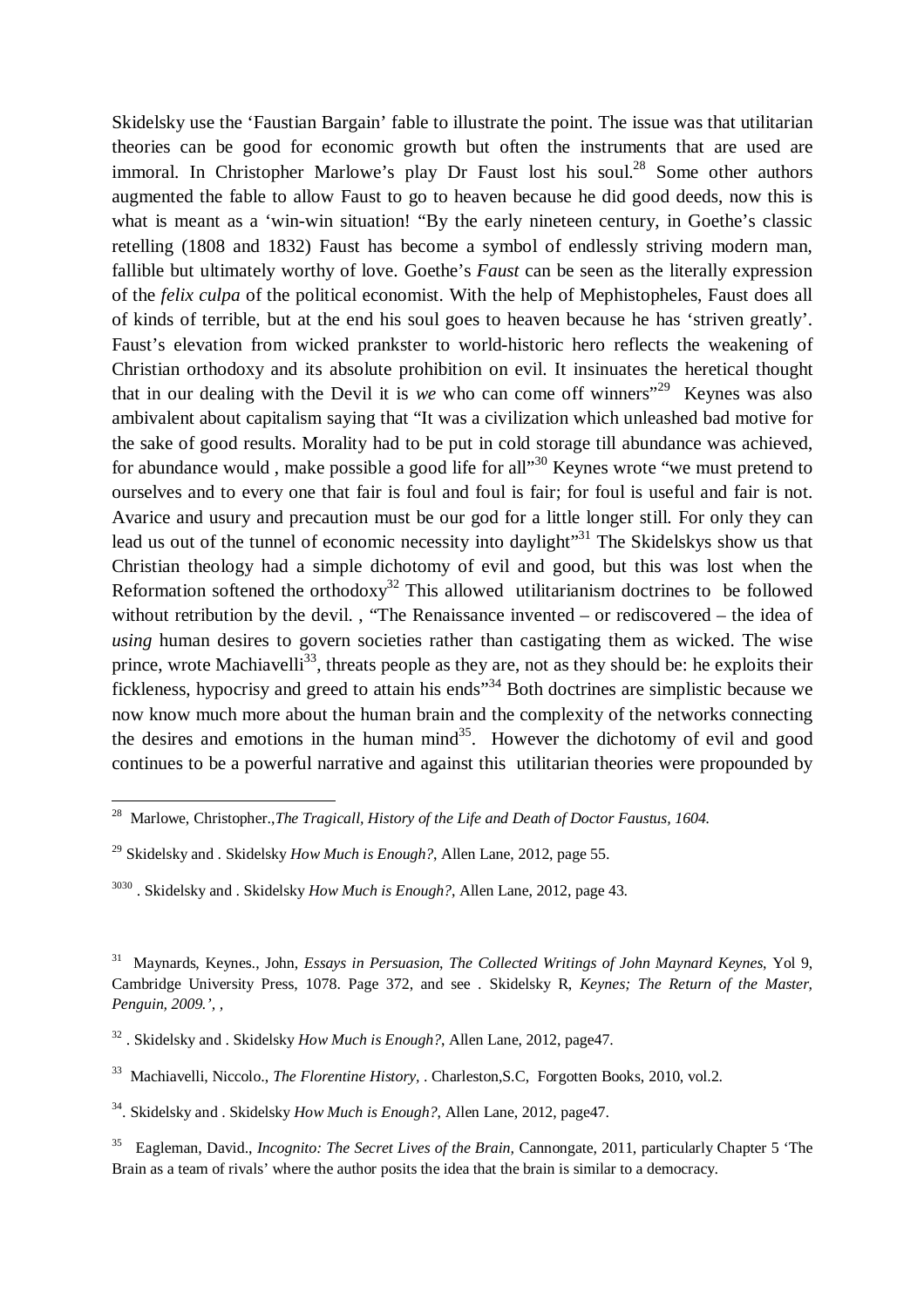merchant class who found a powerful voice in Bernard Mandeville (1670-1733). The Skidelskys cite Mandeville's best-known work, the *The Fable of the Bees, or the Private Vices, Publick Benefits, "* Mandeville's bees are addicted to 'Fraud, Luxury and Pride', yet succeed, through 'State's Craft', in transforming these 'private vices' into the public benefit' of commerce and industry:

The Root of Evil, Avarice,

That damn's ill-nature's baneful Vice

Was Slave to Prodigality,

That Noble Sin; whilst Luxury

Employ'd a Million of the Poor,

And odious Pride a Million more:

Envy it self, and Vanity,

Were Ministers of Industry"<sup>36</sup>

The authors show us how vice is slowly turned into a colourless sin by a with breathless public relations coup into self-interest. The stage is set for Adam Smith's *The Wealth of Nations.<sup>37</sup>* The Skidelskys argue that the paradigm shift was possible because Adam Smith presents "humans as driven by natural desire from self-improvement, which under conditions of free competition leads them 'as if an invisible hand' to promote the public well-being. . . . This was a revolutionary invention. Traditional morality had conceived of society as an enterprise devoted to the common good . . . Smith's doctrine of self-interest did more than just turn avarice into a virtue; it turned classical virtue into a vice. . . In Smith's political economy, asceticism becomes the virtuous form of self-interest, the efficient cause of capital accumulation. Alms-giving was discouraged because it promotes idleness<sup> $38$ </sup> The theology of the beatitudes was eclipsed "Thou shalt love thy neighbour"<sup>39</sup> was redundant. Utilitarian doctrines are very dangerous as Pogge writes "moral norms, designed to protect the

 36 . Skidelsky and . Skidelsky *How Much is Enough?*, Allen Lane, 2012, page49.

<sup>37</sup> Smith, Adam, *The Wealth of Nations, Prometheus Books, 1991(originally published in 1776)*

<sup>&</sup>lt;sup>38</sup>. Skidelsky and . Skidelsky *How Much is Enough?*, Allen Lane, 2012, page 50, and see the recent debate in the UK, especially by right-wing Consevative politicians, Kwarteng, Kwasi Patel, PritiDominic Raab, Dominic, Skidmore, Chris, and Truss, Elizabeth*Britain Unchained,* Palgrave Macmillan, 2012, Stiglitz, J, *The Price of Inequality,* Allen Lane, Penguin, 2012, especially, page229.

<sup>&</sup>lt;sup>39</sup> St Mathew, Chapter 5, verse 43 although the Puritans were ambivalent about capitalism, see Sedgwick, Peter H, *Christian Ethics,* Cambridge University Press, 1999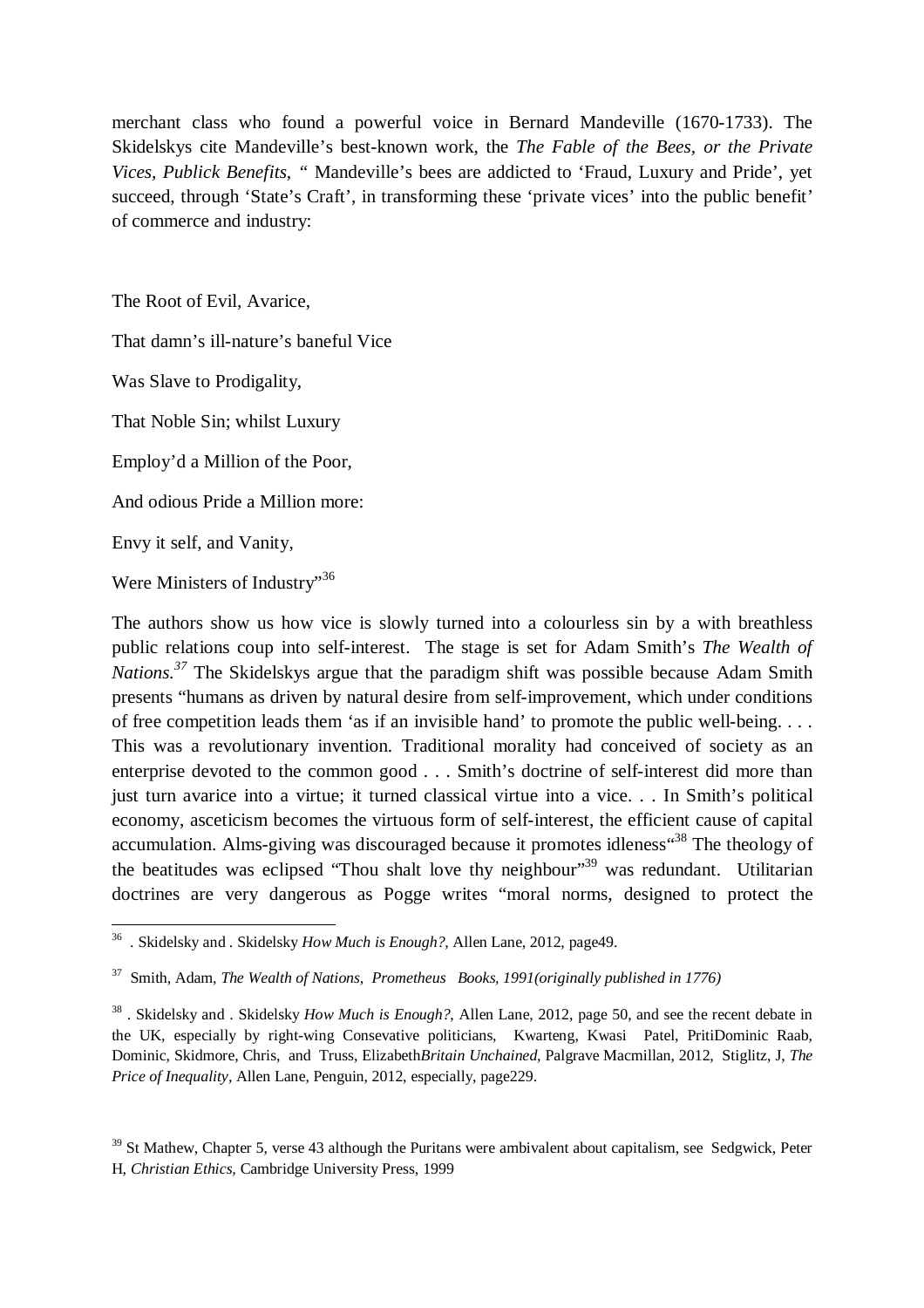livelihood and dignity of the vulnerable, place burdens on the strong. If such norms are compelling enough, the strong make an effort to comply. But they also, consciously or unconsciously, try to get around the norms by arranging their social world so as to minimise their burdens of compliance."<sup>40</sup> The utopian vision of a win-win situation is a rosy vision but it is not reality. Instead the neo-liberal theology has given us multinational companies which are so powerful that governments are nearly powerless<sup>41</sup>. Neo-liberal economic theory is the dominant force fuelling the convergence theory which says that all company governance should be run on the Anglo-American, contractual model<sup>42</sup>. For multinationals and their subsidiaries it is efficient in monetary terms, but significantly flawed, leaving many externalities in its wake. One of the externalities is the erosion of democracy. This is why  $Beck<sup>43</sup>$  realises that not only has power shifted from governments and people and also that ethical principles are absent including justice.<sup>44</sup>: An excellent synopsis of neoliberalism is found in Glinavos:

"How, then, did a specifically neoliberal version of capitalism built on an essentially American model of 'laissez-faire' become the strand of western free market ideology that won the day. . . [this has become] the theoretical underpinnings of neoliberalism, focusing in particular on its underlying assumptions that markets are natural; that the rationality of their operations is threatened by governments intervention ; that the role of law is limited ; that law should be subordinate to markets needs; that the 'invisible hand' of the market not only ensures efficiency but also distributive justice."<sup>45</sup>

45 Glinavos Ioanni *Neoliberalism and the Law in Post Communism Transition"* Routledge 2010, page 12.

 $\overline{a}$ <sup>40</sup> Pogge T, *World Poverty and Human Rights,* Polity, 2002 and 2008, p5

<sup>&</sup>lt;sup>41</sup> Ainger, Katherine, "A Financial Coup D'etat: The Spanish government may be happy to sacrifice sovereignty for a bailout. But not the Indignos", Guardian Wednesday 26/09/2012.

<sup>&</sup>lt;sup>42</sup> Hansmann, Henry and Kraakman, Reinier, "The End of History for Corporate Law" (2000). Harvard Law School John M. Olin Center for Law, Economics and Business Discussion Paper Series. Paper 280 but see a powerful contra argument by Andrew Keay, *The Corporate Objective,* Edward Elgar, 2011 and J. Parkinson "The Socially Responsible Company" in Addo, M, (ed) *Human Rights Standards and the Responsibility of Transnational Corporations* Kluwer , The Hague, 1999

<sup>43</sup> Beck *Power in the Global Age, Policy Press, 2005.* 

<sup>44</sup> Green, *From Poverty to Power,* Oxfam, 2008, . Kwa, A, *Power Politics in the WTO*, Focus on the Global South, Jan 2003, Dine, *Companies, International Law and Human Rights,* Cambridge University Press, 2005, especially chapter 3.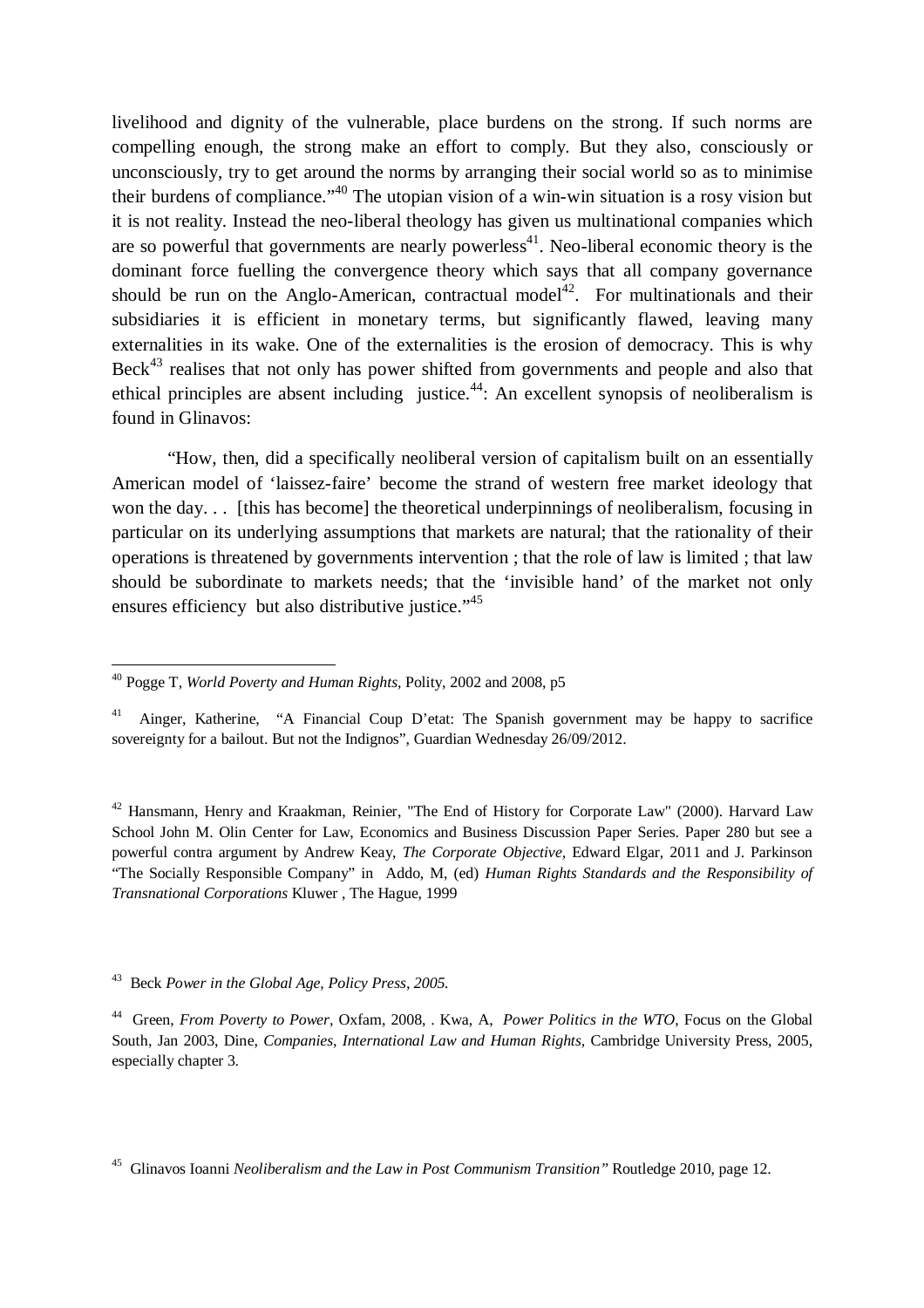The recent history of neo-liberal is to found in the scholarship propounded by the Austrian economist and social philosopher, Ludwig Von Mises and Friedrich Von Hayek.<sup>46</sup> Von Mises's axiom that 'egoism is the basic law of society'<sup>47</sup> led him to conclude that unrestricted laissez-faire, free markets and governments that are confined to the defence of unhampered private property rights comprised the only viable policy for the human race.<sup>48</sup> The neo-classicist doctrine is that that rational actors will, if left undirected, make maximally efficient economic decisions which will maximise their welfare, leading to an efficient economy where all will eventually benefit: "For more than 20 years economists were enthralled by so-called "rational expectations" models which assumed that all participants have the same (if not perfect) information and act perfectly rationally, that markets are perfectly efficient, that unemployment never exists (except when caused by greedy unions or government minimum wages) and where there is never any credit rationing."<sup>49</sup>That this model is becoming increasingly discredited does not alter the fact that faithful adherents in this model are acting on the theory and now it is the dominant economic paradigm for the world: "At the time of writing, markets have assumed mythological proportions. Like the Gods of ancient days, their displeasure looms over popular protestations. In places such as Greece and Italy, governments stand or fall by their ability to respond to divine dictates. Translated into modern discourse, what is being witnessed is the practice of neoliberal national and transnational governance."<sup>50</sup> The consequences are dire for the populations of these countries<sup>51</sup>, the denigration of the environment and increasing inequality but as well as this the decrease of democracy, including the hollowing out national states "The neo-liberal regime provides for globally binding decisions against individual states' resistance, and a universally valid and application 'policy mix' is propagated accordingly. This means that political reforms should be oriented towards economic objectives – low inflation, a balanced budget, the removal of trade barriers and foreign currency controls, maximum mobility for capital minimum regulation of the labour market and a lean, adaptable welfare state that orders its citizens to work. There are the *the* reform objective of the neo-liberal regime . . . it is supposed to be apolitical but of course it is highly political" $52$  This project has fundamental

 $\overline{a}$ 

<sup>50</sup> Rercival, Yonit, Phd forthcoming, Queen Mary, University of London, 2012

<sup>&</sup>lt;sup>46</sup> Birch & Mykhnenko, The Rise and fall of Neo-Liberalism: The collapse of an Economic Order, Zed Books, 2010, page 3.

<sup>47</sup> ibid

<sup>48</sup> Murray N. Rothbard, 'Biography of Ludwig Von Mises (1881-1973)' Ludwig Von Mises Institute  $\langle \frac{\text{http://miss.org/about/3248> accessed August 16^{th}}{2012} \rangle$ 

<sup>49</sup>. Stiglitz,J Guardian, Friday December 20th 2002, and see . Stiglitz, J, *The Price of Inequality*, Allen Lane, Penguin, 2012

<sup>&</sup>lt;sup>51</sup> Hellenic Observatory, European Institute, "The Greek Crisis in focus, Austerity, Recession and the path tp Recovery,

http://www2.lse.ac.uk/europeanInstitute/research/hellenicObservatory/pdf/GreeSE/GreeSE%20Special%20Issue .pdf. Accessed on 21/8/2012, GlobalPost, "Greek unemployment soars with one fifth out of workhttp://www.globalpost.com/dispatch/news/business-tech/debt-crisis/120412/greek-unemployment-soarsover-one-five-out-work, accessed on 218/2012.

 $52$  Beck, Power in the Global Age, page 79.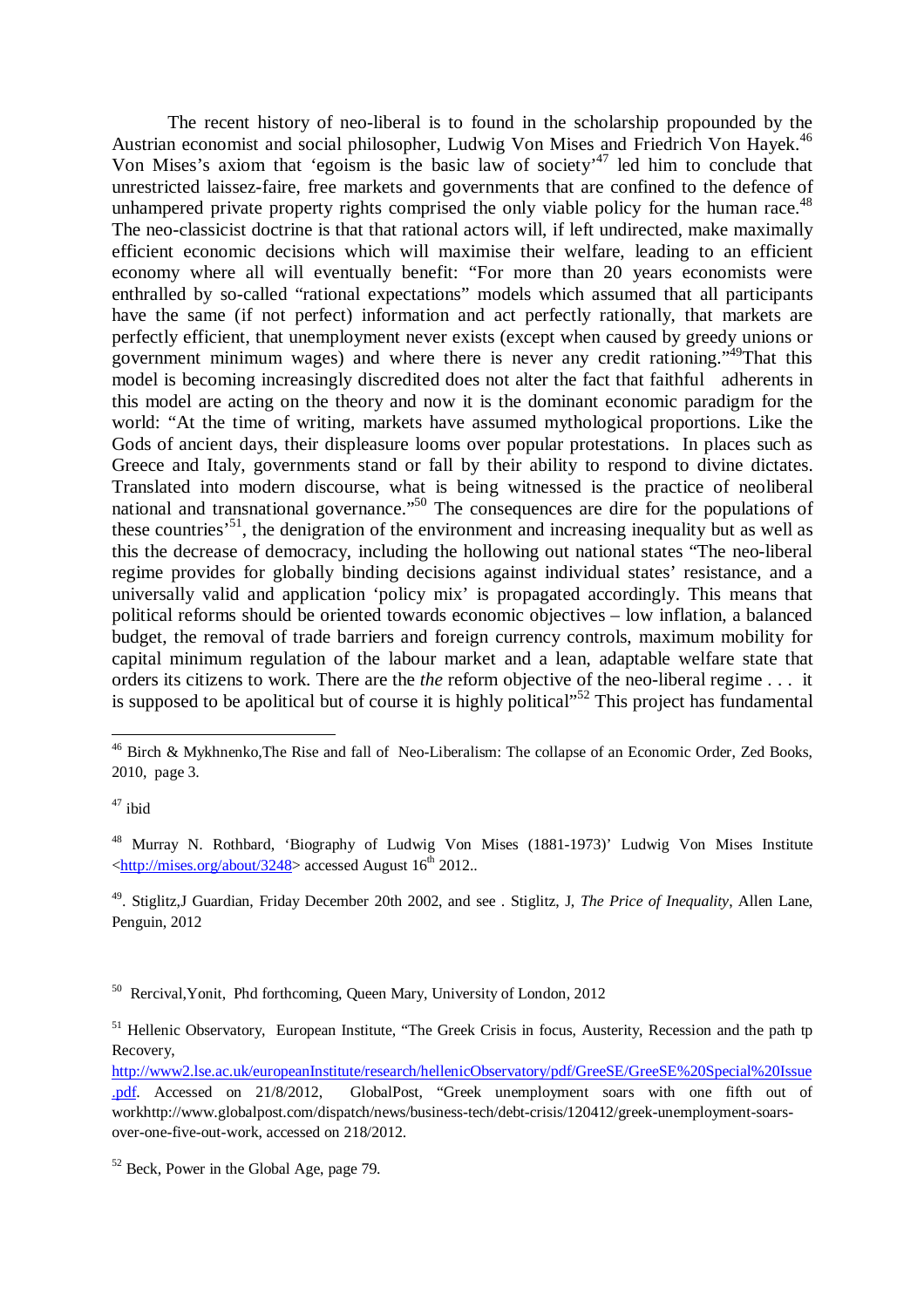consequences for corporate governance because of the idea that convergence of systems of corporate governance is inevitable. It is clear that corporate governance 'reforms' follows the neo-liberal agenda orchestrated by powerful institutions including the World Bank and The Organisation for Economic Co-operation and Development (OECD): "As part of the Reports on the Observance of Standards and Codes (ROSC) initiative, the World Bank has established a program to assist its member countries in strengthening their corporate governance frameworks. The objectives of this program are to

- Benchmark the country's corporate governance framework and company practices against the OECD Principles for Corporate Governance.
- Assist the country in developing and implementing a country action plan for improving institutional capacity with a view to strengthening the country's corporate governance framework.
- Raise awareness of good corporate governance practices among the country's public and private sector stakeholders.

# **Promoting the neo-liberal agenda in corporate governance: standards, codes and templates**

The World Bank conducts corporate governance country assessments under the Reports on the Observance of Standards and Codes (ROSC) initiative at the invitation of country authorities. The World Bank uses a diagnostic tool – a Template - that it has developed to gather pertinent information for preparing the Corporate Governance ROSC.<sup>553</sup> It is very clear that the World Bank Template of Corporate governance is significantly tilted against stakeholders other than shareholders; the Template propagates the canard<sup>54</sup> that the shareholders are the owners<sup>55</sup> of the company.<sup>56</sup> The Template considers the most important issues of corporate governance to be the rules about shareholders' rights and particularly their property rights. The Template is in a form of a questionnaire and the first section is entitles "Ownership and Control" question 1 about the "ownership and its concentration"<sup>57</sup>. Later in

 $^{53}$  http://www.worldbank.org/ifa/rosc\_cg.html, accessed on 17<sup>th</sup>/8/2012.

<sup>54</sup> Ireland, P, "Company Law and the Myth of Shareholder Ownership" 1999 MLR 62, See also J. Hill "Visions and Revisions of the Shareholder" (2000) American Journal of Comparative Law 39.

<sup>55</sup> Keay, *The Corporate Objective,* Edward Elgar, 2011, considering this issue several limes including when he cites the UK's Cadbury committee in its *Report on the Financial Aspect of Corporate Governance,* page 66, and see the ownership debate Chapter 2..

<sup>56</sup> See Chapter 2 on this point.

<sup>57</sup> http://www.worldbank.org/ifa/CG\_template.pdf, accessed on 20/8/2012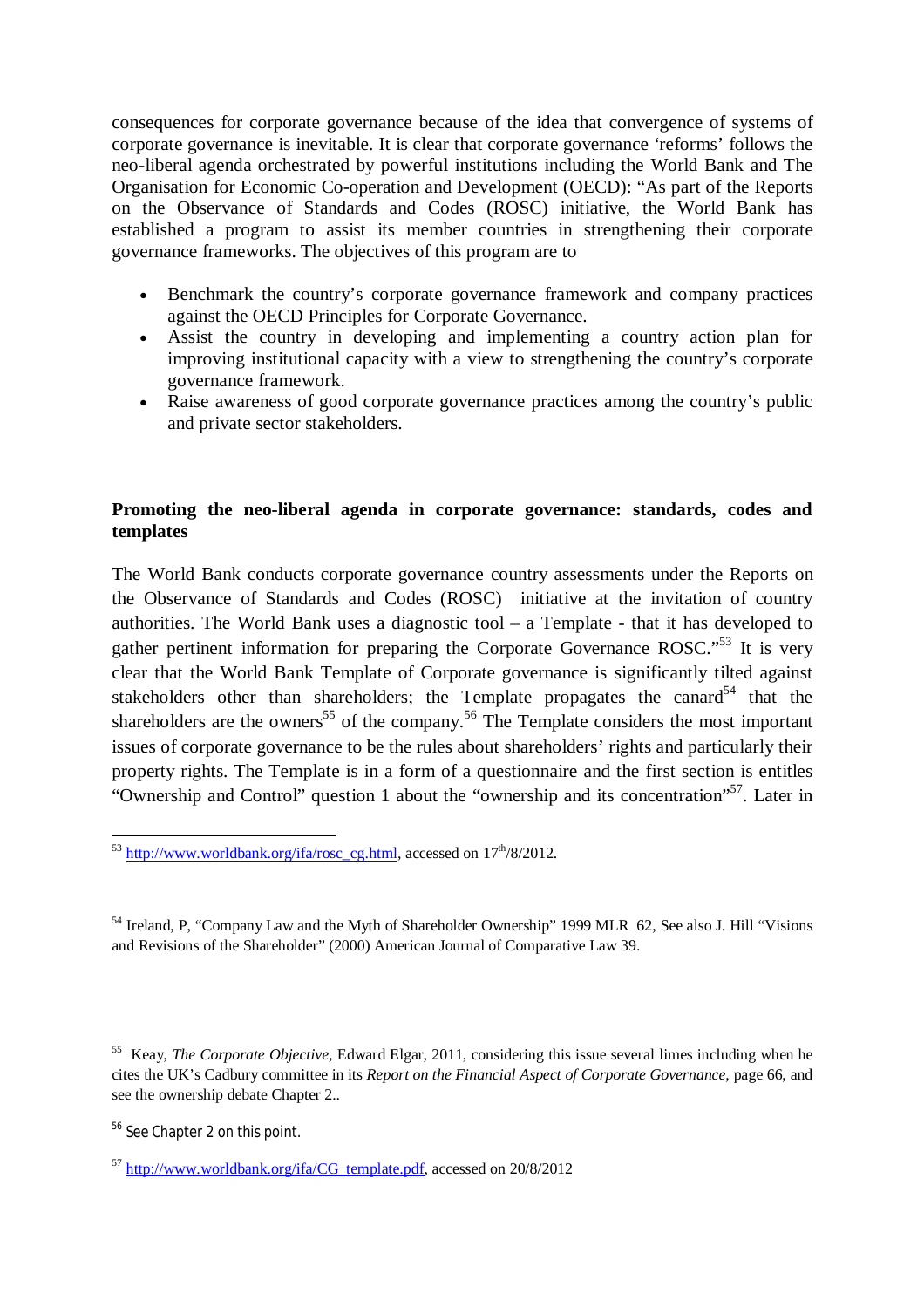this template a key concept of neo-liberal axioms appears, that is the message that markets should be 'efficient' without properly defining efficiency: it is certain that the template prefers a shareholder primacy or insider model.<sup>58</sup> On these terms many externalities are not included in the definition of 'efficiency', especially a fair wage for employees. "A Corporate governance framework should be developed with a view to its impact on overall economic performance, market integrity and the incentives it creates for the market participants and the promotion of transparent efficient markets."<sup>59</sup> Chapter II details the importance of shareholders' rights "The title is 'The rights of shareholders and key ownership functions': The corporate governance framework should protect and facilitate the exercise of shareholders' rights".<sup>60</sup> The questions in this section are extensive, involving questions 141-201 after this there is a wide-ranging set of questions about the market for corporate controls which is neo-liberal speak for takeovers which allows the powerful companies to dominate the international agenda and often dominate states<sup>61</sup>: "Markets for corporate control should be allowed to function in an efficient and transparent manner."<sup>62</sup> (19 questions). Chapter III returns to the equitable treatment of shareholders' rights with (another 31 questions).The template only mentions stakeholders at question 277 where Chapter V deals with stakeholders: "Do any laws provide rights to stakeholders (employees, trade unions, creditors, customers, suppliers, consumers, and the community) to participate or have input in the corporate governance of the company?". Although the section is headed 'Stakeholders" 'it is telling in its definition; it "includes constituencies *other than shareholders<sup>63</sup>*, such as employees, trade unions, creditors, customers, suppliers, consumers, and the community."<sup>64</sup> The divisions between 'stakeholders and shareholders are very glaring. Shareholders are a privileged class, not part of the company's' community, the template clearly classify the lambs and the goats, and as well as this evidently the shareholders are 'owners' and the rest of the stakeholders of the enterprise are not part of the polity. It is interesting that the term 'corporate social responsibility' is not included although many scholars believe that the convergence of corporate social responsibility and corporate governance is one of the ways

 $\overline{a}$ <sup>58</sup> See later on the definitional of these terms.

<sup>59</sup> http://www.worldbank.org/ifa/CG\_template.pdf, accessed on 20/8/2012

 $60$  http://www.worldbank.org/ifa/CG\_template.pdf, accessed on 20/8/2012

<sup>&</sup>lt;sup>61</sup> See later on the takeover debate.

*<sup>62</sup> http://www.worldbank.org/ifa/CG\_template.pdf, accessed on 20/8/2012*

<sup>&</sup>lt;sup>63</sup> My italics.

<sup>64</sup> *http://www.worldbank.org/ifa/CG\_template.pdf,,question 277, accessed on 20/8/2012*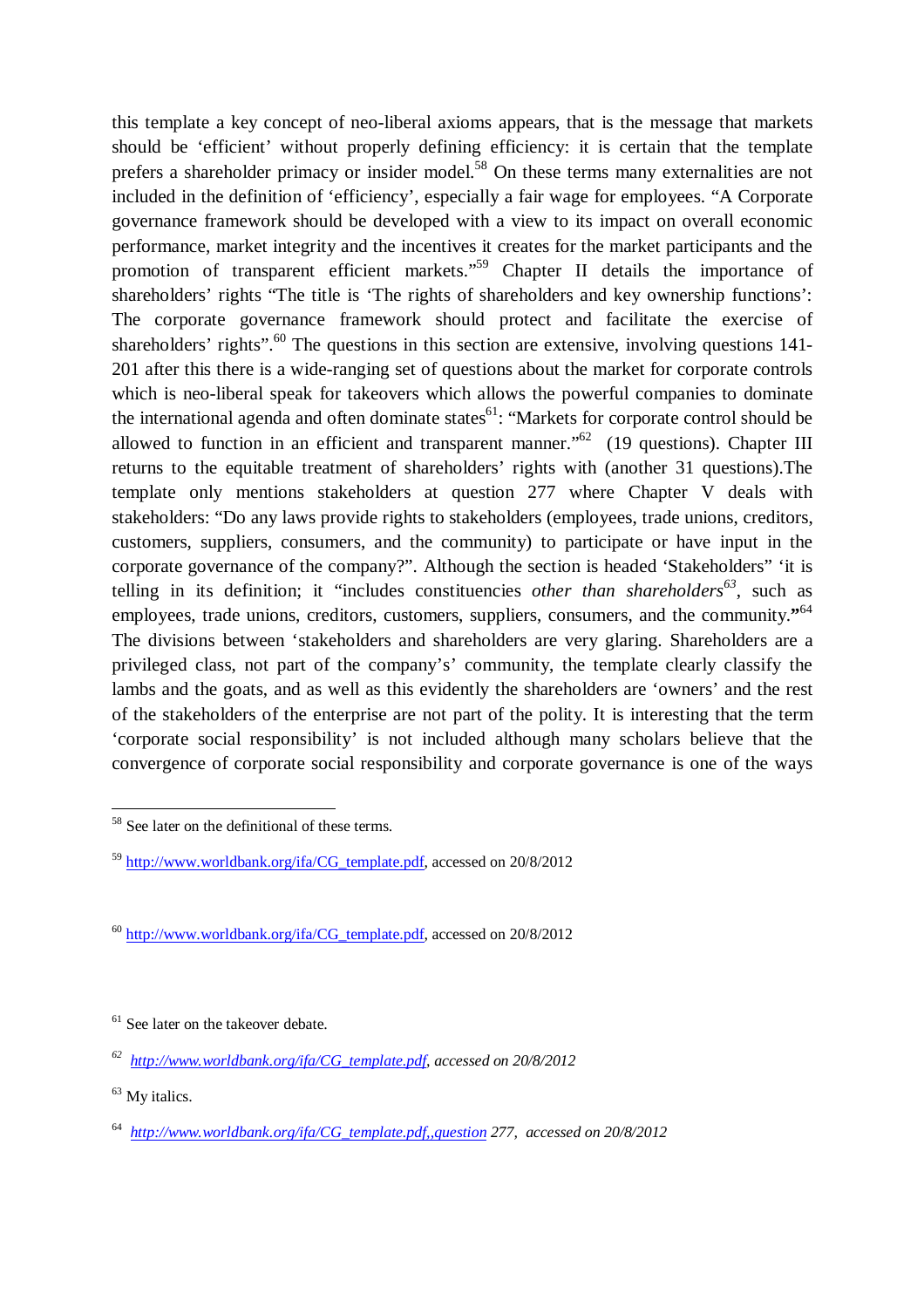that accountability and responsibility in companies could be fostered. Responsible capitalism and neo-liberal capitalism are at odds. Corporate Governance and Corporate Social Responsibility(CSR) is where competing philosophies divide. To illustrate this divide is to look at the OECD's Corporate Governance Code (2004) and the OECD Guidelines for Multinational Enterprises (2011) which are significantly different and, some would say, contradict themselves<sup>65</sup>. The OECD's Corporate Governance Code is about regulating the internal management of companies; the Guidelines are concerned about external pressures on companies including ethical, social and environmental issues. This part of this book shows why these two competing Codes should be aligned by considering the risk for companies who ignore externalities, external stakeholders and the wider community. This means contemplating global issues, ethical and intergenerational externalities which should be internalised by companies. Zerk argues that CSR and Corporate Governance are distinct but related; "It is not surprising, but these are actually two separate concepts. Corporate governance is generally taken to refer to issues relating to ownership and control of companies, and covers topics such as decision-making, reporting and transparency, whereas CSR, . . . is concerned with a wider sets of relationship – with employees, suppliers, communities, consumers and interested NGOs."<sup>66</sup> In *Companies, International Trade and Human Rights*<sup>67</sup> Dine attempted to show that Corporate Governance, Corporate Social Responsibility, property rights and risks are symbiotic terms, all of these terms are bound in with the way that society orders its economic and its justice. It is very distressing that the discipline of corporate governance is often considered as a separate speciality from CSR. If the two concepts are to be merged much research is necessary to implement concrete proposals,<sup>68</sup> turning it into a solid foundation from which legislators can draft company laws rather than vague statements like those appearing in the Code. Further, having identified society's concessional boundaries,<sup>69</sup> these need to be fed into the decision making machinery of a company and extracted from the public relations<sup>70</sup> departments of companies. In Chapter 5 the authors argue that in a small way this could be done by drafting a law which could allow government and individual to sue multinational companies in their own jurisdiction

<sup>&</sup>lt;sup>65</sup> The sources rely on the earlier version of the Guidelines: . Chatterjee, C "The OECD Guidelines for Multinational Enterprises: an analysis" 2002 *Amicus Curiae* 18. . Karl, J, : "The OECD Guidelines for Multinational Enterprises" in .Addo, M, (ed) *Human Rights Standards and the Responsibility of Transnational Corporations",* Kluwer 1999.

<sup>&</sup>lt;sup>66</sup> Zerk, Multinationals and Corporate Responsibility, CUP, 2006, page 31.

<sup>67</sup> Dine, CUP, 2005

<sup>&</sup>lt;sup>68</sup> The Ruggie report is trying to 'operationalizing' principles which are central to company governance and human rights, http://198.170.85.29/Ruggie-report-2010.pdf, accessed on 28/09/2012.

<sup>&</sup>lt;sup>69</sup> See later considering the concession theory and Chapter 5.

<sup>70</sup> Tench, Palph, and Yeoman,Liz, *Exploring Public Relations*, Pearson, 2012.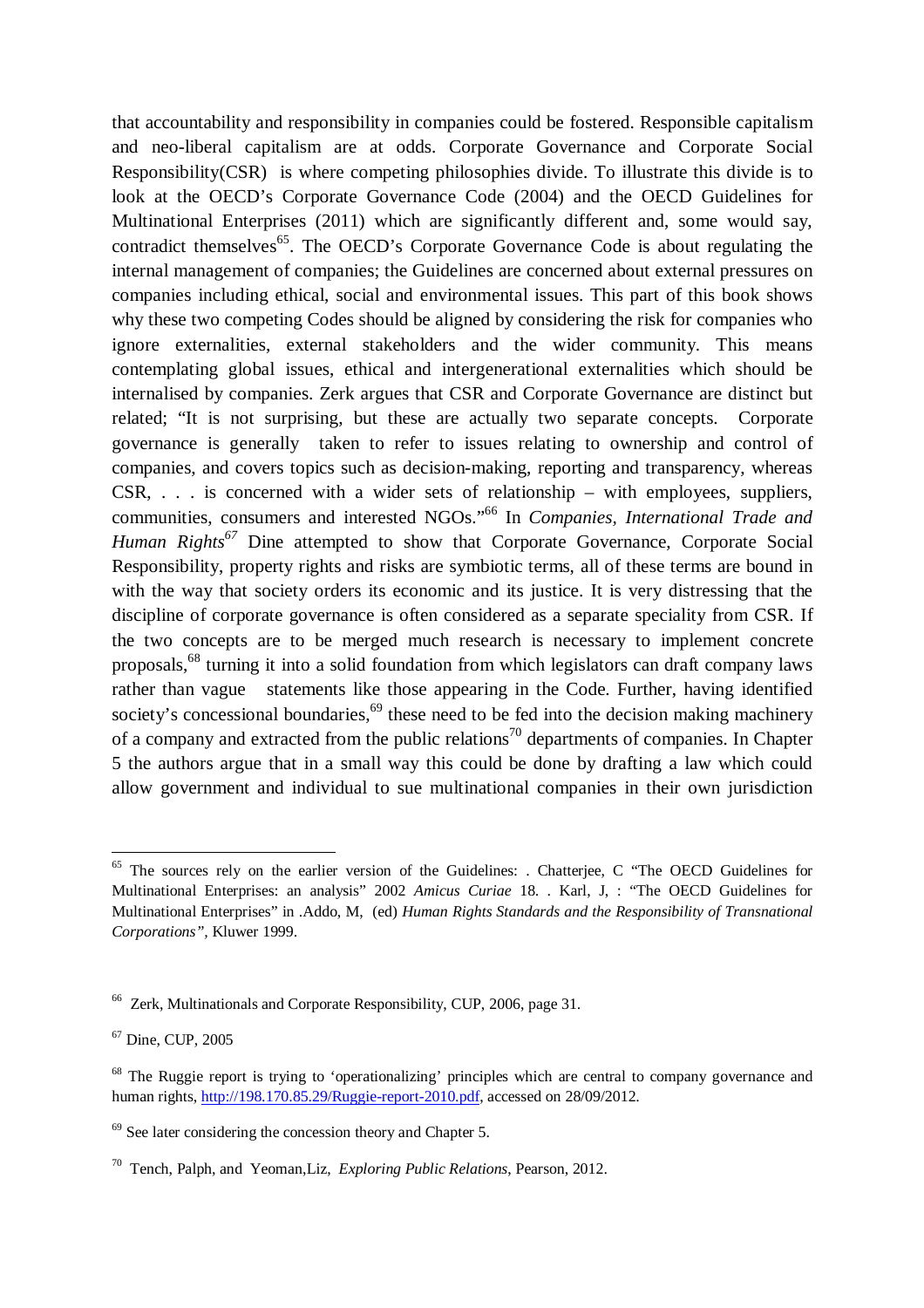including foreign subsidiaries. If this could be done in some jurisdictions there could be a significant change of culture allowing better accountability for powerful companies. .

# **Synergies and disparities between the OECD Guidelines for Multinational Enterprises (the Guidelines) 2011 <sup>71</sup> and Principles of Corporate Governance 2004 <sup>72</sup>**

If Corporate Governance should be about an ethical framework for companies including how companies can be expected to comply with laws and soft law initiatives, a vital step in making corporate governance norms effective is to marry corporate governance codes with ethical principles.

At present those concerning themselves with the *methods* of decision making within companies and the enforcement mechanisms to ensure proper decision making appear to be inhabiting a different planet from those drawing up guidelines and codes of conduct. Principally the neo-liberal 'governance' debate accepts the primacy of shareholders whereas many CSR Codes have been extended far into stakeholder territory without concerning itself with how implementation may change the governance rules. The disparities between the OECD *Guidelines for Multinational Enterprises* (the Guidelines) *2011 <sup>73</sup>* and *Principles of Corporate Governance 2004 <sup>74</sup>* (the Principles) can certainly be seen in this light. The Articles of the OECD Convention promotes policies designed

"– to achieve the highest sustainable economic growth and employment and a rising standard of living in member countries, while maintaining financial stability, and thus to contribute to the development of the world economy;

– to contribute to sound economic expansion in member as well as non-member

countries in the process of economic development; and

– to contribute to the expansion of world trade on a multilateral, non-discriminatory basis in accordance with international obligations."

For those who believe that this is impossible because of the constraints of the limits of the planet's resources', this is not a good start. If growth is to be limited for reasons of sustainability, this principle should be integrated into corporate governance.<sup>75</sup> After this the

72

http://www.oecd.org/daf/corporateaffairs/corporategovernanceprinciples/oecdprinciplesofcorporategovernance.h tm. accessed on 22/8/2012

<sup>73</sup> www.**oecd**.org/.../0,3746,en\_2649\_34889\_2397532\_1\_1\_1\_1,00.ht*..., accessed on 22/8/2012.*

74

http://www.oecd.org/daf/corporateaffairs/corporategovernanceprinciples/oecdprinciplesofcorporategovernance.h tm. accessed on 22/8/2012

75 Meadows, Donella, Randers, Jorgen, Meadows, Dennis, *Limits to Growth, Earthscan, 2010. ,*

 $\overline{a}$ <sup>71</sup> www.**oecd**.org/.../0,3746,en\_2649\_34889\_2397532\_1\_1\_1\_1,00.ht*..., accessed on 22/8/2012.*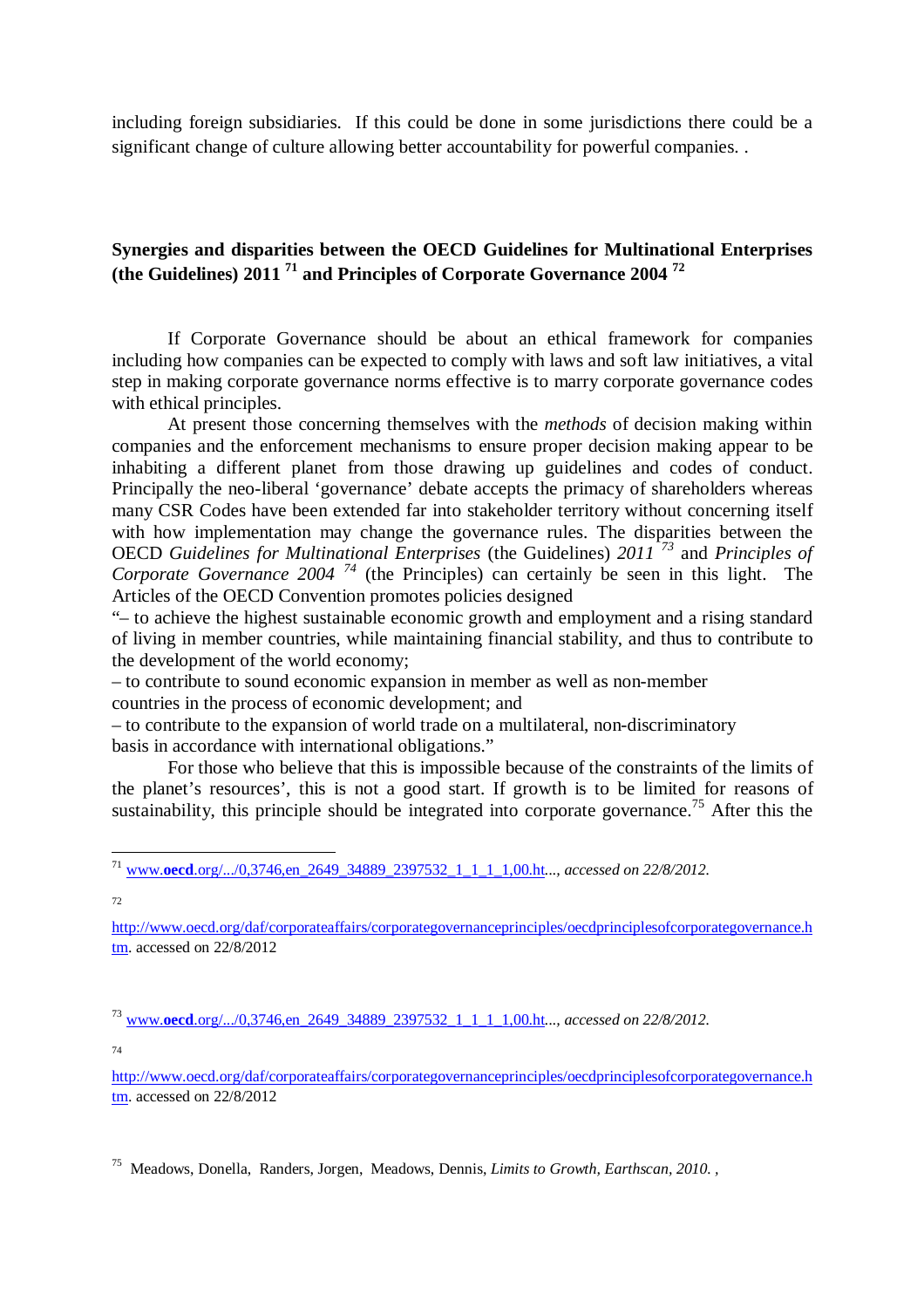issue is how the resources should be distributed and this is where corporate governance principles should start to incorporate the key elements of the *Guidelines* especially the concept of sustainability.

The *Principles* are the foundation of the World Bank Template which has been already considered showing the provenance of the ideas. This section analyses the *Principles*  and the *Guidelines.* Both start from the premise that "One key element in improving economic efficiency is corporate governance".<sup>76</sup> The *Principles* also commences with "the Rights of Shareholders",<sup>77</sup> contains the principle that "markets for corporate control should be allowed to function in an efficient and transparent manner" <sup>78</sup>and "Anti take-over devices should not be used to shield management from accountability".<sup>79</sup> The 2000 formulation only nodded to such 'stakeholders' as are "established by law"<sup>80</sup>, the 2004 has changed this expanding the 'stakeholder section' and increasing the rights of stakeholders by recognising mutual agreements, $81$  However there is no prescription as to which constituencies should be regarded as stakeholders. The 2000 formulation said "The degree to which stakeholders participate in corporate governance depends on national laws and practices, and may vary from company to company as well."<sup>82</sup> This has been dropped in the version of the *Principles 2004*<sup>83</sup> and stakeholders have a slightly enhanced status:

"A key aspect of corporate governance is concerned with ensuring the flow of external capital to companies both in the form of equity and credit. Corporate governance is also concerned with finding ways to encourage the various stakeholders in the firm to undertake economically optimal levels of investment in firm-specific human and physical capital. The competitiveness and ultimate success of a corporation is the result of teamwork that embodies contributions from a range of different resource providers including investors, employees, creditors, and suppliers. Corporations should recognise that the contributions of stakeholders constitute a valuable resource for building competitive and profitable companies. It is, therefore, in the long-term interest of corporations to foster wealth-creating cooperation among stakeholders. The governance framework should recognise that the interests of the corporation are served by recognising the interests of stakeholders and their contribution to the long-term success of the

- $79$  ibid
- <sup>80</sup> OECD Code, Principle IV A.
- <sup>81</sup> OECD Code, Principle IV A.

<sup>83</sup> OECD Code, Principle IV A.

 76 OECD Code, Preamble.

<sup>77</sup> OECD Code, Principle IA

<sup>78</sup> OECD Code Principle I IIE

<sup>82</sup> OECD Code Principle III D.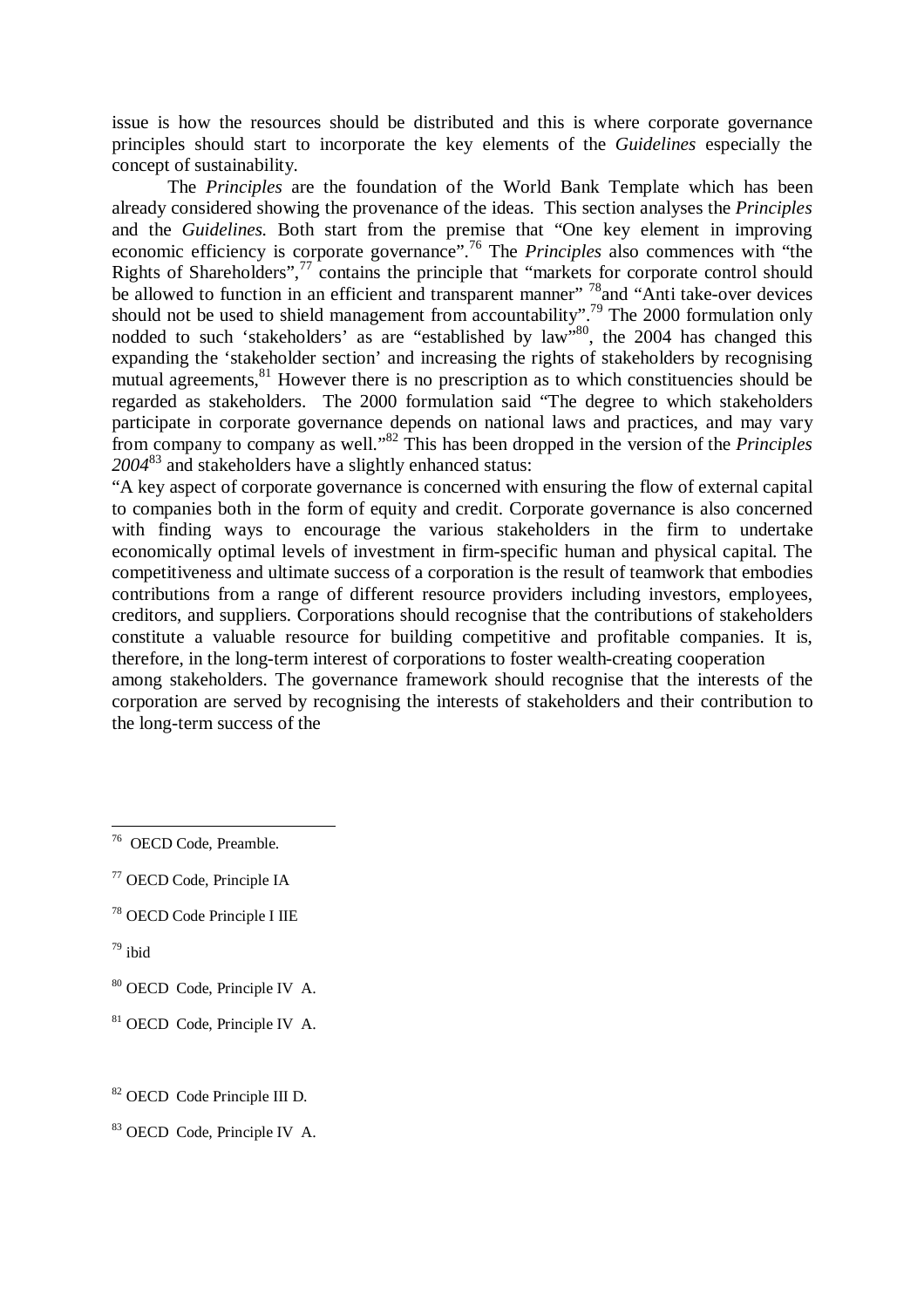corporation"<sup>84</sup>. As we argued earlier the *Principles* and also the OECD *Template for Country Assessment of Corporate Governance<sup>85</sup>*are intended to promulgate the UK/US neo-classical model of corporate governance.

They envisage a model of corporation law;

- 1) which relies heavily on the fiction of shareholder control over management
- 2) adopts the view that shareholder control over management will in some way be beneficial rather than simply increase the pressure for profit maximisation at all costs
- 3) adopts the 'market forces' model of ownership control; this model would limit or prevent the adoption of corporate structures mentioned elsewhere in the Code such as the representation of employees on boards and hinder takeovers.<sup>86</sup> Although the *Principles*  does recognise employee participation, in a significant shift from the earlier version, however this change is therefore baffling and incoherence given the neo-liberal tenor of the document. The 2004 version is also more employee friendly; "Examples of mechanisms for employee participation include: employee representation on boards; and governance processes such as works councils that consider employee viewpoints in certain key decisions"<sup>87</sup>

 From the international perspective the most glaring omission in this document is the absence of any recognition that a drive for economic efficiency on an international basis is at the root of many of the malpractices in which transnational corporations have been implicated.<sup>88</sup> Indeed the excessive reliance on the existing models of corporate governance in member states could be seen as using subsidiary principle to shirk the responsibility to suggest best practice so far as the adoption of governance models. In that respect, it is extremely interesting that "Corporate governance is only part of the larger economic context in which firms operate that includes, for example, macroeconomic policies and the degree of competition in product and factor markets". A clear distinction is drawn between ethical and societal concerns and commercial objectives of companies. Ethical concerns seem to be the last issue: "In *addition*<sup>89</sup>, factors such as business ethics and corporate awareness of the environmental and societal interests of the communities in which a company operates can also have an impact on its reputation and its long-term success".  $90$ ; Both the international dimension and the 'ethical, environmental and other issues' are treated more explicitly in the OECD Guidelines for Multinational Enterprises. The two documents read very differently. While neither document purports to be legally binding, the extreme difference of tone may perhaps be explained by the distinction between the suggested standards (Guidelines) and the methods of achieving those (Principles of Corporate Governance). Because of an underlying philosophical difficulty in the structure of the marketplace, there is an insufficient match

<sup>87</sup> OECD Code, Principle IV, C.

<sup>89</sup> My italics.

 $\overline{a}$ 

<sup>90</sup> OECD Code, preamble

<sup>&</sup>lt;sup>84</sup> OECD Code, Principle IV, introduction.

<sup>85</sup> OECD *Template for Country Assessment of Corporate Governance* 2007.

<sup>86</sup> Co-determination has long been accepted as a barrier to takeovers. See Dine, J, and Hughes. P *EC Company Law*, Jordans, looseleaf, Chapter 12, esp 12.19.

<sup>88</sup> Dine, J, *The Governance of Corporate Groups*, Cambridge University Press, 2000, P. Muchlinski *Multinational Enterprises and the Law*, Blackwell, 1995.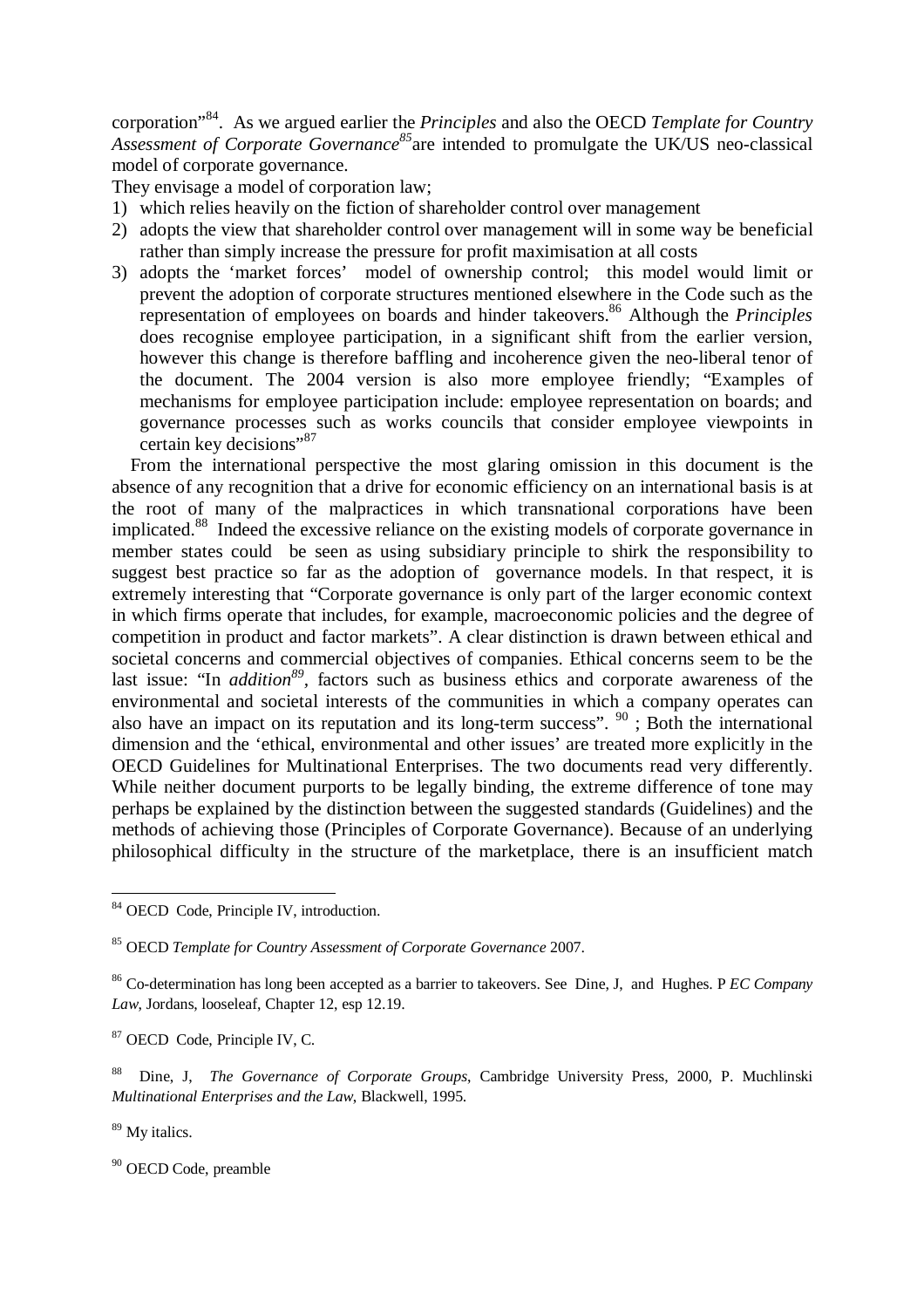between the exhortations to achieve moral probity and the suggested governance methods. The Guidelines were written in 2000 and reviewed on 2011. There is shift on emphasis in the 2011 text. The both versions still adheres to the attitude that "suggests that the Member Countries may have a moral duty to ensure that the activities of their MNEs in host states *do not contribute* to the detriment of those states' economies, particularly if they are less developed"<sup>91</sup> However the 2000 Guidelines were mostly negative; trying to limit the damage that the enterprises are doing but at the same time trying to economic growth in the develop nations *and* in the developing countries. Thus "The common aim of the governments adhering to the Guidelines is to encourage the positive contributions that multinational enterprises can make to the economic, environmental and social progress and to minimise the difficulties to which their various operations may give rise".<sup>92</sup> I small positive note is struck in supporting sustainability. In particular, the processes are to take place within the framework of "sustainable development". The puzzle is why there are two documents rather than one and the answer may be of more fundamental importance than would first appear. If the standards articulated in the Guidelines are to be delivered, this can surely only be through corporate governance mechanisms. One difference between the Principles of Corporate Governance and Guidelines may be in the fact that the OECD is dealing with Multinational companies. This is one difference from the *Principles,* which are intended to guide national corporate governance implementation. Perhaps the *Guidelines* were drafted without much hope because MNEs have so much power that so even the OECD are reluctant to lecture them. Alternatively they know that there is no legal entity known as a 'multinational company' and therefore it is extremely complex to regulate (even in a soft law way) all of the subsidiaries<sup>93</sup> and the parent company<sup>94</sup> in a MNE. Yet there is an evident reluctance to see the sustainable development and environmental issues as a 'corporate governance' concern; this is particularly pertinent for the later argument about growth and the sustainability of the planet, but as well for all ethical problems besetting all companies.<sup>95</sup> The *Principles of Corporate Governance* states that the board of a company to has responsibility to "promote" transparent and efficient markets, [and] be consistent with the rule of law*"* <sup>96</sup> This is in

<sup>96</sup> OECD Principle, 1, page 17.

 $\overline{\phantom{a}}$ <sup>91</sup> Muchlinski, P, Multinational Enterprises, OUP, 1995, p579.

<sup>&</sup>lt;sup>92</sup> Preface, para 10.

<sup>&</sup>lt;sup>93</sup> This is using a simplistic model of Multinational companies, there are a multiplicity of patterns of arrangements, including franchises, cross-shareholder arrangements, joint ventures etc, see Eroglu, *Multinational Enterprises and Tort Liabilities,* Edward Elgar, 2008, *Weitzenboeck, Emily M,* A Legal Framework for Emerging Business Models: Dynamic Networks as Collaborative Contracts, Edward Elgar, 2012.

<sup>&</sup>lt;sup>94</sup> Dine, Janet, "Jurisdictional Arbitrage by Multinational Companies: a national law solution", Journal of Human Rights and the Environment, Vol 3, No. March 2012, pp. 44-44-69, Zerk, *Multinational and Corporate Social Responsibility,*, Cambridge University Press, 2006, Muchlinski, P, *Multinational Enterprises and the Law*, Blackwell, 2007.

<sup>95</sup> Helm Dieter and Hepburn, Cameron, (eds) *The Economics and Politics of Climate Change, Oxford University Press, 2009,* Meadows, Randers, Meadows, *Limith to Growth,* Earthscan, London, 2012, Sandel, Michael, *What Money Can't Buy: The Moral Limits of Markets,* Allen Lane, 2012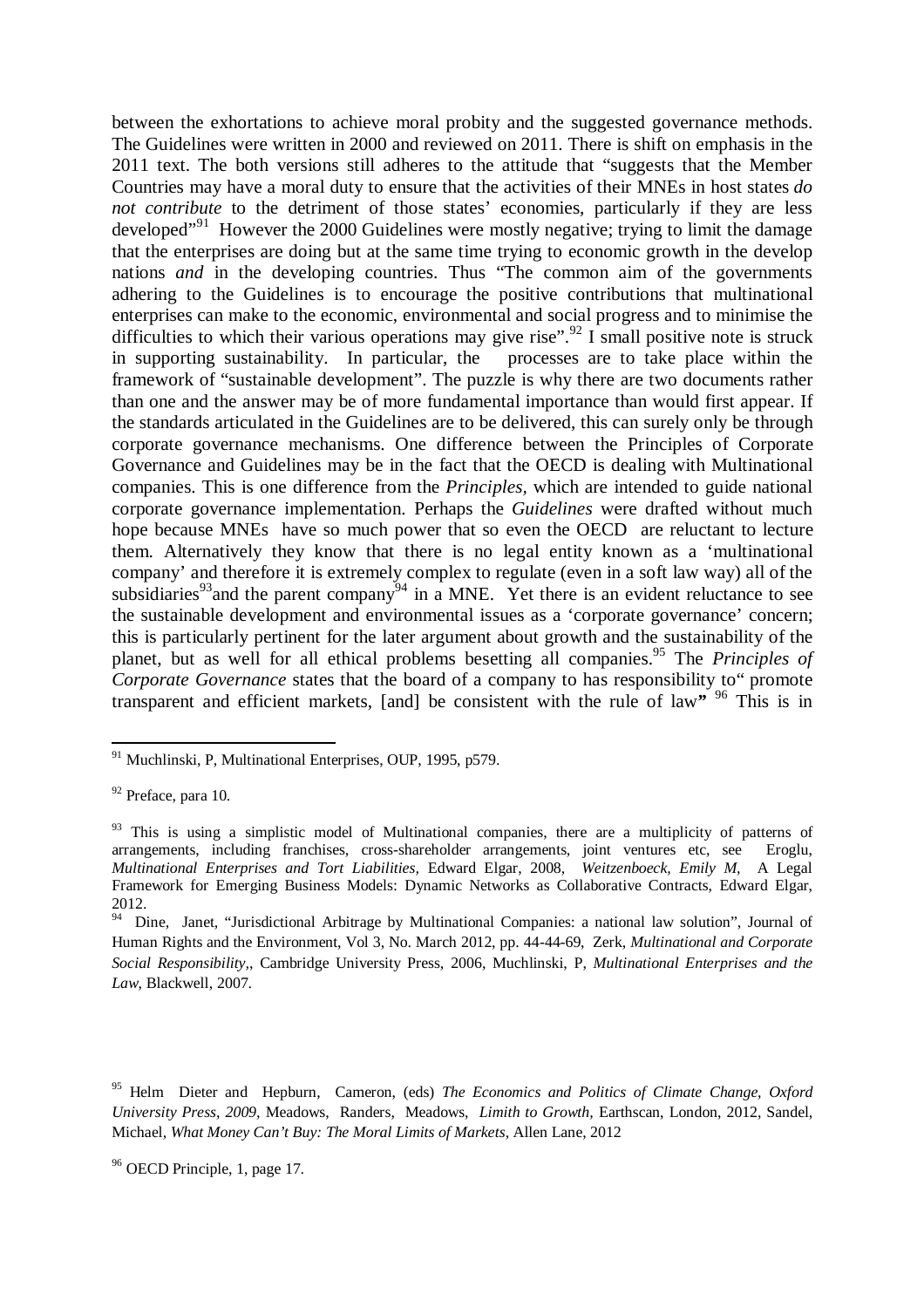contrast to "Enterprises should, *within the framework of laws*, regulations and administrative practices in the countries in which they operate, and in consideration of relevant international agreements, principles, objectives and standards, take due account of the need to protect the environment, public health and safety, and generally to conduct their activities in a manner contributing to the wider goal of sustainable development"<sup>97</sup> Despite the fact that both documents urge the setting up of systems to monitor environmental performance, it remains clear that the governance model requires adherence to *the rule of law*, whereas the *Guidelines* exhort adherence to *the wider principle of 'sustainable development'*. The only paragraphs in the *Principles* which have a wider reach than proper compliance with law appear in the Disclosure and Transparency section<sup>98</sup>. On the basis that "Disclosure . . . helps improve public understanding of the structure and activities of enterprises, corporate policies and performance with respect to environmental and ethical standards, and companies' relationships with the communities in which they operate", companies are urged to "disclose policies relating to business ethics, the environment and other public policy commitments" and "risks relating to environmental activities". However, "Disclosure requirements are not expected to place unreasonable administrative cost burdens on enterprises. Nor are companies expected to disclose information that may endanger their competitive position unless disclosure is necessary to fully inform the investment decision and to avoid misleading the investor". So far as environmental damage is concerned, only problems that will affect the decisions of *investors* are material, informing the consumer is not necessary where a competitive disadvantage may be feared. This disclosure regime will only work to the benefit of the environment if we assume that all investors have an ethical approach. Thus a statement that 'mahogany trees are being felled at a significant rate and turned into garden furniture netting a huge profit for investors will be unlikely to deter non-ethical investors whereas the other side of the story 'we are chopping down ancient forests and creating a desert' could be withheld on the basis that it is not material for investors and it would put the company at a competitive disadvantage.' The *Guidelines* are much more positive in the environmental field requiring the maintenance of systems of environmental management, consultation with local communities, adopt a precautionary principle and prepare environmental impact reports.

There are several other problems with the approaches in the *Principles* and Guidelines. Apart from their non-binding nature<sup>99</sup> and the controversy over the status of corporations in international law (addressed above), it is also problematic that the *Guidelines* represent a form of 'outside the company exhortation' and it will be unlikely to be effective unless mechanisms to achieve sustainable development can become part of the internal governance systems of companies rather than outside encouragement. A third, and most fundamental problem is that it will not be possible to enlist company support for the wider meaning of 'sustainable development' until the underlying social understanding of the purpose companies serves changes fundamentally so that particularly if 'sustainable development' retains its original ambience which included a significant redistributive agenda.<sup>100</sup> The principal aim of MNEs is to maximise shareholder profit. It is for this reason that the mahogany statement may be regarded as acceptable disclosure to investors. Further, since the vast majority of the shareholders of MNEs live in the developed world the repatriation of

<sup>&</sup>lt;sup>97</sup> OECD Guideline VI

<sup>98</sup> Part V

<sup>99</sup> See Zerk, *Multinationals and Corporate Social responsibility,* CUP, 2006.

<sup>100</sup> Brundtland, H., *Our Common Future,* Oxford University Press, 1987.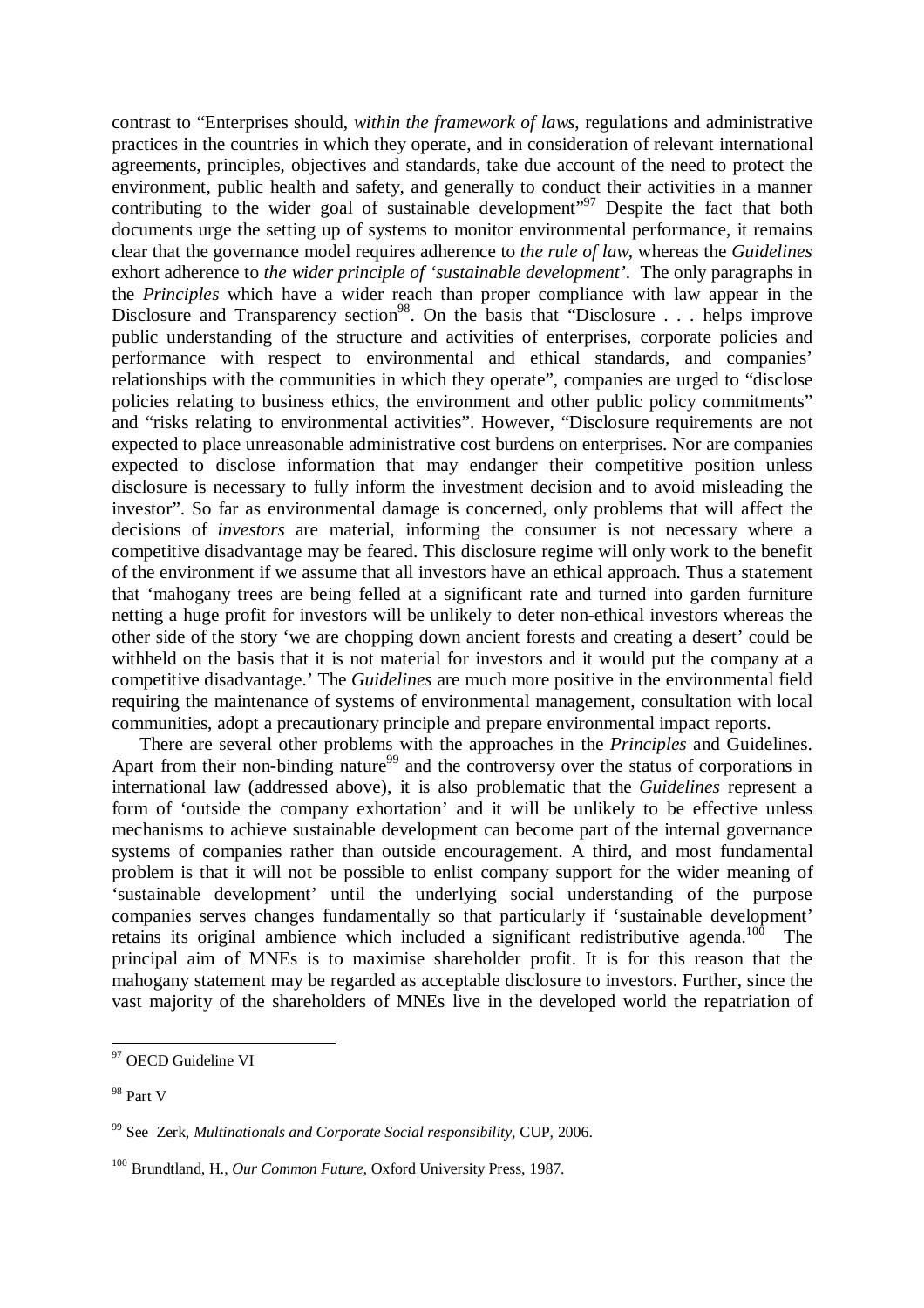profits made in environmentally damaging ways represents a regressive redistribution of wealth which is the precise opposite of the aim of 'sustainable development'.

Before leaving the debate about corporate governance and the World Bank's Template which was based on the revised OECD Principles of Corporate Governance 2004 it is important to remember that the template was "designed for use as the diagnostic tool for assessing the strengths and weaknesses of the corporate governance framework in a particular country"<sup>101</sup> some small points which should be noted: In Question "378 "Do board members" have to act in good faith and in the interest of the company" which is a bland assumption that everyone knows what the interest of the company is and which is a key question for the rest of this book. We know that there is a major debate about the inequality of directors' remuneration and other less well paid employees but the *Template* says nothing about ordinary employees, nothing about the wages or conditions of the median worker or the proportional wage rates in the company. Again this is of great consequence in our quest to understand the difference corporate governance systems. What the *Template* confirms that the management is more powerful than other stakeholders. In the title section about remuneration the *Template* says "Aligning key executive and board remuneration with the longer term interests of the company and its shareholders. . . . C. Is board remuneration *high enough<sup>102</sup>* to ensure that board members devote sufficient time to their duties?"<sup>103</sup> This suggests that the only problem abut remuneration is whether the pay should be high enough, although Stiglitz argues that corporate governance as practiced by the neo-liberal institutions are part of the rise of inequality.<sup>104</sup>

The assumptions in the World Bank Corporate Governance project are an insidious way of controlling states' culture into a global corporate governance system for the convenience for the multinational companies, including the multinational banks and their subsidiaries. The neo-liberal corporate governance paradigm has not yet tipped into a slave trade mentality but history shows that terrible suffering can be perpetrated by a free-trade approach. *Laissez faire* economics led to the Atlantic Slave<sup>105</sup> trade probably the worst example of the Faustian Bargain where England was enriched on back of terrible suffering: "Sugar and tobacco production . . . developed hand-in hand with co-erced and degraded labor: grasping for wealth, profit-maximising English planters relentlessly sought overseas markets, ruthlessly exploited fellow humans, accumulated narrowly concentrated power, and resonated very little to liberal ideas and higher values."<sup>106</sup> Corporate Governance matters because it is a

 $\overline{a}$ 

<sup>104</sup>. Stiglitz, *The Price of Inequality, Allen Lane, 2012, page 66.*

105 Thomas, Hugh, *The Slave Trade,* Picador, Phoenix, 2006.

<sup>106</sup> . Nash G, "Forward" in R. Dunn *Sugar and Slaves: The Rise of the Planter Class in the English West Indies, 1624-1713* University of North Carolina Press, 1972 and 2000.

<sup>101</sup> World Bank *Template, 2007,* introduction.

 $102$  My italics.

<sup>&</sup>lt;sup>103</sup> <sup>103</sup> http://www.worldbank.org/ifa/CG\_template.pdf, accessed on 20/8/2012, my italics.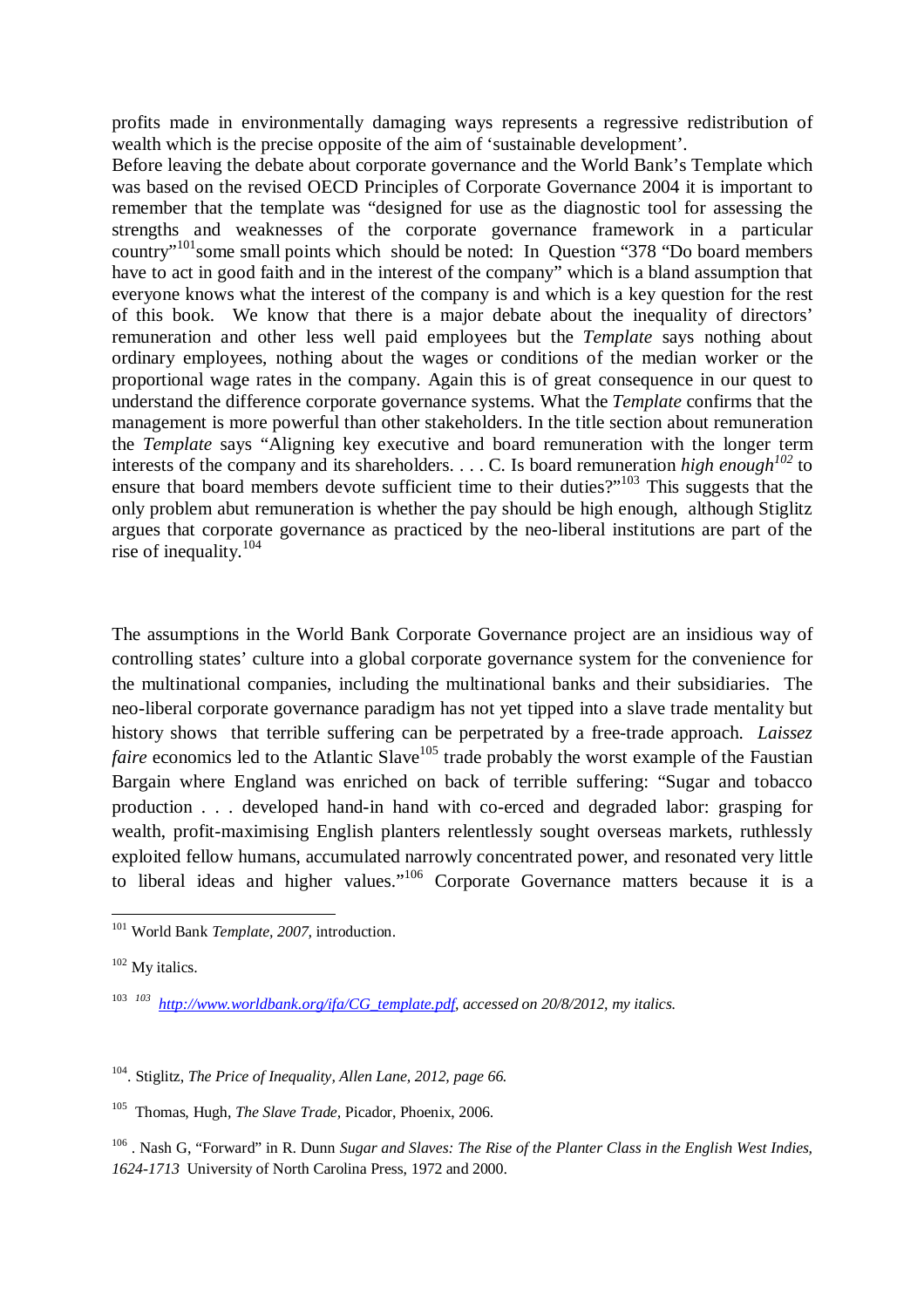fundamental building block of the governance of commerce and therefore the economy of states and eventually the international economy. If companies are run with no compassion, the international economy will implode because of the endemic inequality which is the legacy of neo-liberal policies.

#### **Contract, Freedom, Inequality, Democracy and Regulations.**

The neo-liberal paradigm is a contractual based system. In a market economy contract is a crucial tool, however there are some fundamental problems in a *free* contractual market. A market economy is based on the theory that each individual has freedom to trade and this leads to each person getting their needs and desires satisfied. An economy which is mostly arranged on a contractual design means that there will be inevitably people who are disadvantaged. Where this happens contract can be a malign construct and eventually there will a paradox, people will be limited in their choices although the whole idea of a contractual model economy was to enhance freedom. Where this happens in grossly unequal societies this is also a danger for democracy. If individuals are so poor that they are fighting to get enough food or water democracy will not be their first priority, nor can they access information or debate the political issues in the nation  $107$ .

While at first sight an agreement between two individuals to buy and sell might seem a politically neutral transaction and therefore politically uncontroversial, as soon as any disparity of bargaining power is taken into consideration it becomes clear that the arrangement will tend to benefit the party who started in the more powerful position. A simple example to illustrating the way that inequality can quickly exacerbate divisions between people is the following<sup>108</sup>: On a cold day I once had half an hour to kill before meeting my daughters from school. I went to buy a minor electrical item in a large electrical superstore. As I had some time I read (for the first time ever) the small print of terms and conditions of the sale, and found a term which I considered to be outrageous. I presented the item to the young person at the till announcing that I would like to buy the item but mentioning that I had crossed out this particular term as I didn't accept it. This caused a delightful chaos. Of course, the person at the till couldn't accept the changed bargain, so he called the supervisor, who called the store manager, who called the area manager. At this point, I ran out of time and left without the item. What the interlude illustrates is that large companies are used to dictating the terms on which they will deal. Such a contract is very far from being a contract between equals. Only if safeguards (such as unfair contract terms legislation) are enacted can the equation be rebalanced. Teubner illustrates the notion of contractual unfairness in a consumer marketplace as follows: 'A contractual term is unfair if "contrary to the requirement of good faith it causes a significant imbalance in the parties'

<sup>&</sup>lt;sup>107</sup> Shue, Henry *Basic Rights*, Princeton University Press, 1996.

 $108$  Dine Janet, Inaugural Lecture at Queen Mary College, June  $15<sup>th</sup>$  2008.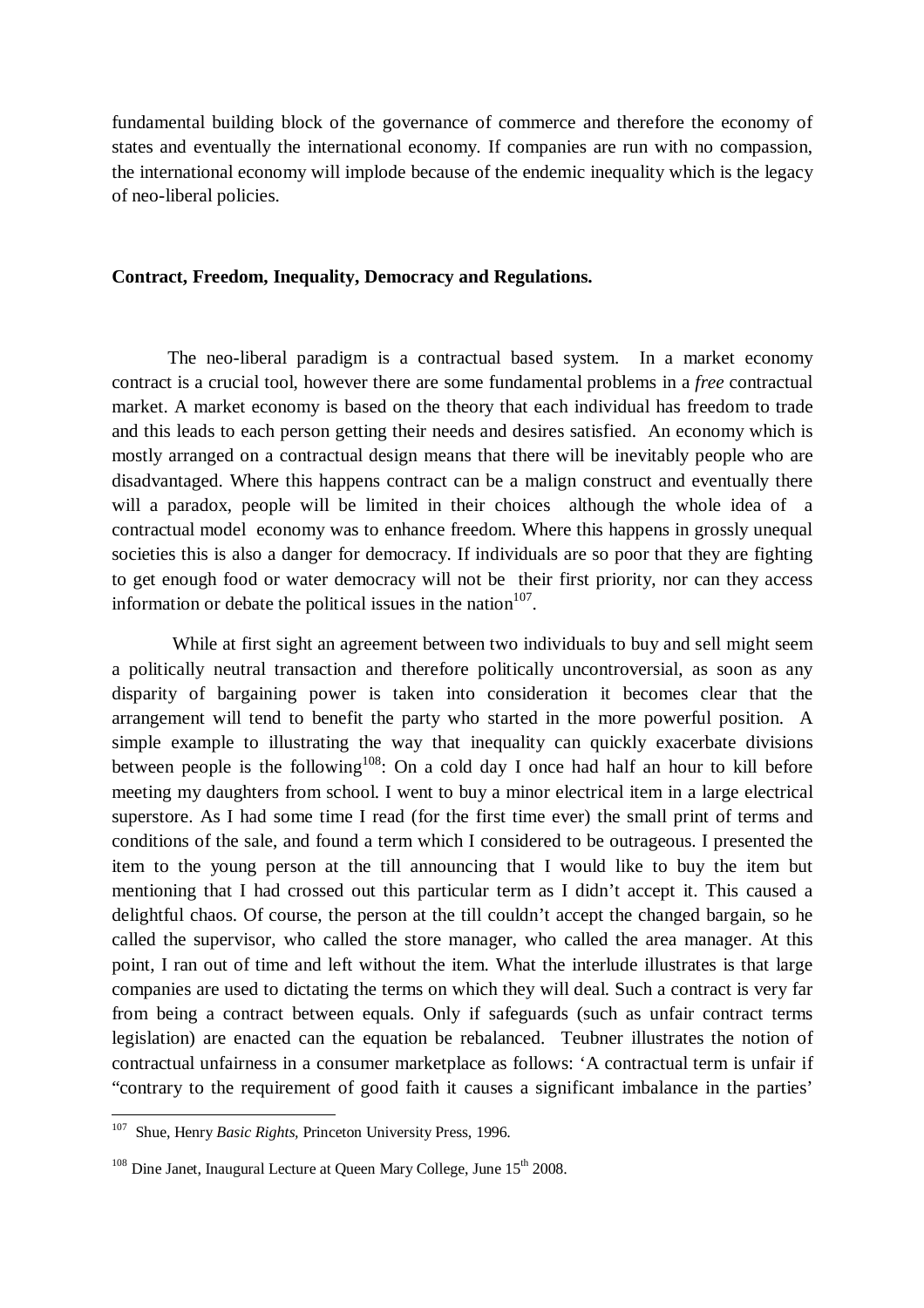right and obligation arising under the contract, to the detriment of the consumer".<sup>109</sup> Of course, this leaves unexplained the intractable question of which imbalances are 'fair' and what, therefore, what is meant by 'good faith'. Teubner has pointed up some of these, in his work in transplanting laws between countries. Teubner argues that transplanting laws into a different jurisdiction is usually disastrous unless the country philosophic attuned. He uses contractual concepts to illustrate his concepts of fairness particularly Unfair Terms Contracts legislation. He illustrates the way that the UK courts rejected the requirement of good faith saying "The British courts have energetically rejected this doctrine on several occasions treating it like a contagious disease of alien origin and he cites *Walford v Miles<sup>110</sup>* : where the judge said that god faith is "inherently repugnant to the adversarial position of the parties' <sup>111</sup>For him this shows that the judicial system in the UK is imbued with contractual cultural connotations. The German understanding of good faith is more generous and inclusive involving the whole of society, not just the parties. Similarly company governance in Germany tends to follow a communitarian model. Arrangements for economic enterprises were profoundly different within continental Europe, but when the UK joined the EEC the existing divisions were exacerbated. German capitalism, for example, has a philosophical concept of 'good faith' which is the reverse of the UK-contractual paradigm. Teubner argues that arrangements in Rhineland capitalism are predicated on trust between all of the individuals in the company, its suppliers and their financial backers: 'Economic action is closely coordinated by business association and by informal business network . . . These regimes give considerable autonomy to employees within the hierarchy of the organisation and to suppliers and deliverers within long-term cooperative networks. This opens opportunities for production prone to long-term cooperation, but creates simultaneously considerable risks that are typical for high autonomy and high trust relations.<sup>'112</sup> Transition countries are particularly prone to legislate using 'experts' from other countries and great care is needed to align the fundamental philosophy of the state including constitution, judicial system and commercial law it will be dysfunctional.<sup>113</sup>

 109 Teubner, Gunther, Vol 61 MLR, 1998 page 11.

<sup>&</sup>lt;sup>110</sup> Teubner, Vol 61 MLR, 1998 page 25..

<sup>&</sup>lt;sup>112</sup> Teubner, Vol 61 MLR, 1998 page 25..

<sup>113</sup> Dine, j, Koutsias, M., and Blecher, M., *Company Law in the New Europe: Acquis. Comparative Methodology Law,* Edward Elgar, 2007.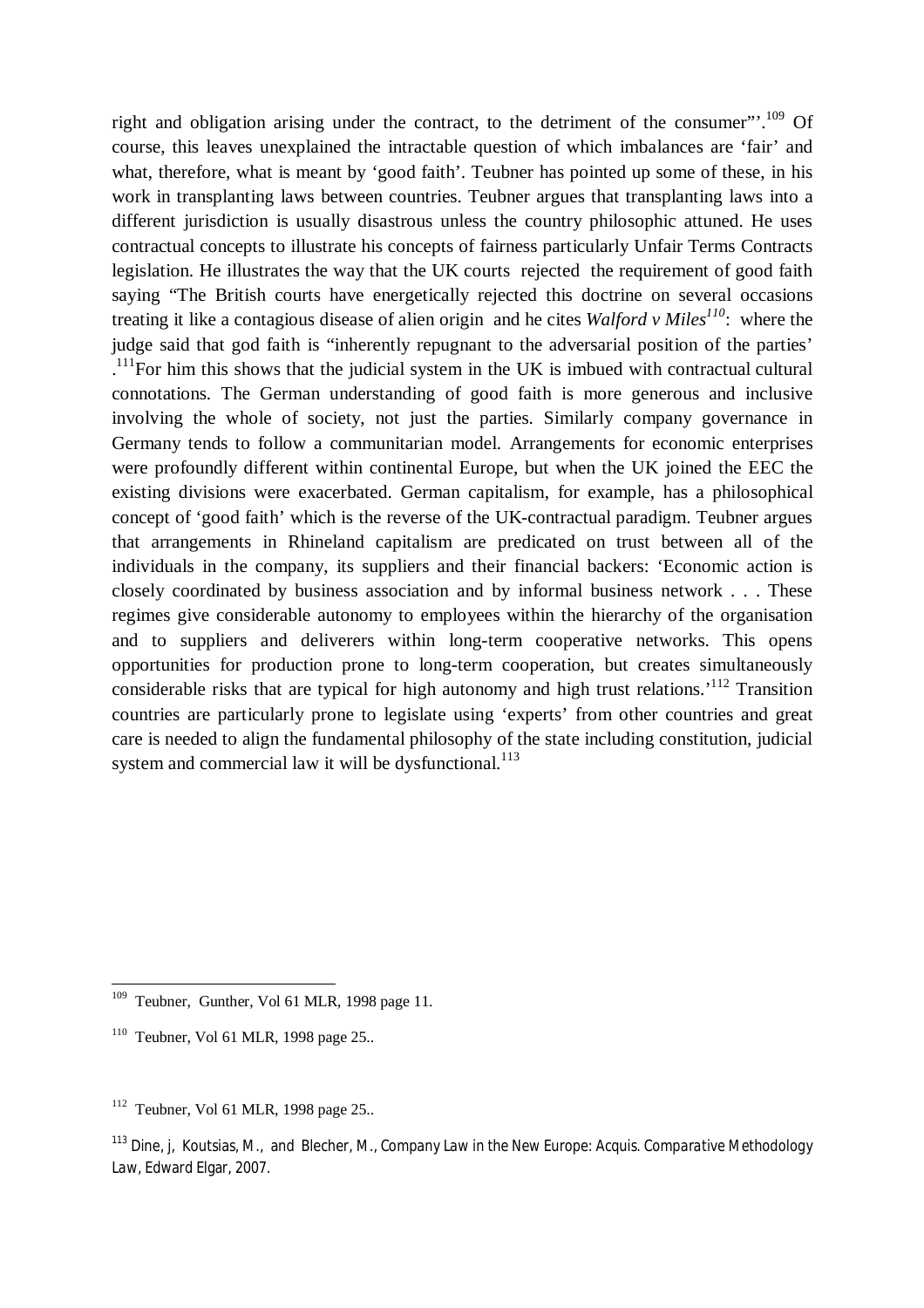#### **Economic Contractualism, and the rise of the Multinationals**

Later we will consider in detail the corporate models which are found in America, Germany and the UK however the most important and influential companies in the western world use a contractual model. This means that always trade bargains are asymmetrical because of the imbalance between individuals' bargaining position.<sup>114</sup>. This is the well understood difference between the Pareto theory and the Kaldor-Hicks notion of efficiency. Pareto efficiency requires that someone gains and no one loses in a contract. In contrast, the Kalor-Hicks test accepts as efficient 'a policy which results in sufficient benefits for those who gains that *potentially* they can compensate fully all the losers and still remain better off.<sup>115</sup> Ogus explains this very simply and tellingly showing the difference between the tests using an example "Bill agrees to sell a car to Ben for £5,000. In normal circumstances it is appropriate to infer that Bill values the car at less than £5,500 (say £4,500) and Ben values it at more than £5,000. (say £5,500). If the contract is performed, both parties will gain £500 and therefore there is a gain to society-the car has moved to a more valuable use in the hard of Ben . . . this is said to be an "allocatively efficiently: consequence"<sup>116</sup>. Everyone is a gainer, this is an illustration of the Pareto efficiency test. This win-win situation is a Utopian vision and extremely rare because of the number of disadvantages that can be envisaged. The most obvious ones are power or money, therefore bargains are usually rigged because of imbalance between the parties. Because of the rarity of Pareto bargains a different test was designed, the Kaldor-Hicks principle, where in and economy the good bargains and bad bargains are averaged.<sup>117</sup> Unfortunately in the Kaldor-Hicks there is no reason why the gainer should compensate the loser and therefore in a contract where the loser is already disadvantaged he will probably become further deprived. This is also one reason why there is a more and more unequal world now

There is a sliding scale of contractual freedom in Western economies which allows some commercial laws to be enacted without proper consideration of the risk borne by the disadvantaged. Because of the power of MNCs they can dictate terms, to employees and

<sup>&</sup>lt;sup>114</sup> The fictive nature of companies are also crucial: "Denial of a separate personality to the entity form by the human group of actors is a necessary foundation for the application of market theories, since the underlying assumption is the creation of maximum efficiency by individual market players bargaining with full information. Tacking the view that free markets are the most effective wealth creation system neo-classical economists including Coase have analysed companies as a method of reducing the coasts of a complex market consisting of a series of bargains among parties." Dine, "Jurisdictional Arbitrage by Multinational Companies: a national law solution", Journal of Human Rights and the Environment, Vol 3, No. March 2012, pp. 44-44-69,

<sup>115</sup> . Greenfield, K, 'From Rights to Regulation' in Patfield, F, (ed), *Perstives on Company Law: 2,* Kuwer, London 1997, page 10.

<sup>116</sup> Ogus A.,Regulation A, : *Legal Form and Economic Theory,* Clarendon Press, Oxford 1994 page 24

<sup>117</sup> Ogus, A., *Regulation,* page 24.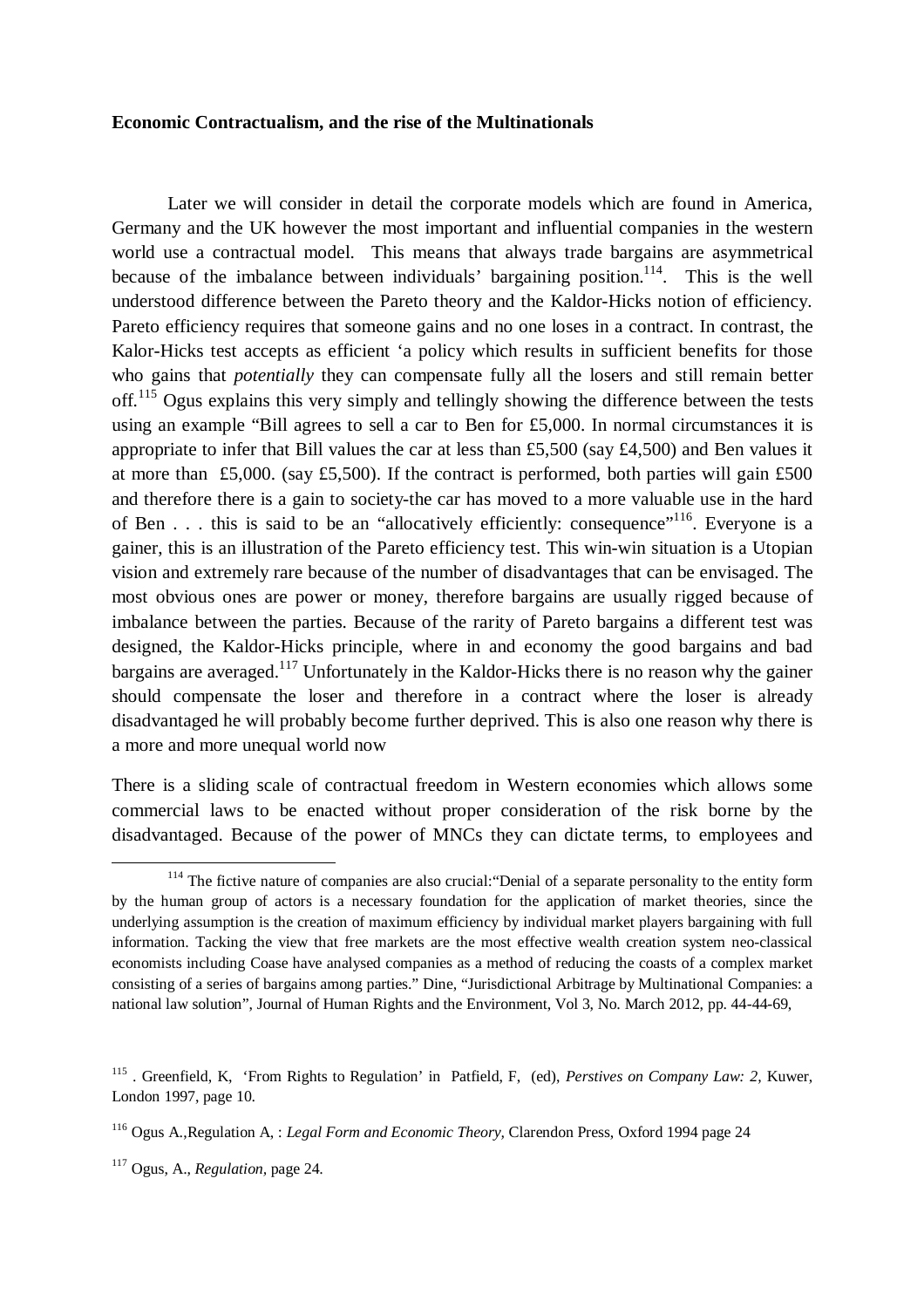suppliers but also to governments. A contractual design of a free market is appears to be good for individual freedom but it is a chimera; freedom is disguised as a form of neutrality and equality:

"Every stable social system possesses an order of power and wealth, but unlike historically prior distributive schemes, the market order avoids the imposition of a detailed pattern. Instead of a structure of rank and privilege fixing entitlements to wealth and power, the distributive mechanism of the market allocates resources to those persons able and willing to pay the highest price for them . . . The market order avows blindness to claims of privilege or force, so it recognises no claims of an inherent right to govern or to possess superior wealth . . . The market order lets fly the centrifugal forces of radical individualism, permitting philosophers to celebrate the relative fluidity of its distributive outcome and to legitimate it by appeals to the impervious mask of market forces. No other order so successfully disguises the fact that it constitutes an order at all."<sup>118</sup> The same argument works in exactly the same way at an international political level. An agreement between states with equal bargaining power may be considered to be politically neutral, when they are of disparate power the 'contract' is of profound political importance. In this respect it is significant that the first quasi-judicial enforcement mechanisms at international level have been designed and operate to enforce international commercial law and clearly favour richer nations with more diverse economies. The neo-liberal design which the world is imbued is an aggressive sort of capitalism but it is not completely new. It has an uncanny resemblance to the way in which the English colonized North America. "The English could congratulate themselves on the honourable way they were populating North America. They could see the Indians growing poorer but they did not conceive that they were the agents of the Indian's impoverishment. They were not taking the Indian's land by force of arms, after all. They were buying it on the open market."<sup>119</sup> There were transactions called "Treaties" . . . but of course they weren't genuine contracts, because the Indians didn't *consent* to sell their land. Indians had different conceptions of property than European settlers had, so they couldn't have understood what the settlers meant by a sale. The Indians were really conquered by force . . . but Americans and their British colonial predecessors papered over their conquest with these documents<sup>120</sup> to make the process look proper and legal.<sup>121</sup> What was happening for the Indians was that they completely missed the importance of a key concept. The Indians had a concept of property which land was community- owned, therefore the individual-contract idea was entirely

 $\overline{\phantom{a}}$ 

<sup>118</sup>.Collins, H, *The Law of Contract* (1986), cited in . Campbell D, "reflexivity and Welfarism in the Modern Law of Contract" (2000) Oxford Journal of Legal Studies 477.

<sup>&</sup>lt;sup>119</sup> . Banner, S, *How the Indians Lost their Land*, Harvard University Press, Cambridge, Mass, 2005

<sup>&</sup>lt;sup>120</sup> Crashaw William, "A Christian may take nothing from a Heathen against his will, but in faire and lawfull bargaine."<sup>120</sup>

<sup>121</sup> Banner, *Indians,* P1.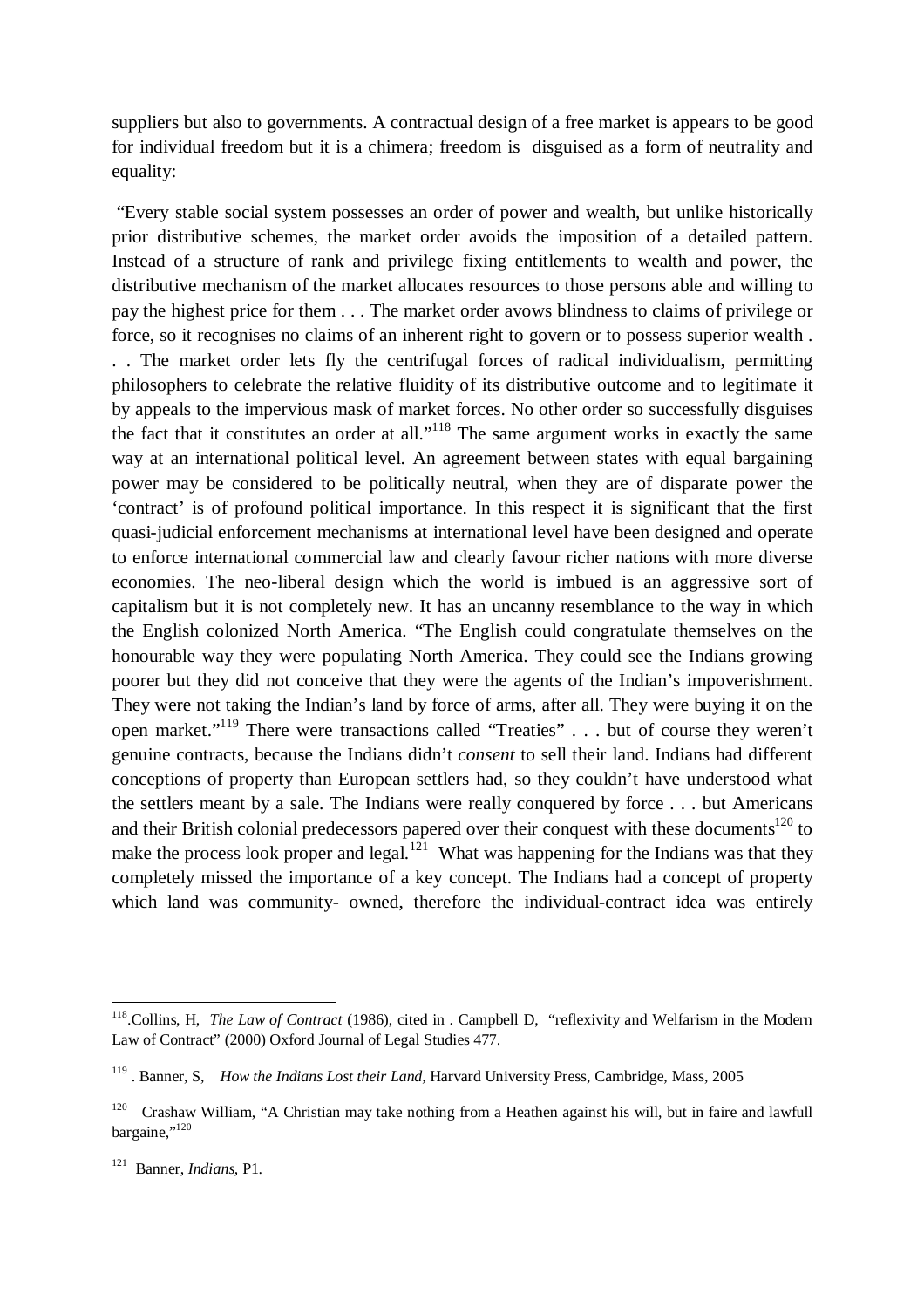foreign for them.<sup>122</sup> When we consider corporate governance in detail for each jurisdiction we will see how decisive the language and concepts are. Perhaps this can be best illustrated by the differences of the Anglo-American contractual model which accentuate the fictive nature of companies, born from negotiation by individuals agreeing a contract as against an organic understanding of company as a living entity which is prevalent in German jurisprudence.<sup>123</sup> This latter theory is more conducive for corporate social responsibility practitioners and academics who promote stakeholder models.<sup>124</sup> However on the global stage, the contractual model of companies has been the way that Multinational Companies have enhanced their prestige and power with devastating consequences  $125$ . The argument starts with single companies using a contractual model and turns into the giant MNEs that we are so familiar now. The rise of the mega companies was engineered by the neo-liberal paradigm using contract, free market philosophy and deregulation. On the international stage states were often pressured by the neo-liberal institutions including the World Bank, the IMF and the WTO to believe that growth and development was crucial for all nations including the developed countries. This is now becoming challenged by a growing number of thinkers who believe that continuing the pattern of unlimited growth is damaging the earth and simultaneously bad for human health, mental and physical.<sup>126</sup> These authors cite different reasons for their beliefs some use utilitarian theories others cite spiritual reasons. However if they are right it is will be important to incorporate these ideas in corporate governance and

 $\overline{a}$ 

123 Keay*, The Corporate Objective, 2011*, pages 33-35 and see .also Edward, V, *EC Company Law,* Oxford University Press, 1999, page 35,

<sup>124</sup> *.Keay, The Corporate Objective,* 201, Chapter 3, Teubner, Gunter, "Enterprise Corporatism; New Industrial policy and the 'essence of the Legal Person'" (1988) 36 American Journal of Comparative Law 130 and Worthington, "S, Shares and Shareholders: property, Power and Entitlement (Part 2) (2001) The Company Lawer 307,. Dine, J, *Companies, International Trade and Human Rights,* CUP, 2005.

<sup>125</sup> Dine, J, "The Governance of Corporate Groups" CUP 2000, page 152, Seealso for example Larsson, T, *The Race to the Top; The Real Story of Globalisation* Cato Institute, Washington, 1999, Irwin, D, *Free Trade Under Fire*, Princeton University Press, New Jersey 2002, a slightly more balanced approach in Moore, M, *World Without Walls* Cambridge University Press, 2002, Glinavos, I, *Neoliberalism and the Law in Post Communism Transition"* Routledge 2010.

 $122$  See also the tensions between collectivism and individualism in the Soviet system, . Hill, J, "Corporate Corporate Governance and Russia-Coming Full Circle", LAW, LEGAL CULTURE AND POLITICS IN THE TWENTY FIRST CENTURY - ESSAYS IN HONOUR OF ERH-SOON TAY, Alice, , p. 153, Doeker-Mach & Ziegert, eds., Franz Steiner Verlag 2004

<sup>126</sup> Skideksky and , Skidelsky, *How Much is Enough?.* Allen Lay, 2012, Stigliz, J, *The Price of Inequality,*  Allen Lay, 202012, Willkinson , Richard,and Pickett, Kate, *The Spirit Level,* Penguin, 2009, 20010,l Sandel, Michael, *What Money Can't Buy,* Allen Lay, 2012, Green, Duncan, *From Poverty to Power,* Oxfam, 2008, J. Dine, *Companies, International Trade and Human Rights*, CUP,, 2005.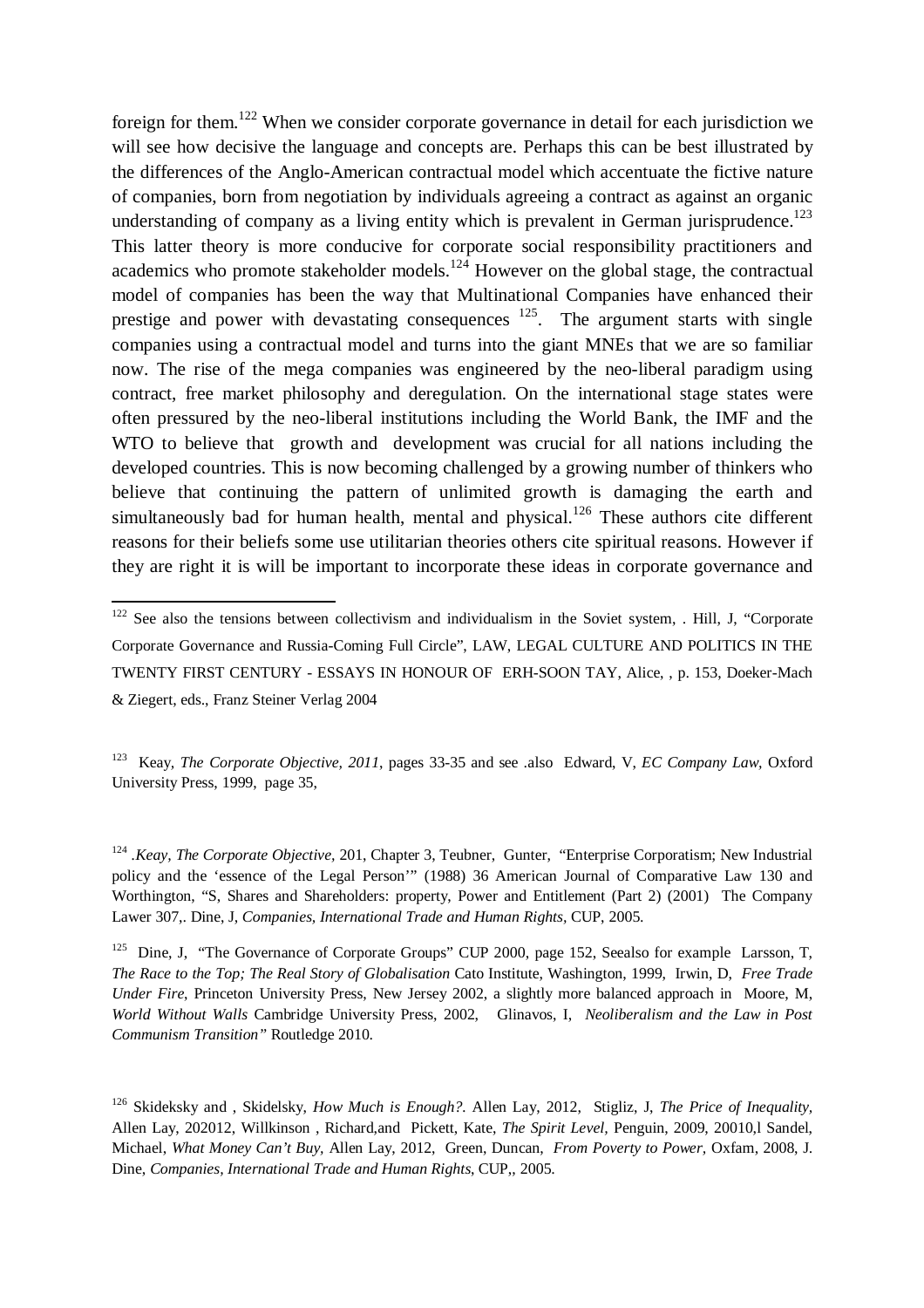embed it in national jurisprudence. From the global perspective this is particularly difficult because of the international traditional understanding of sovereignty of states; Nations jealously guard their own interests even though their prerogatives are more and more compromised by globalisation and the power of the multinational companies<sup>127</sup>. construct a global corporate governance system which balances not only national stakeholders' interests but also governmental interests and global environmental issues is a true challenge<sup>128</sup> So far there is no possibility of agreement on such agreement. Absent any agreement national corporate governance might be improved to ameliorate inequality. The quirks and priorities of national corporate governance will be explained in Chapters 3-5. We will see that although the neo-liberal paradigm is very powerful, there are significant differences between national corporate governance systems.

# **Multinationals legal structures and Extraterritoriality.**

It is odd that many corporate governance texts ignore groups of companies even though Multinational companies are becoming more powerful than some states and governments.<sup>129</sup> We have seen the intractable problems set by MNEs including the democratic deficient, environmental damage and the growing gap of inequality. We charted the strict jurisprudence in the UK and the USA which adheres to a stringent separation between shareholders and the company. In the case of *Salomon<sup>130</sup>* In the House of Lords, Lord MacNaughten stated: 'The company is at law a different person altogether from [those forming the company]: and, though it may be that after incorporation the business is precisely the same as it was before, and the same persons are managers, and the same hands receive the profits, the company is not in law the agent of the subscribers or trustee for them. Nor are the subscribers as members liable, in any shape or form, except to the extent and in the manner provided by the Act… If the view of the learned judge were sound, it would follow that no common law partnership could register as a company limited by shares without remaining subject to unlimited liability.' The idea is that the company is an entity separate from the people actually involved in it. This fictional 'legal person' owns the property of the business, owes the debt to business creditors and is in full position to become a party in legal relations;

<sup>129</sup> See the beginning of the introduction of this book, but see Dine J *The Governance of Groups,* Cambridge University Press 2000, Andenas, Mads and Wooldrige, Frank, *European Comparative Company Law,* , Cambridge University, 2009,

 $\overline{a}$ <sup>127</sup> Beck, *Power in the Global Age,* Polity, 2005.

<sup>&</sup>lt;sup>128</sup> However, designing a corporate governance system is challenging not only because of their power but also because of the fictive nature of multinational companies. In legal parlance TNCs are not recognised as an entity, they are not able to own property or to sue or sued. They are not legal persons, of course, sociology recognises as viable groups, part of society, but legally they are only linked companies either by shareholders or, more radically, by power (one company might be subordinate to another). This legal flexibility is one reason why they have allowed us to dominate the western hemisphere.

<sup>130</sup> Salomon *v.* Salomon [1897] AC 22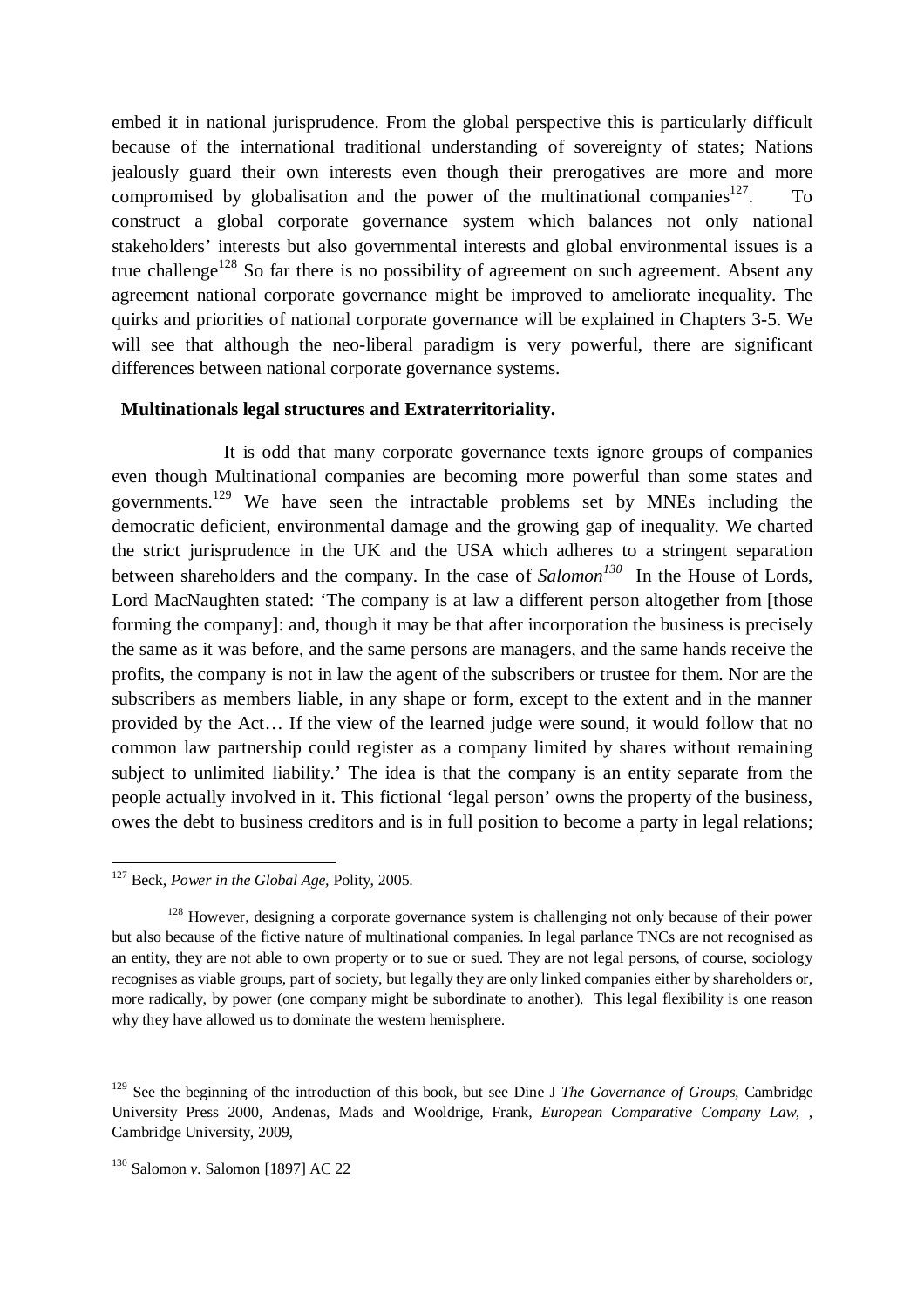it can sue and be sued on its own, it can become a party to a contract and very significantly it retains its identity and business despite radical changes in the composition, number or identity of its founders and at times membership. This translates into the international context allowing MMNEs to play 'jurisdiction arbitrage'<sup>131</sup>. Frequently, in the case of environmental hazards, a parent company can hive out risky or dirty business abroad. Problematically, if there is a violation of the environment the subsidiary company will generally not be sued, either because the venture is in a state which is politically unstable and/or lacking in effective environmental regulation or enforcement practices, or because the subsidiary can be starved of finance by the parent and placed in danger of insolvency. Meanwhile, suing the parent company is problematic because each company in the MNC group is constructed as being completely separate. Each jurisdiction, moreover, has a limited jurisdictional reach, whilst, in effect, each company in the MNC group is insulated by the operation of the 'corporate veil' isolating the companies making up the group. In this sense, the MNC makes a particularly complex target for the imposition of liability: there is no single MNC 'entity', as such. Constructing a form of 'enterprise liability', however, would potentially mean that the whole MNC enterprise could be sued simultaneously, making it simpler to force the directors of each company to respect standards of environmental probity and any relevant fiduciary duties. The growth of MNCs has been possible precisely because most legal systems regard one company holding shares in another in exactly the same way as if the company were a human individual shareholder.<sup>132</sup> Most legal systems take no account of the reality of the accumulation of power represented by a large number of companies related by interlocking shareholdings, despite the fact that many companies are organised in a 'group' structure wherein control is exercised over a number of subsidiaries through shares held by a 'parent' company. While the simplest case is a hierarchy with 100% shareholding by a parent company there are numerous other ways of creating effective control of one company over others through a range of share structures and other contractual devices like franchises and joint ventures.<sup>133</sup>

The fictive nature of companies gains a new level of complexity, therefore, in the case of MNCs, and the fundamental 'non-existence' of the MNC as an 'entity' is arguably intimately related to the problem presented by the extraterritoriality of national jurisdiction. Each nation-state has equal sovereign power to regulate the territory that it owns, and enacts its

 $\overline{\phantom{a}}$ 

<sup>&</sup>lt;sup>131</sup> Dine, J, "Jurisdictional Arbitrage by Multinational Companies: a national law solution", Journal of Human Rights and the Environment, Vol 3, No. March 2012, pp. 44-44-69

<sup>132</sup> Dine., *The Governance of Corporate Groups,* CUP 2001, Blumberg, P., "The American law of Corporate group" in McCahery.J., , S.Picciotto and Scott ,C., (eds.), *Corporate Control and Accountability ,* Clarendon, Oxford, 1993.

<sup>&</sup>lt;sup>133</sup>Weitzenboeck., Emily., , A Legal Framework for Emerging Business Models., Edward Elgar, 2012.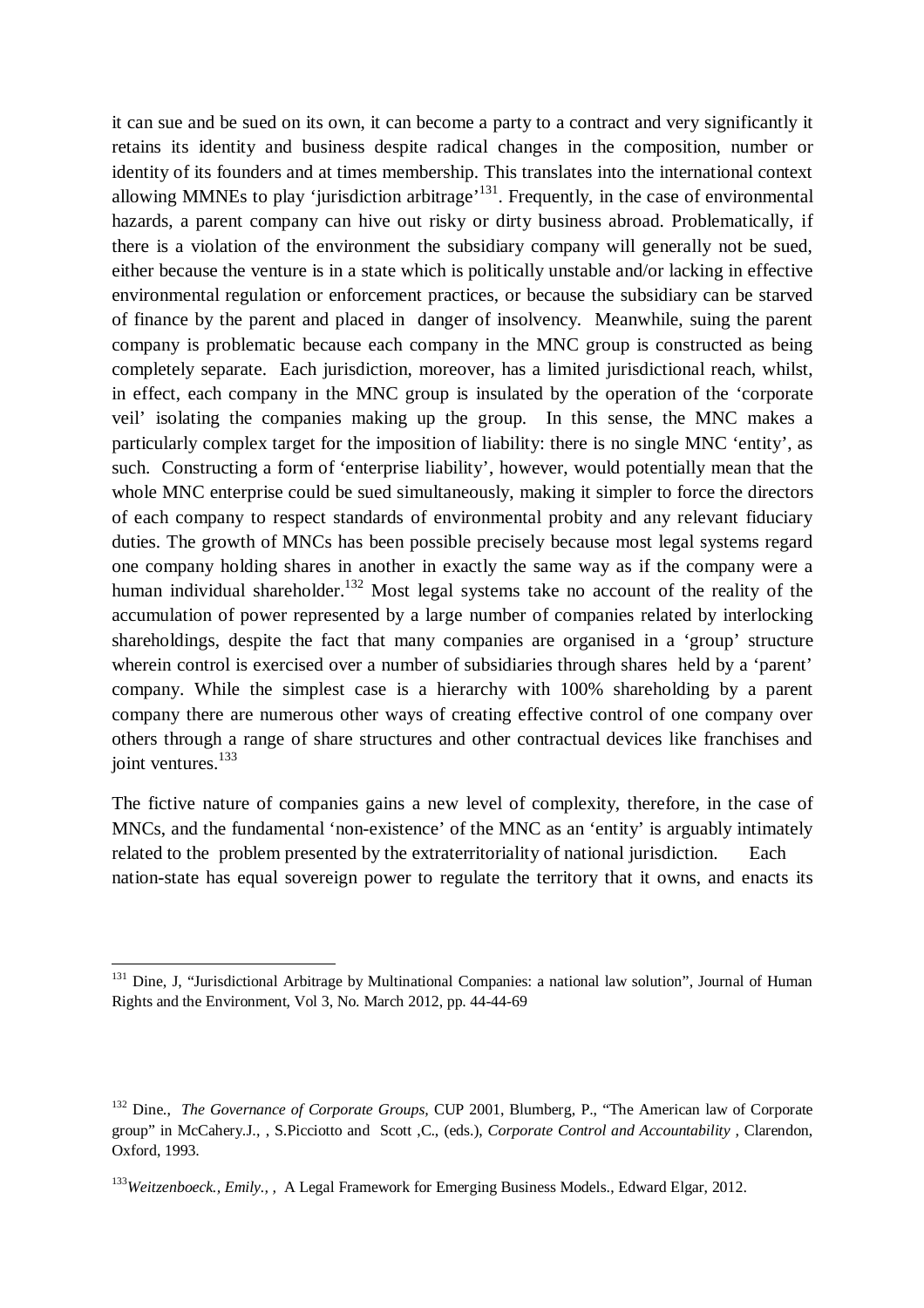own laws. Companies are a legal *fiction<sup>134</sup>* invented by national law. Each state possesses the power (and usually the exclusive power) to regulate the company and to enforce its liabilities. However, as has been suggested already, MNCs do not exist as an 'entity' defined or recognised by law. MNCs are, rather, complex structures made up of individual companies in a variety of interrelationships.<sup>135</sup> While globalisation means that the world appears to be a smaller place, and while goods and people can move freely across borders, companies remain legally tied to the country where they are formed. The operation of equal sovereign power, however, normally means that regulations made in one jurisdiction, in the normal course of events, cannot have any impact on corporate liability in another. This is the problem of extraterritoriality. The fact that MNCs are series of companies formed in different national legal systems and tied together in various legal ways, either by holding shares in each other or by various legally binding agreements between them, presents genuine complexity. This complexity, moreover, is exploited by MNCs. There are numerous cases, for example, of parent companies exporting dirty and dangerous business to poor countries where regulations are minimal or not enforced; or of paying exploitatively low wages; and/or ignoring the environmental effects of corporate operations.<sup>136</sup> Poorer countries, meanwhile, are often desperate for any foreign investment – and thus rendered especially vulnerable to such practices.

The practical implications of MNC complexity can be devastating. Suppose, for example, that damage is done to the health of employees of a company. The employees will find it difficult or impossible to claim against the local operator in some countries, especially

<sup>134</sup>Zerk, Jennifer., *Multinationals and Corporate Social Responsibility, CUP, 2006,* Muchlinski, Peter., *Multinational Enterprises and the Law,* (2nd ed) OUP, 2007, Dine., , *Companies, International Law and Human Rights,* CUP, 2005

<sup>&</sup>lt;sup>135</sup> See the US Third Restatement, ALI 'restatement of the Law, Third, Foreign Relations' para 213; "For purposes of international law, a corporation has the nationality of the state under the law of which the corporation is organised. And 'Multinational Corporations': The Multinational enterprise or corporation . . . is an established feature of international economic life, but it has not yet achieved special status in international law or in national legal system. A multinational corporation generally consisted of group of corporations, each established under the law of some state, linked by common managerial and financial control and pursuing integrated policies, see also Zerk, *Multinational and CSR,* page 149-150.

<sup>136</sup> .Just some of them are Simms, Andrew, and Boyle, David, *Eminent Corporations,* Constable & Robinson Ltd, 2010, Monbiot, George, *Captive State: The Corporate Takeover of Britain*, , Macmillan, 2000, Korten, D., *When Corporations Rule the World*, , Kumarian 1995, Klein, N., *No Logo,* Picador 1999, Klein, N., *Fences and Windows*, Picador 2002, Hertz., .N., *The Silent Takeover*, Heinemann, 2001, Chomsky.M., *Profit over People*, Seven Stories Press, New York 1999, Palast., G,. *The Best Democracy Money Can buy* Pluto 2002, Ehrenreich .B., *Nickel and Dimed* Granta, London 2002, Schlosser,E., *Fast Food Nation* Penguin, London 2002 M Toynbee., *Hard Work* Bloomsbury London 2003*,*, Hutton., *The World We're In* Little Brown, London 2002, Chossudovsky., *The Globalisation of Poverty*, Pluto, Halifax, Nova Scotia, 1998, Harrison., *Inside the Third World*, (3rd ed) Penguin, Harmondsworth 1993, Hertsgaard., *Earth Odyssey*, Abacus, London 1999, Karliner., *The Corporate Planet*, Sierra Club, San Francisco 1997.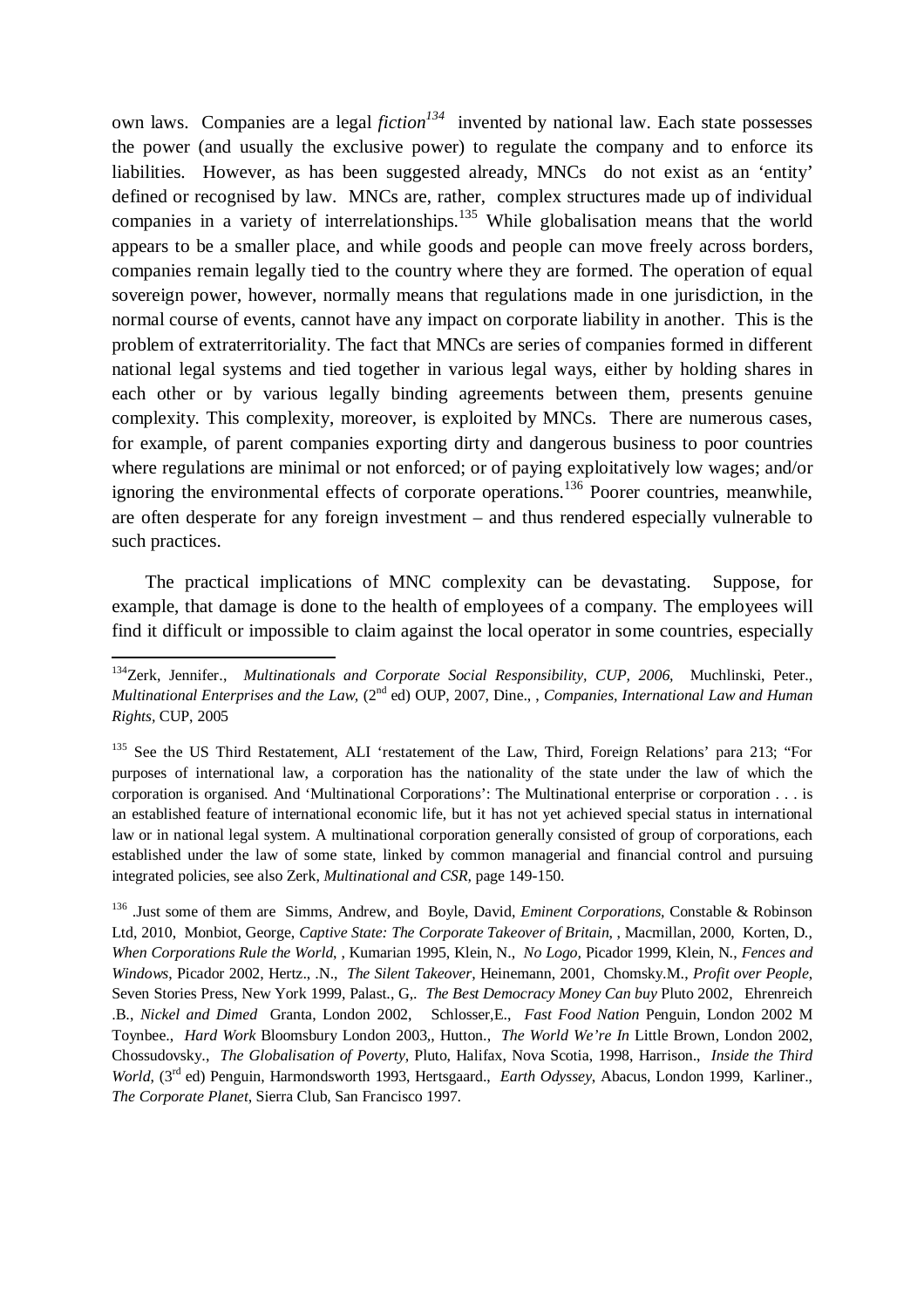if the legal system is structured to favour the MNC because of the need to attract foreign investment and/or if the legal system is corrupt or dysfunctional. Moreover, the layers of the corporate veil mean that the employees will find it impossible to claim against the foreign 'parent' company, because it is a separate company, structured according to the laws of a different jurisdiction, and not *legally* responsible for the acts of other companies in the MNC group even if they are very closely tied together through share-owning or by contractual arrangements. Drafting a law which encapsulates the complex range of legal structures of MNCs,<sup>137</sup> presents an extremely intricate challenge, for as we can see, each MNC is a complex of companies founded and governed by the commercial laws of different nationstates. The companies can be connected in a multitude of ways, by contract, by franchising agreements and by cross-shareholding, yet, despite this density of interconnection, there is no overall legal regulation of the whole commercial enterprise.

Only in very exceptional cases will the courts in rich countries break with general practice and 'lift the veil', that is, look to the reality of the situation.<sup>138</sup> Perhaps the most egregious example of the problem of extraterritoriality was the English case, *Adams v Cape Industries.* <sup>139</sup> Several hundred employees of the corporate group headed by Cape Industries had been awarded damages for injuries incurred as a result of exposure to asbestos dust in the course of their employment. Many of them were dying an unpleasant and lingering death. The damages had been awarded by a court in Texas, but Cape Industries had no assets in Texas, so the claimants could get no monetary compensation there. The claimants sought to enforce the claims in England, where Cape had its head office and considerable assets. The English Court of Appeal held that the awards could not be enforced in England against Cape even though one of the defendants was a subsidiary of Cape's and despite the fact that the group had been restructured in order to avoid liability. The purpose of restructuring, moreover, was blatant: The US subsidiary (which had been responsible for marketing in the US (North American Asbestos Corporation (NAAC)) was put into liquidation and ceased to exist. Instead, two new companies were formed: a company in Liechtenstein whose shares were held by a subsidiary of Cape, and an Illinois company ((Continental Productions Corporation) (CPC)) whose shares were held by the ex-president of NAAC. The two companies were also put in charge of US marketing. As a result of this, while there remained no *legal* link between Cape and CPC because Cape no longer held any shares, the reality was that the ex-president (who held all the shares) remained loyal to Cape's interests and controlled CPC. Additionally, in the case of CPC, a new legal link was introduced to add to the chain which connected Cape to its marketing operation. These moves were clearly and

 $\overline{\phantom{a}}$ 

<sup>137</sup> See Zerk, *Multinationals and Corporate Social Responsibility* (CUP: Cambridge 2006) at 51; M Weitzenboeck, *Between Contract and Partnership: Dynamic Networks as Collaborative Contracts and More* (PhD Thesis, Oslo University, April 2010).

<sup>138</sup> Zerk, *Multinationals and Corporate Social Responsibility, CUP, 2006, see page 55to illustrate some examples of lifting veil legislation. Interestingly she uses the UK Company Law 1985, section 751, to show that parents might be responsible for subsidiaries if the parent was a 'shadow director' now superseded by the Company Law2006.*

<sup>&</sup>lt;sup>139</sup> 1990 BCLC 479.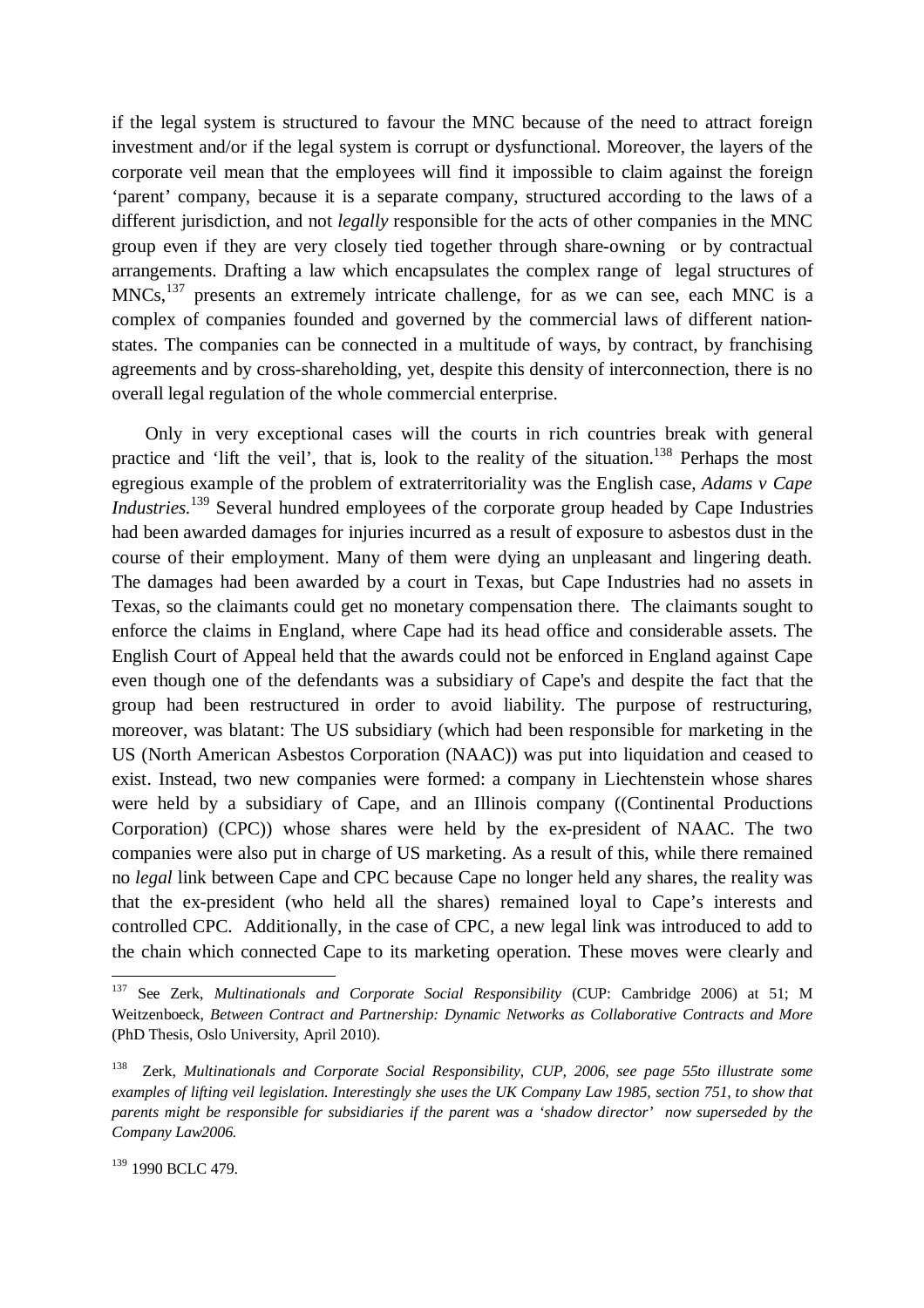openly intended to avoid liability for the outstanding claims for asbestosis injury which Cape knew were in the pipeline. Yet, Slade J reasoned that:

Our law, for better or worse, recognises the creation of subsidiary companies, which, though in one sense the creation of their parent companies, will nevertheless under the general law fall to be treated as separate legal entities with all the rights and liabilities which would normally attach to separate legal entities ... We do not accept as a matter of law that the court is entitled to lift the corporate veil as against a defendant company which is the member of a corporate group merely because the corporate structure has been used so as to ensure that the legal liability (if any) in respect of particular future activities of the group ... will fall on another member of the group rather than the defendant company. Whether or not this is desirable, the right to use a corporate structure in this way is inherent in our law.

# And

 $\overline{a}$ 

If a company chooses to arrange the affairs of its group in such a way that the business carried on in a particular foreign country is the business of the subsidiary and not its own, it is, in our judgment, entitled to do so. Neither in this class of case nor in any other class of case is it open to this court to disregard the principle of *Salomon v Salomon* [1897] AC 22 merely because it considers it just so to do.<sup>140</sup>

Such a legal outcome is commonplace throughout the world. This means that companies can export potentially liability-attracting activities away from the rich world to poverty stricken areas where *any* sort of employment, including scavenging from rubbish tips, is welcome and there are fewer, or no, inconvenient checks on health and safety, environmental or labour standards. The fact that in theory the subsidiary company in the poor country could be held legally answerable there is, as we have seen, no comfort. Quite apart from the possibility of corruption or dysfunction in the relevant national legal system, two further difficulties arise: First, the parent company can simply cause its creature in the poor country to disappear by instructing it to liquidate and if necessary transfer any funds to the parent company leaving the employees with a blank space: they have no company to sue – it has just disappeared; Secondly, any regulatory controls are frequently bargained away, in any case, before the company agrees to set up a business. These realities mean that MNCs can play regulatory or jurisdictional arbitrage, seeking out the jurisdiction with the fewest protections in order to maximise profit. This is the well-known 'race to the bottom', encouraged and protected by commercial law, just as was the slave trade in earlier times.

 $140$  Recently there is crack in English jurisprudence where tort liabilities for parent companies' responsibilities for subsidiarities and their employees using a 'control' test: see *Chandler v Cape Plc* [2012] EWCA 525 and see Chapter 5 considering the German Law on company groups.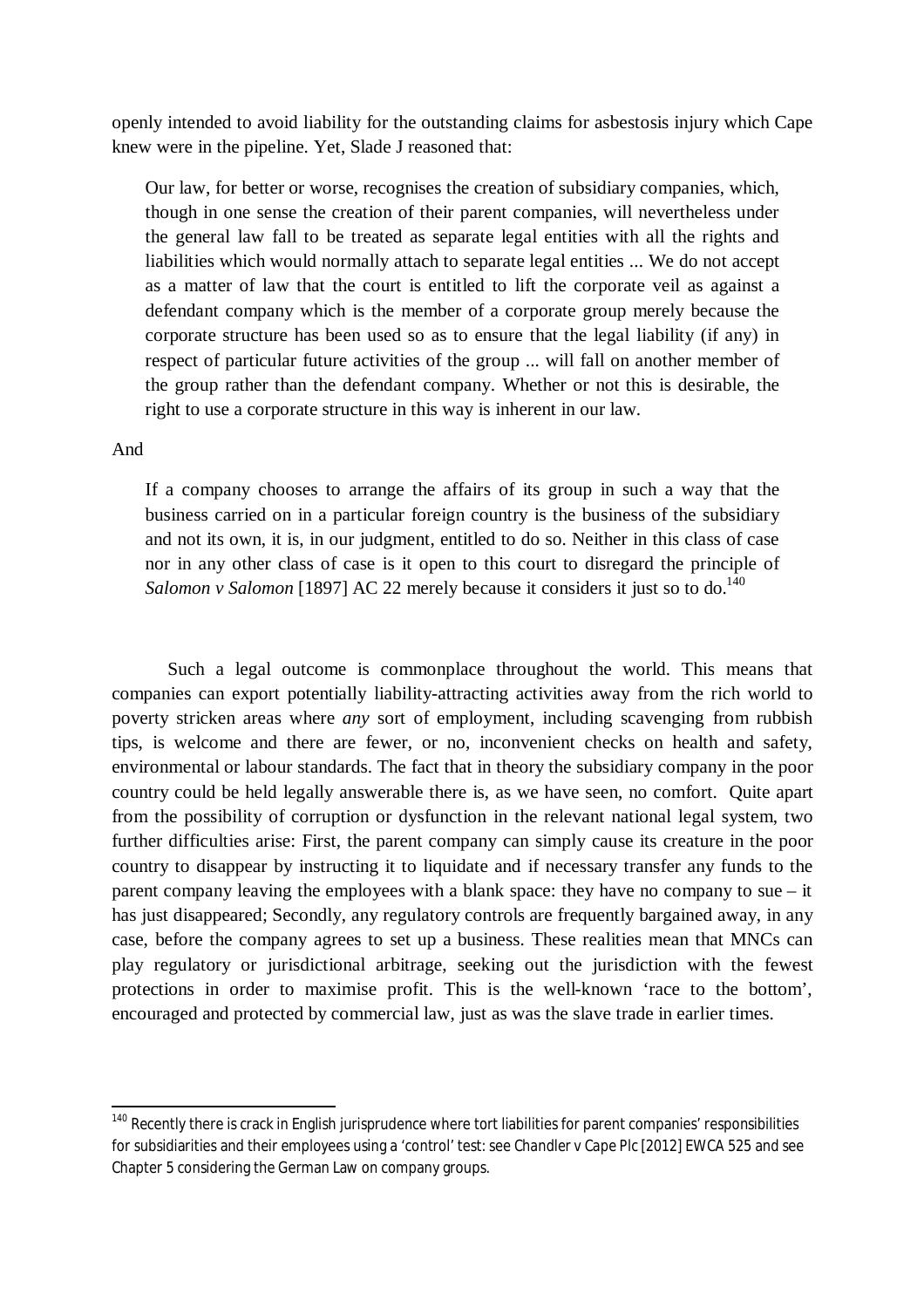There are some exceptions to the strict doctrine of national sovereignty, though rare ( the MNC lobby keeps a tight rein on legislation).<sup>141</sup> Perhaps the best instance of a law purporting to tighten MNC accountability is the Foreign Corrupt Practices Act (FCPA) in the US.<sup>142</sup> However, this Act failed to deliver on the early promise of its preceding Bill. Zerk records that:

In relation to 'foreign corrupt practices', for example, an early proposal to apply legislation directly to foreign subsidiaries of US-owned countries was rejected because of concerns about 'the inherent jurisdictional, enforcement and diplomatic difficulties raised by the inclusion of foreign subsidiaries of US companies in the direct prohibitions of the Bill. … This is despite concerns that a failure to extend the law to foreign subsidiaries would create a 'massive loophole through which millions of bribery dollars would continue to flow'. A form of parent-based regulation of foreign companies is used instead: US parent companies can themselves be held liable under the Foreign Corrupt Practices Act (FCPA) for the acts of foreign subsidiaries outside the USA where the US parent company has authorised or directed 'corrupt payments' to be made.<sup>143</sup>

While the new Act is a significant step forward it fails to live up to the promise of its Bill because disgorgement is the normal remedy, meaning that individual victims will not normally benefit from the legislation.<sup>144</sup> This suggests that the profits of redress for corporate malfeasance will accrue to the state, not individual victims, leaving a huge blank space in which individual victims will have no redress, particularly in tort cases.

Enforcement, as already implied, is, in any case, extremely complex. The problems are multiple. Extraterritoriality is one problem, but there is genuine difficulty in finding approaches able effectively to hold MNC power accountable. Often, for example, reliance is placed, unsuccessfully, upon soft power.<sup>145</sup> In the field of corporate accountability, for example, there is a widespread commitment to voluntarism, reflected in certain codes or principles and in the discourse of 'corporate social responsibility' (CSR), which still offers little in the way of direct enforcement despite its potential future promise for generating more diffuse forms of corporate accountability. $146$ 

<sup>144</sup> Weiss,David C., The Foreign Corrupt Practices Act, SEC Disgorgement of Profits, and the Evolving International Bribery Regime: Weighing Proportionality, Retribution, and Deterrence. Michigan Journal of International Law, Vol. 30, p. 471, 2009. Available at SSRN: http://ssrn.com/abstract=1319814

<sup>145</sup> Charlemagne The Economist "If Obama's America can't make soft power work, what hope does Europe have?" Mar 11th 2010, 13:26

<sup>146</sup> Although I have revised my assessment of Corporate Social Responsibility as a "moral Deflection device" which I wrote this in "2005, *Companies, International Law and Human Rights, CUP*, 2007, (from Pogge's concept), born from frustration, I now believe that the academic and NGO community has made significant

 $\overline{\phantom{a}}$ <sup>141</sup> Zerk, Multinationals and CSR, 2006, chapter 3.

<sup>&</sup>lt;sup>142</sup> 15 USC 78dd-1

<sup>&</sup>lt;sup>143</sup> Zerk, Multinationals and CSR, 2006, page 108.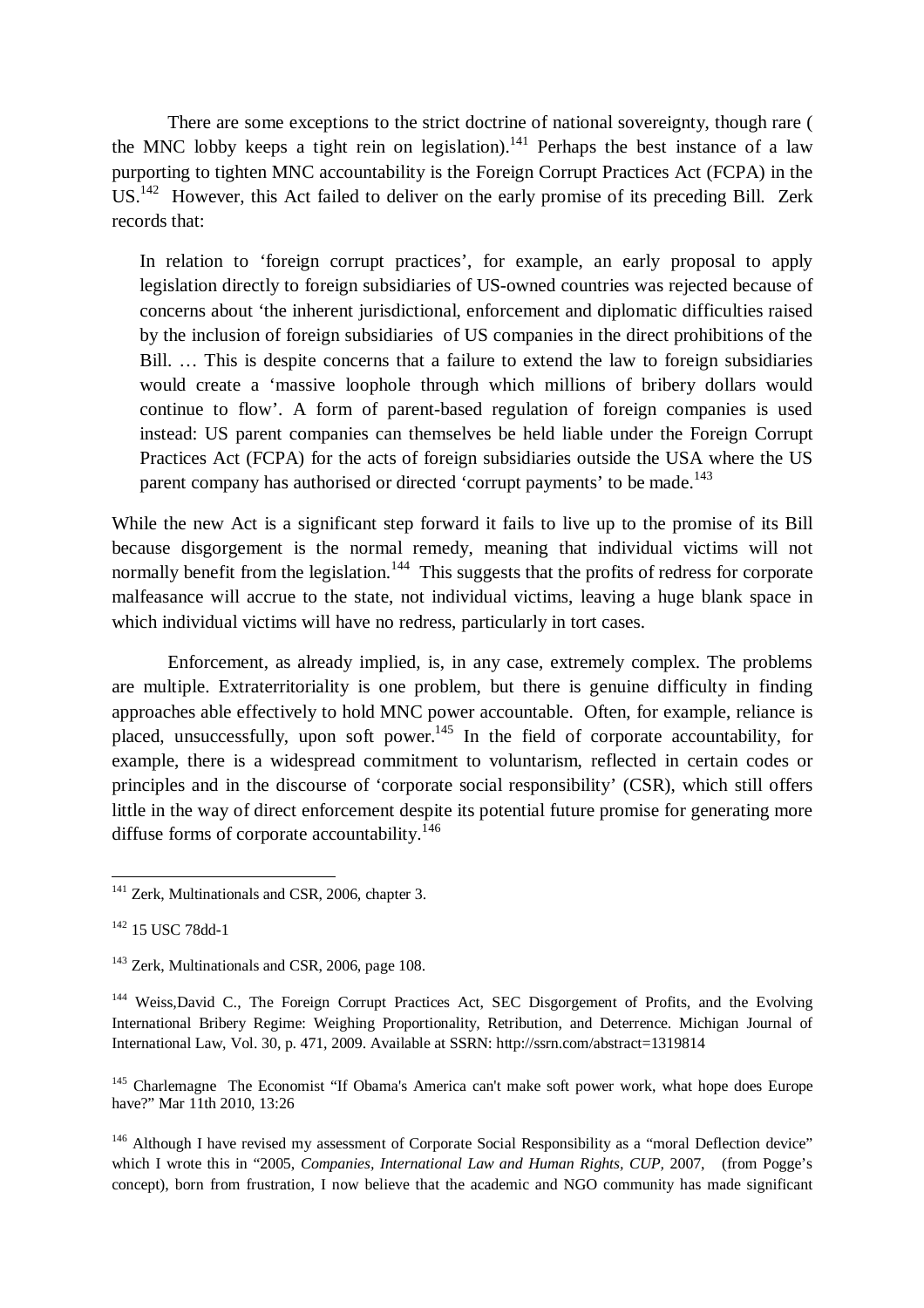Zerk $147$  has documented the range of methods used by society to address the most egregious violations of human rights by MNCs: methods deploying a huge variety of pressure points, including codes, norms, reports, boycotts and internet activism.<sup>148</sup> MNCs themselves, however, are becoming involved in the debate, $149$  and opinion on the promise of such initiatives, including scholarly opinion, remains sharply divided. A genuine question concerns the continuing influence of the Anglo-American neo-liberal philosophy, with its rampant individualism and consumerism<sup>150</sup>. As we have seen, the neo-liberal, Chicago economic model values individualism overall ethical principles and rests on rationality, efficiency and information. This theory posits that a person acting rationally will enter a bargain which will be to his or her benefit.<sup>151</sup> The most aggressive version of this model posits that a rational person wants maximisation of her assets.<sup>152</sup> The whole structure of Western society is predicated on this hegemonic value system<sup>153</sup> and all individuals are imbued with some version of the theory. Since companies are manmade they are not immune from the prevailing culture. Because of this ethical businesses and CSR initiatives are faced with a powerful contraindication. It is, in the light of this, unsurprising that Zerk argues that

it is still extremely difficult to tell how far the core ideals of the CSR communities have become embedded in corporate culture. There is still plenty of scepticism within 'civil society' about the level of commitment of multinationals to self-regulatory schemes and social and environmental reform in general. Some multinationals have

inroad on MNCs' violations and possibly it will be possible to enact a hard law in an international law context but I think it will be a slow process and using national law could be another channel to use, see next section.

<sup>147</sup> See also for example de Jonge, Alice., *Transnational Corporations and International Law*, Edward Elgar, 2011*,* Bottomley, S., and Kinley,D., (eds), *Commercial Law and Human Rights,* Dartmouth, Aldershot, 2002, Woodroffe ,J., "Regulating Multinational Corporations in a World of Nation States" in Addo, M., (ed) *Human Rights Standards and the Responsibility of Transnational Corporations* Kluwer, The Hague, 1999, Skolgy, S., and Gibney, M., "Transnational Human Rights Obligations" (2002) Human Rights Quarterly 781, See also Dine *Companies, International Law and Human Rights,* CUP, 2005 especially pages 3-10.

<sup>148</sup> Zerk, Multinational and Corporate Social Responsibilities: Limitations and Opportunities in International *Law,* CUP, 2006, especially pages 21 and 94-101

<sup>149</sup> Id especially at page 99.

 $\overline{a}$ 

<sup>150</sup> UN Development Progress, *Human Development Report 1996 Oxford University Press, New York 1994; Third World Network, "*A World in Social Crisis: Basic Facts on Poverty, Unemployment and Social Disintegration", *Third World Resurgence* (No. 52). 1994.

<sup>151</sup> Williamson. O.E., , "Contract Analysis: The Transaction Cos Approach" in Burrows, P., and Velanovski, C., (eds) *The Economic Approach to Law* Butterworth, London, 1981.

<sup>152</sup> Ayres , I., and Braithwaite, L., , *Responsive Regulation* Oxford University Press, Oxford 1992, Page 23.

<sup>153</sup> Hares. D., An interview with Archbishop Rowan Williams, Guardian Weekend 9/7/11 2011"*no one can any longer regard the free market as a natural beneficent mechanism, and how more sophisticated financial instruments have made it even harder to spot when the market's causing real hurt."*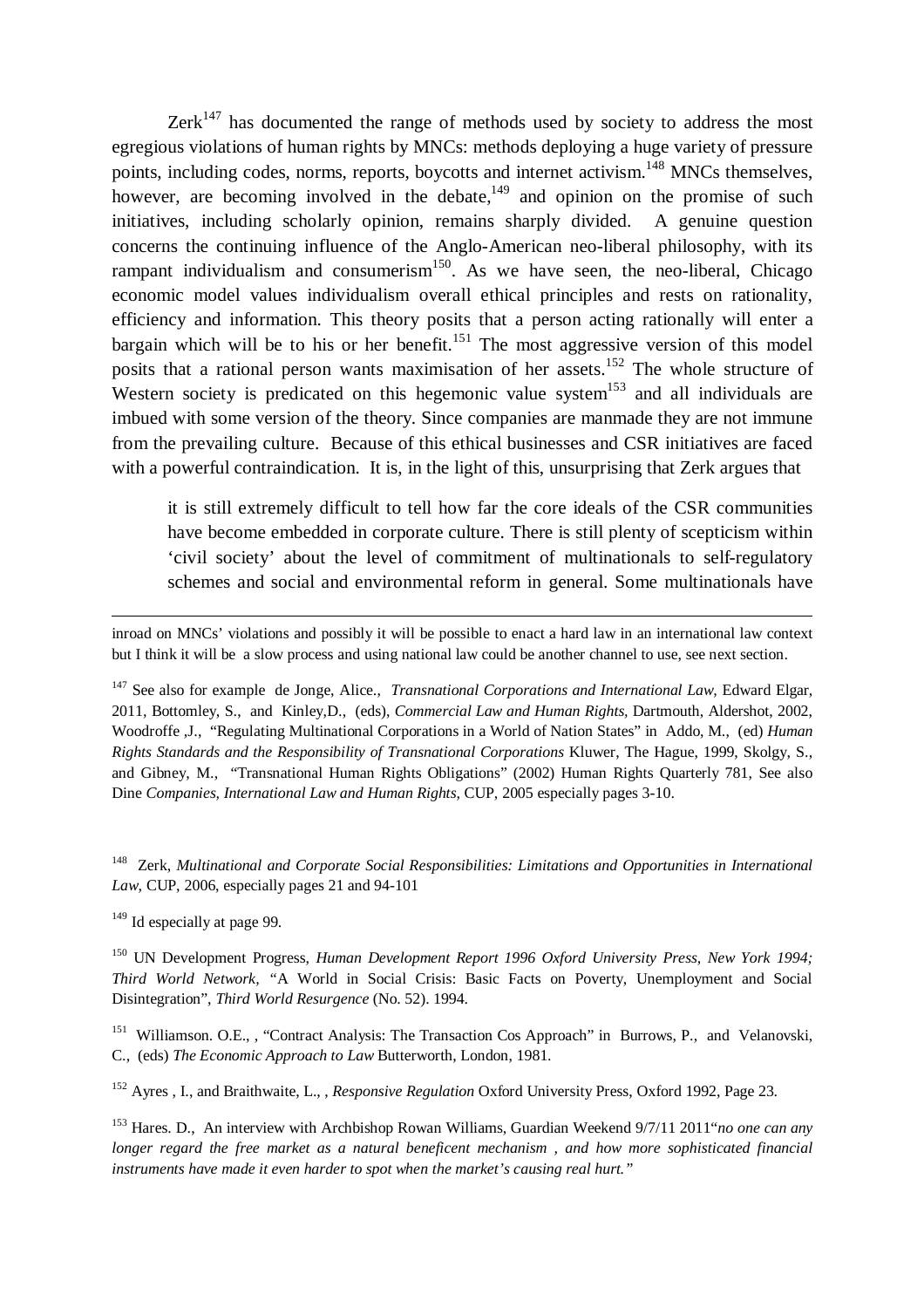seen their environmental initiatives dismissed as 'greenwash', while other have been accused of using CSR-related initiatives as a way of diverting attention away from bad press elsewhere or as a tactical concession to avoid stringent legislation at some later stage.<sup>154</sup>

CSR seems even more limited when placed against the background of the operation of limited liability and the weakness of international legal enforcement mechanisms. (In international trade law, in fact, there are only World Trade Organisation (WTO) enforcement mechanisms, widely seen as being counterproductive for the strengthening of labour conditions and for the protection of the environment.<sup>155</sup>) However, it may just be that the huge CSR effort to counter environmental transgressions by MNCs may be bearing some limited fruit, though the evidence remains difficult to assess. It has been suggested that CSR standards are slowly becoming part of a normal societal understanding, and that CSR norms are becoming harder, a sort of middle way between hard law and 'voluntary' law.<sup>156</sup> Braithwaite and Drahos, for example, argue that 'when many different types of actors use many dialogic mechanisms of this sort, both impressive regime regime-building and impressive compliance have been repeatedly demonstrated'.<sup>157</sup> This kind of accountability is arguably what Ruggie means when he uses a 'social licence'<sup>158</sup> concept for MNC accountability.  $^{159}$  The search for effective accountability, particularly in the face of the challenges of extraterritoriality, however, goes on.<sup>160</sup> Ruggie's final report, <sup>161</sup> moreover,

<sup>156</sup> John Braithwaite, J., and Drahos, Peter., *Global Business Regulation,* CUP, 2000

<sup>157</sup> Id, page 32.

 $\overline{\phantom{a}}$ 

<sup>158</sup> Human Rights Council, *Report of the Special Representative of the Secretary-General on the issue of Human Rights and Transnational Corporations and other Business Enterprises: Guiding Principles on Business and Human Rights Implementing the UN "Protect, Respect and Remedy 'Framework: 2011.*

<sup>159</sup> Zerk, Multinationals and CSR, 2006, page 95, CSR norms are usually bottom-up concepts. Slaughter has suggested that international law should be replicated in a similar form including 'reordering [the] relative priority [of] sources of international order'. This will change the way that Multinationals are viewed, any reorganisation must start from a perception that they are crucial in an international context, A. Slaughter "A Liberal Theory of International Law", American Society of International Law Proceeding 240, 2000.

<sup>160</sup> Zerk, *Multinationals and CSR, 2006. Rehearsing the many initiatives by NGOs and parliamentarians and other groups to get a grip with extraterritoriality issues, seepages 160-196.* 

<sup>161</sup> http://www.business-humanrights.org/media/documents/ruggie/ruggie-guiding-principles-21-mar-2011.pdf, accessed on  $9<sup>th</sup>$  August 2011.

<sup>&</sup>lt;sup>154</sup> Zerk, Multinationals and CSR, pages 100-101.

<sup>155</sup> Revesz, Richard. L., , Sands, Philippe., and Stewart, Richaed. B., (eds), *Environmenral Law, the Economy and Sustainable Development,* CUP, 2000.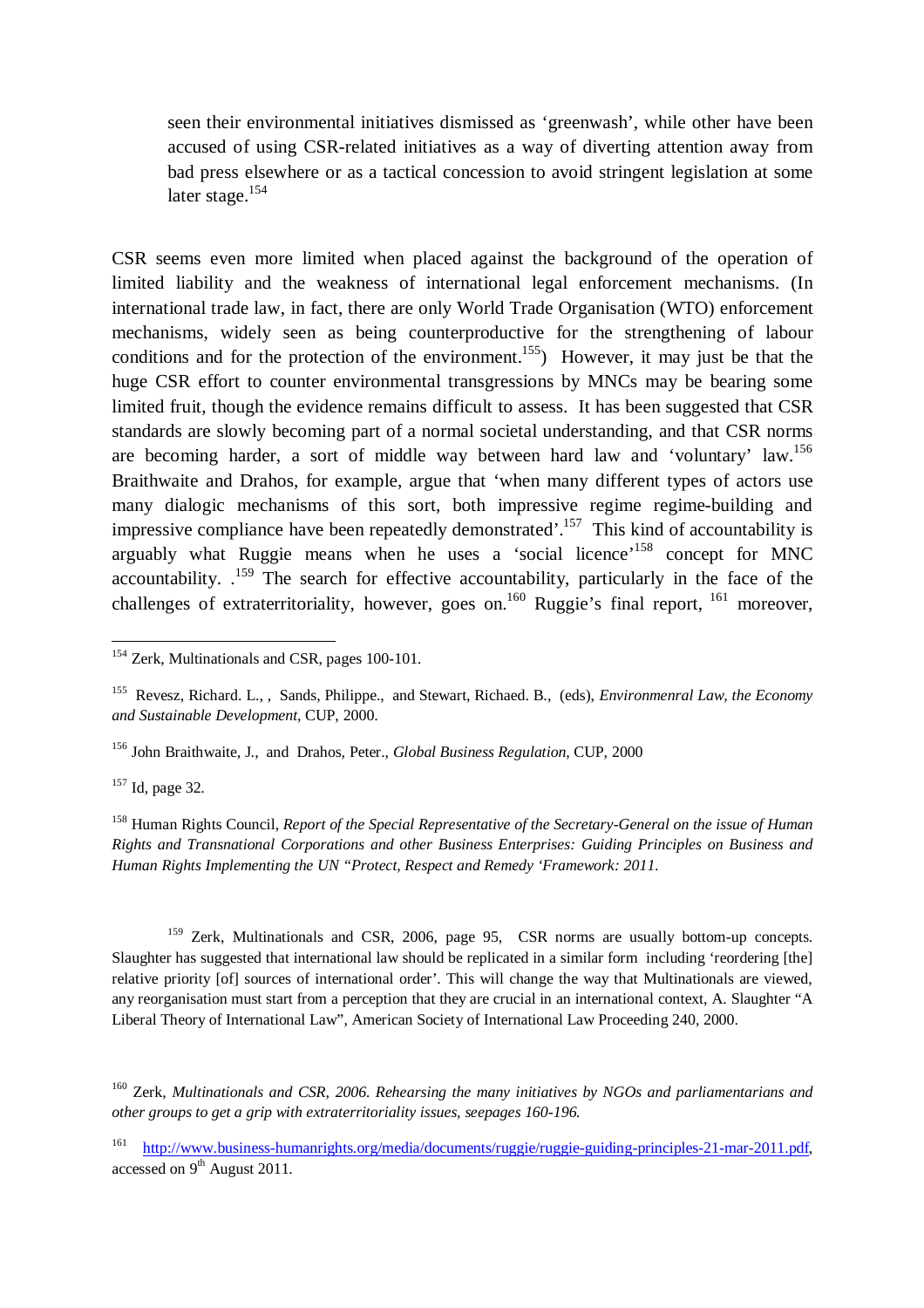offers little to overcome the problem. His 'three pillars' (which mirror the 'protect, respect and fulfil' motif of human rights standards with 'protect, respect, remedies'), and his focus on 'operationalizing' seem to produce an unsatisfying lack of effective sanctions or reparations.<sup>162</sup> Paragraph 25 of his report says that '[a]s part of the duty to protect against business-related human rights abuses, States must take appropriate steps to ensure, through judicial, administrative, legislative or other appropriate means, that when such abuses occur within their territory and/or jurisdiction those affected have access to effective remedy,<sup>163</sup> while paragraph 26 details the principles of judicial mechanisms. None of this, however, appears to amount to detailed, robust standards for effective MNC accountability, and extraterritoriality remains a stubborn barrier. We have also noticed the disjunction of Corporate governance and Corporate Social responsibility and the synergies and disparities between the OECD Guidelines for Multinational Enterprises (the Guidelines) 2011<sup>164</sup> and Principles of Corporate Governance 2004 <sup>165</sup>

The relative failure to hold MNCs accountable remains troubling. There are two remaining alternative approaches that this analysis will now consider: the first is based on the concept of universal jurisdiction, and the second, more promising, based on the idea of building a network of national laws enshrining 'enterprise' liability for MNCs. The first alternative is embedding an international law rule which lays down a principle of universal jurisdiction. There is no prospect of this solution working ever or at least only in the long term. The 'revival' of the Alien Tort Claims Act 1789 as a way of challenging corporate abuses has been claimed as a 'beacon of hope' by human rights activists.<sup>166</sup> Unfortunately, even this beacon of hope has now been extinguished or at least significantly doused. In *Kiobel v Royal Dutch Petroleum*<sup>167</sup> the judges by a majority said that a company could not be a sole defendant in a claim in an ATCA suit. There is still litigation in the US Supreme Court but it likely that this avenue will be blocked.<sup>168</sup> However a different possibility could be opened if the German Law of Groups and the EU competition rules were to be extended by national legislation. (see Chapter 5) Here we next need to extend our parameters to consider the consequences of a contractual economic model by considering the consequences of inequality and the democratic deficit

165

 $166$  Earthright June  $29<sup>th</sup>$  2004 Press release

 $167$  US second circuit Court, Judgment September  $17<sup>th</sup>$  2010, italics in original.

<sup>168</sup> http://www.business-humanrights.org/Documents/SupremeCourtATCAReview, accessed on 30/10/2012. The Supreme Court's decision expected in the first of 2013.

 $\overline{a}$  $162$  Id

<sup>163</sup> Id, para 25.

<sup>164</sup> www.**oecd**.org/.../0,3746,en\_2649\_34889\_2397532\_1\_1\_1\_1,00.ht*..., accessed on 22/8/2012.*

http://www.oecd.org/daf/corporateaffairs/corporategovernanceprinciples/oecdprinciplesofcorporategovernance.h tm. accessed on 22/8/2012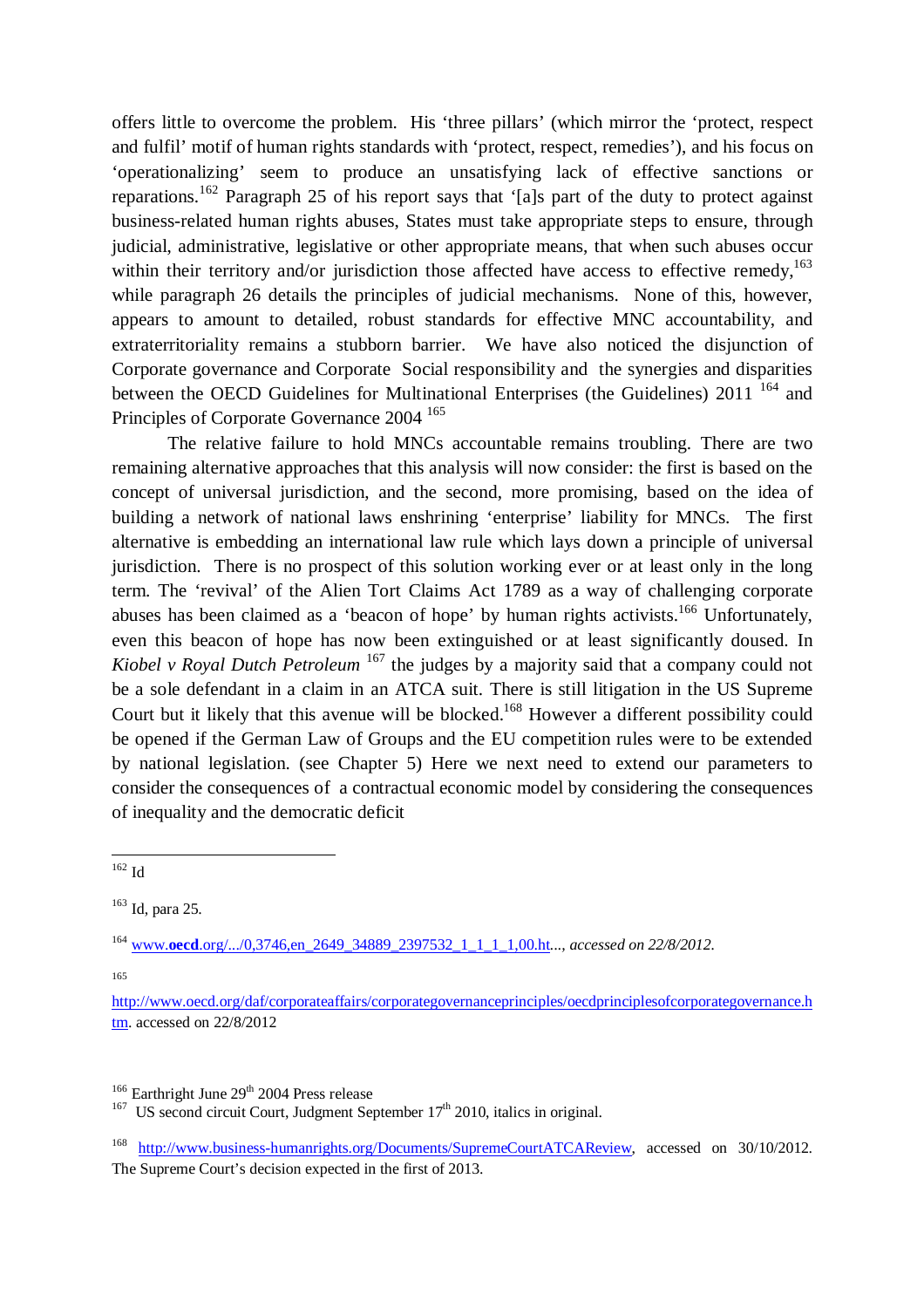#### **Inequality**

"The extent of global inequality is breathtaking. The income of the world's 500 riches billionaires exceeds that of its poorest 416 million people."<sup>169</sup> An increasing chorus if academic literature, evidence from NGOs (Non-Governmental Organisations), the World Bank (WB), the United Nations Development Programme (UNDP) shows that inequality is becoming worse and exacerbating a range of problems from health issues (especially mental health) to obesity, life expectancy and happiness.<sup>170</sup> The causes are extremely to pinpoint accurately but so far many believe that at least some of the blame points to the neo-liberal Washington Consensus and its programme of deregulating the market, privatising public services and cutting the State<sup>171</sup>. This in turn gives private companies, particularly the large Multinational companies more power because they have more financial resources and therefore more power than national governments. As early as 2000 the World Bank *World Development Reports* were uncompromising. Setting out the numbers trying to live on less than \$2 or \$1 dollar a day one report (*2000-2001*) notes that "This destitution persists even though human conditions have improved more in the past century than in the rest of history – global wealth, global connections and technological connections have never been greater. But the distribution of these gains is extraordinarily unequal . . . And the experience in different parts of the world has been very diverse. In East Asia the number of people living on less than S1 a day fell from around 420 million to around 280 million between 1987 and 1998 **–** even after the setbacks of the financial crisis. Yet in Latin America, South Asia, and sub-Saharan Africa the numbers of poor people have been rising. And in the countries of Europe and Central Asia in transition to market economies, the number of people living on less than S1 rose more than twentyfold."<sup>172</sup> And, as we have already seen, some scholars argue that these figures underestimate the problem.<sup>173</sup> Similar conclusions about growing inequality were reached by the International Labour Organisation in its 2004 report *A Fair Globalisation<sup>174</sup>*; while recognising that globalisation has great potential for good "we also

171 Wilkinson and Pickett, *The Spirit Level, Penguin, 2009, 20012,* UNDP*Human Development Reports,* 2005- 2011, Green, *From Poverty to Power,* Oxfam International, 2008, Stiglitz, *The Price of Inequality,* Allen lane, Penguin, 2012, Mount, *Mind the Gap,* Short books, 2004 and revised edition 2012.

<sup>169</sup> <sup>169</sup> UNDP*Human Development report, ,* 2005 and 2006, http://econ.worldbank.org/external/default/main?pagePK=64165259&theSitePK=478060&piPK=64165421&m enuPK=64166093&entityID=000112742\_20050920110826, accessed 0m 25/10/2012.

<sup>170</sup> Wilkinson and Kate Pickett, *The Spirit Level, Penguin, 2009, 20012,* UNDP*Human Development Reports,*  2005-2011, Green, *From Poverty to Power,* Oxfam International, 2008, Stiglitz, *The Price of Inequality,* Allen lane, Penguin, 2012, Mount, Ferdinand *Mind the Gap,* Short books, 2004 andrevised edition 2012.

<sup>172</sup> World Bank *Development Report 2000-2001*, OUP 2001, p3, See also Hertz *Silent Takeover*, pp40-41.

<sup>&</sup>lt;sup>173</sup> Reddy, S. and Pogge, T., "How not to Count the Poor" www.socialanalysis.org, accessed on 21/12, 20012.

<sup>&</sup>lt;sup>174</sup> ILO, Geneva, 2004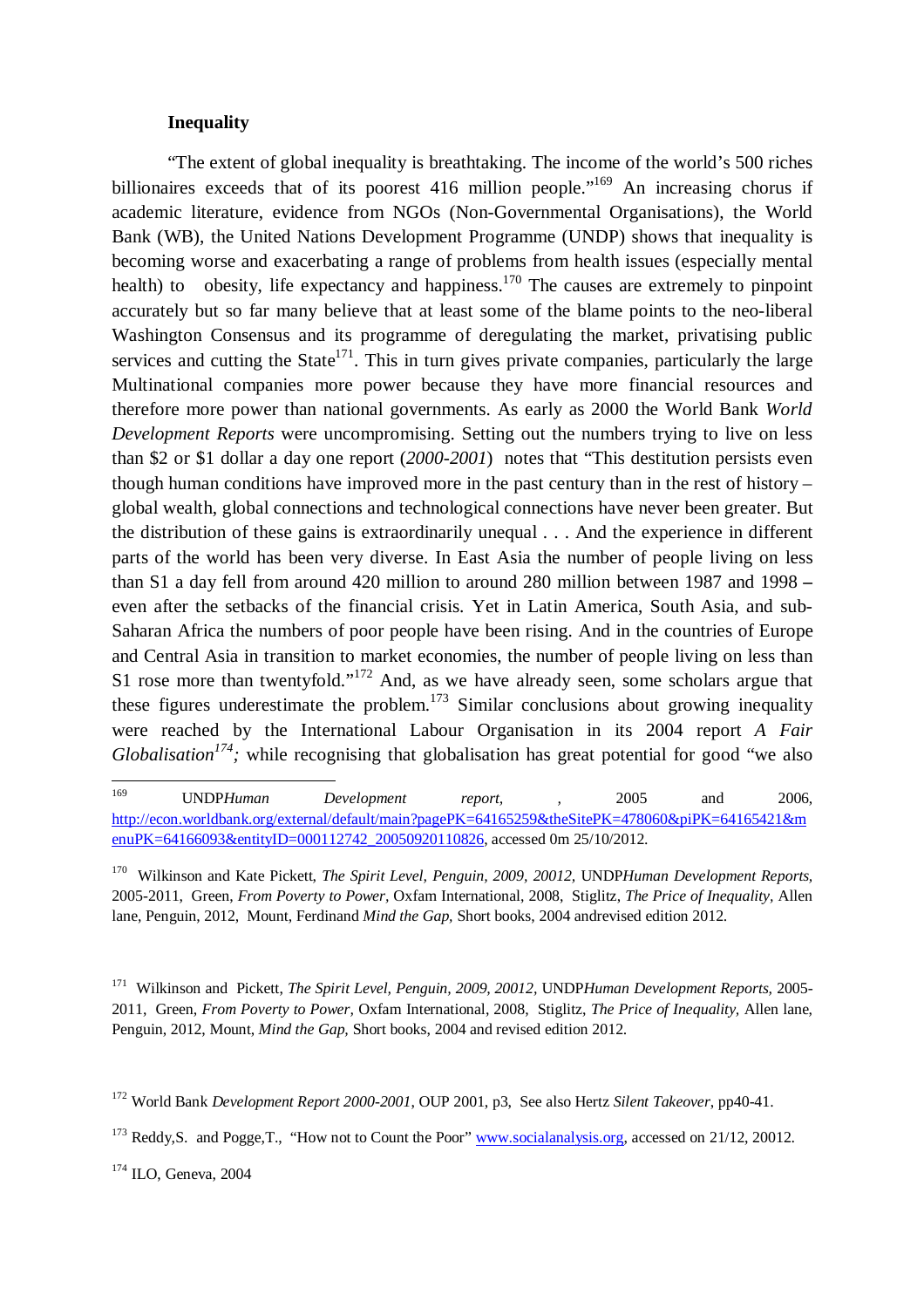see how far short we still are from reaching this potential. The current process of globalisation is generating unbalanced outcomes, both between and within countries. Wealth is being created but too many countries and people are not sharing in its benefits . . . Many of them live in the limbo of the informal economy without formal rights and in a swathe of poor countries that subsist precariously on the margins of the global economy. Even in economically successful countries some workers and communities have been adversely affected by globalization. Meanwhile the revolution in global communications heightens awareness of these disparities."<sup>175</sup> "Transnational companies (TNCs) are the driving force behind globalisation. Through their production, trade and investment activities, they are integrating countries into a global market. Through their control over resources, access to markets, and development of new technologies, TNCs have the potential to generate enormous benefits for poverty reduction. However, that potential is being lost. The weakness of international rules, bad policies and weak governance in developing countries, and corporate practices which prioritise short-term profit over long-term human development are undermining the capacity of poor countries – and poor people – to benefit from international trade."<sup>176</sup> The immense power of corporations is indicated by a comparison between the economic wealth generated by corporations, measured by sales, compared with a country's gross domestic product (GDP). On this basis "the combined revenues of just General Motors and Ford . . . exceed the combined GDP for all of sub-Saharan Africa"<sup>177</sup> and fifty-one of the largest one hundred economies are corporations.<sup>178</sup> Further, the number of transnational corporations jumped from 7,000 in 1970 to 40,000 in 1998, and they account for most of the world's trade. They also stand accused of creating the current trade rules by their influence on government. Drahos and Braithwaite note that US Trade representatives ask the large corporations what they want from a trade negotiation and then negotiate accordingly.<sup>179</sup> "These corporations and their 250,000 foreign affiliates account for most of the world's industrial capacity, technological knowledge and international financial transactions. They mine, refine and distribute most of the world's oil, gasoline, diesel and jet fuel. They build most of the world's oil, coal, gas, hydroelectric and nuclear power plants. They extract most of the world's minerals from the ground. They manufacture and sell most of the world's automobiles, airplanes, communications satellites, computers, home electronics, chemicals, medicines and biotechnology products. They harvest much of the world's wood and make most of its paper. They grow many of the world's agricultural crops, while processing and

 $\overline{a}$ <sup>175</sup> ILO *Fair Globalization,* ibid

<sup>176</sup> Oxfam Report *rigged Rules and Double Standards*, Oxfam 2002, p175.

<sup>177</sup> Karliner, J., *The Corporate Planet*, 5; Global 500: The World's Largest Corporations (*Fortune* 7th August 1995), The World Bank *World Development Report 2000-2001* (OUP, 2001).

<sup>178</sup> Anderson , S, and Cavanaugh, J, *The Rise of Global Corporate Power* (Washington DC, Institute for Policy Studies, 1996).

<sup>179</sup> Drahos, P, and . Braithwaite,J, *Global Business Regulation*, Cambridge University Press, 2000.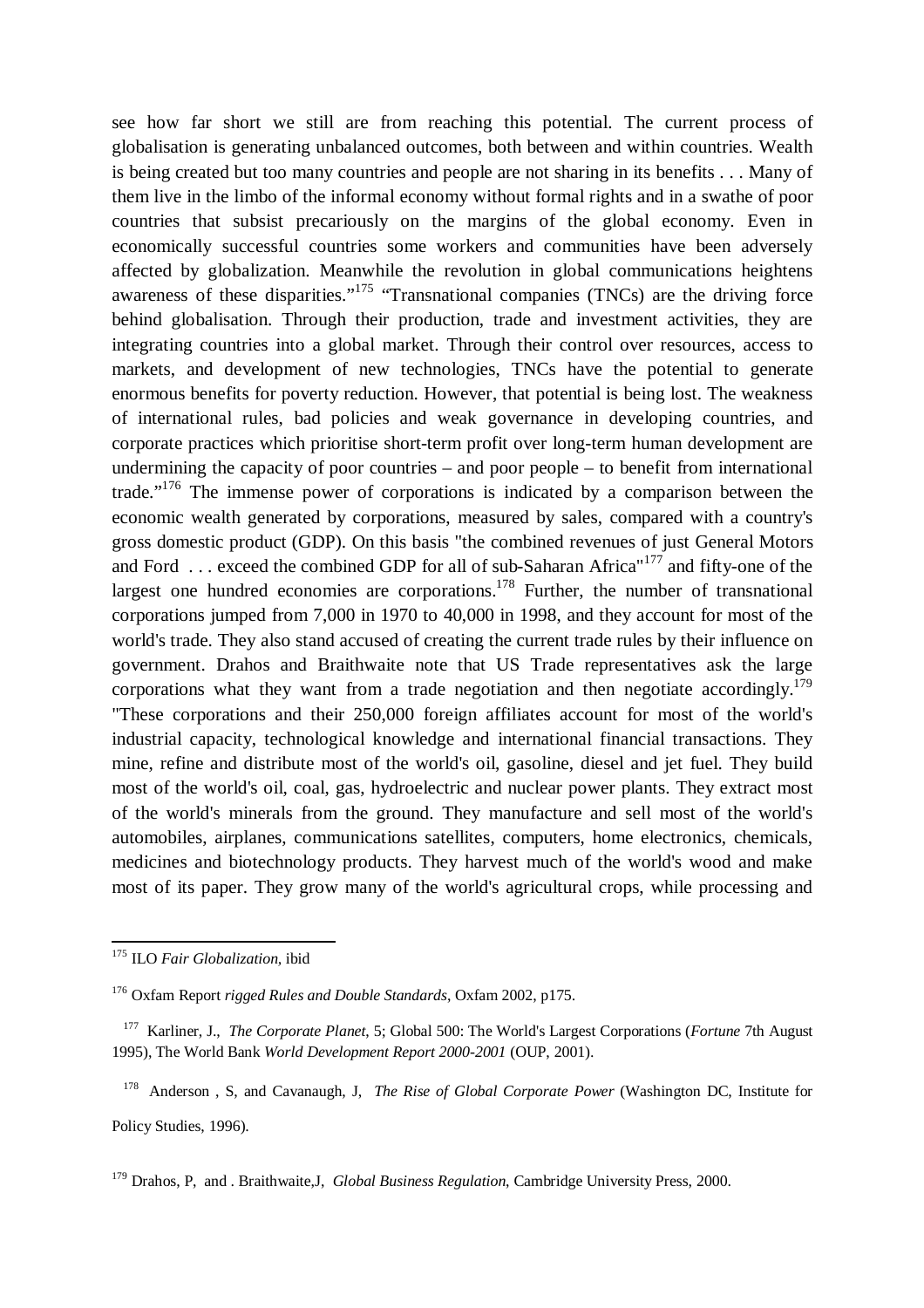distributing much of its food. All told, the Transnationals hold 90% of all technology and product patents worldwide and are involved in 70% of world trade."<sup>180</sup>

Anna Grear also charters the recent changes of globalisation, including the opening of electronic communications, transport links, influential brands, and scientific advances and realises that the picture is one of transformation because of the power of transnational corporations. The author believes that mega-banks are clearly crucial in the world economy and the financial crash of 2008 and continuing instability has been a central pillar of the problems, saying "that there are reasons to suspect that the current crisis is not so much a crisis *of* neoliberalism but a crisis *within* neoliberalism concerning the best way to retain and protect of its fundamental tenets, structures and institutions,"<sup>181</sup>

With other commentators<sup>182</sup> she argues that the financial crisis has crystallised further a situation which is 'socialised' by a strategy in which the private risk of the owners of capital are underwritten by the state, the losses of corporations and banks are mitigated by ordinary tax-payer and are "left holding future debts that in effect, simply pass the impact of the crisis to ordinary citizens"<sup>183</sup> Originally Multinational companies made products but as Stiglitz has shown us the next wave of consolidation was by the financial sector led by the IMF and the World Bank. The first attack was in the developing countries, now the developed states fear the market and politician are only puppets.

# **The Financial Crisis 2007-Risk free banking, neo-liberal policies and national strategies**

180 Karliner *The Corporate Planet*, 5; UNCTAD *World Investment Report 1995: Transnational Corporations and Competitiveness* New York: United Nations Conference on Trade and Development, Division on Transnational Corporations and Investment 1995, pp xix-xx.

<sup>181</sup> Grear, Anna, Redirecting HR, Palgrave, page 9.

 $\overline{\phantom{a}}$ 

<sup>&</sup>lt;sup>182</sup> Na-Joon Chang "We stop protecting the rich from market forces", Guardian, 25/10/2012: "Gore Vidal . . . famously quipped that the US economic system od ' free enterprise for the poor and socialism for the rich' and se Ha-Joon Chang, *23 Things They Don't Tell About Capitalism,* Penguin, Allan Lane, 2010.

<sup>183</sup> Grear, *Redirecting HR*, Palgrave, page p and see also U. Beck *Power in the Global Age,* Polity. 2005.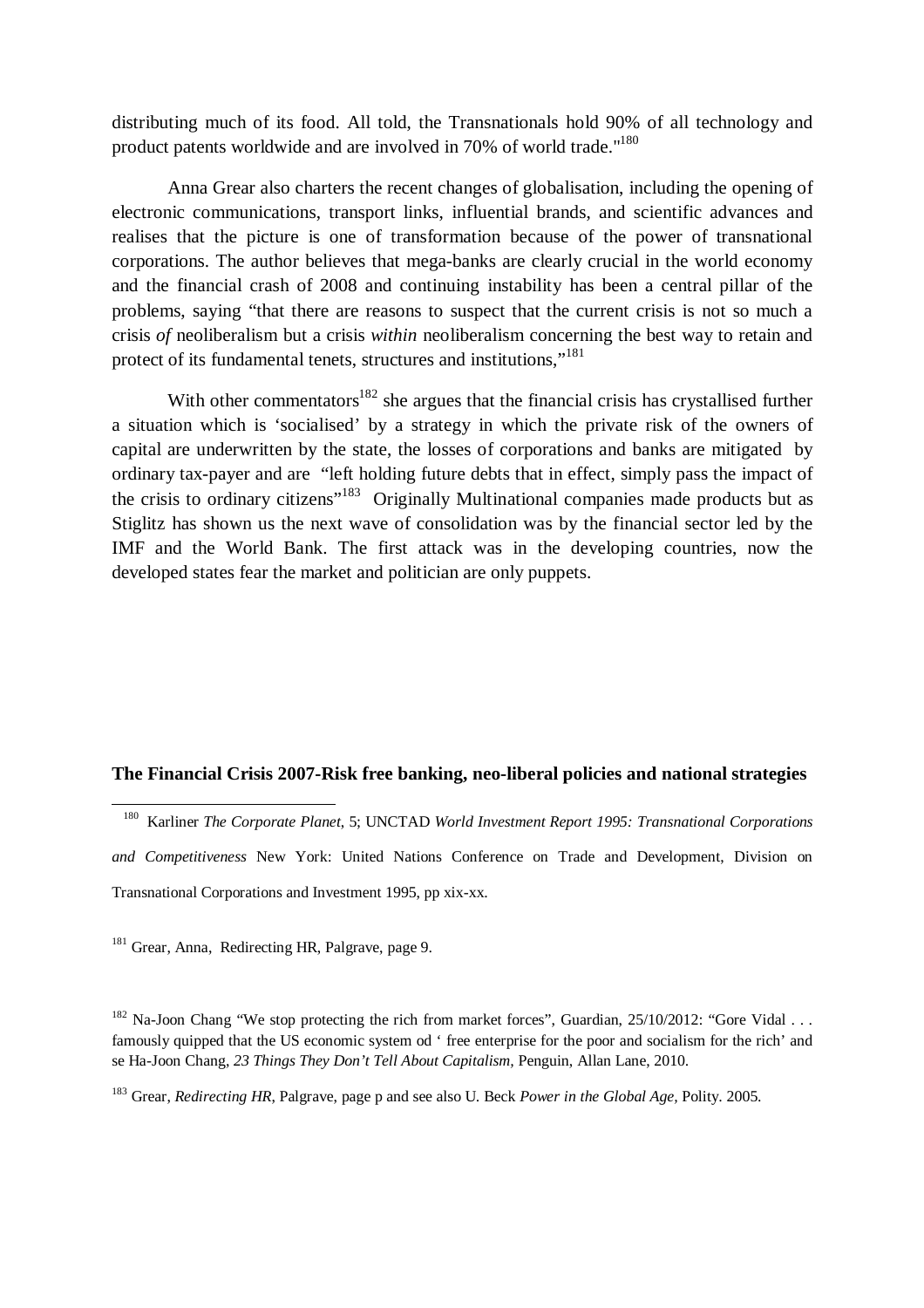Till the 2007 financial crash it was a strange aspect of the 'globalisation debate' that multinational companies were in the forefront of the debate and that the biggest banks were able to escape scrutiny. Originally attention focused on companies which produce tangible items which end up with a consumer. Activists focused on the wage conditions of employees or the violation of human rights or the pollution of the environment. This meant that there was an extra veil of invisibility to the operations of giant banks. Even though by 2003 the total assets of the top five banks were estimated at US\$4807294 million<sup>184</sup> their activities have frequently been left off the globalisation agenda. This changed radically on 2007 when the financial crash came and the numbers look very different now.<sup>185</sup> However, there is not a rigorous global reinvention of financial regulations and the IMF certainly has not changed its structural adjustment programmes rather in Europe it is merely supported by other institutions like the European Central Bank and the European Commission (the Troika)<sup>186</sup> There is no doubt that the way in which the global financial architecture has managed financial crises in a number of recent crises (including the ongoing crisis in the Eurozone) has given rise to unprecedented opportunities for banks to make huge profits while running virtually no risks. This is, in part because of the response that the IMF has made to those crises. Underhill and Zhang see the rise of multinationals as a threat to domestic political legitimacy by weakening states' authority over macroeconomics and social policy and by being significant in the formulation of national economic policy; "integration with global financial structures has strengthened the position of private market actors over public authority. Powerful private actors come to dominate the formulation of national economic policies which, in their attempts to extract benefits from global integration, tend increasingly to serve the interests of market agents."<sup>187</sup> (see more in the next section of this Chapter)

However, the International Monetary fund has largely (rightly) been vilified for the conditionality policies which it pursues, demanding severe cutbacks in social services in return for its loans<sup>188</sup>, rather than the financial policies which it has pursued. Recently, however, the financial policies behind its activities have been questioned as well as the effect that its structural adjustment policies and their successors have had on the poorest within creditor nations. Stiglitz writes

 $\overline{a}$  $184$  figures issued by Bank of America and reported in The Guardian, October  $28<sup>th</sup>$  2003.

<sup>&</sup>lt;sup>185</sup> http://www.federalreserve.gov/econresdata/statisticsdata.htm, accessed on 11<sup>th</sup> October 2012.

<sup>&</sup>lt;sup>186</sup> http://www.ekathimerini.com/4dcgi/ w articles wsite2 1 11/10/2012 465595, accessed on 11<sup>th</sup> October 2012

<sup>&</sup>lt;sup>187</sup>. Underhill, G, and Zhang, , "Global Structures and political Imperatives; in search of normative underpinnings for international financial order in ,G. Underhill and Xiaoke Zhang *International Financial Governance under Stress: Global Structures versus National Imperatives* Cambridge University Press, 2003, p78

<sup>188</sup> See. Dine *Companies, International Trade and Human Rights,* CUP, chapter 3.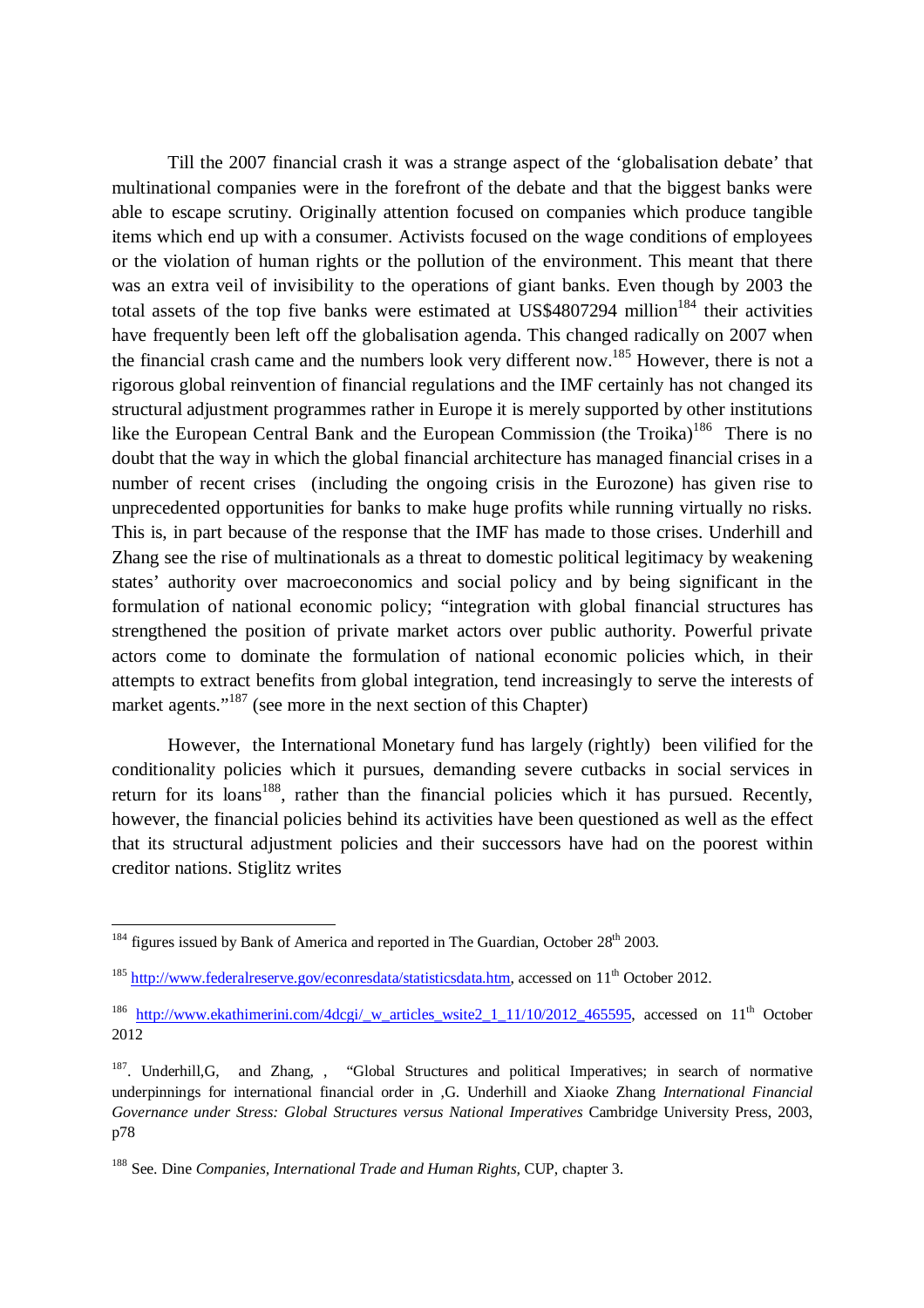"The IMF is pursuing not just the objectives set out in its original mandate of enhancing global stability and ensuring that there are funds for countries facing a threat of recession to pursue expansionary policies. It is also pursuing the interests of the financial community . . . Simplistic free market ideology provided the curtain behind which the real business of the 'new' mandate could be transacted. The change in mandate and objectives, while it may have been quiet, was hardly subtle: from serving global *economic* interests to serving the interests of global *finance.<sup>189</sup>* Capital market liberalisation may not have contributed to global economic stability, but it did open up vast new markets for Wall Street."<sup>190</sup> This reassessment of the IMF turns partly on the 'bail-out' policies it has pursued. The allegation is that loans to risky areas are encouraged and underpriced because it is known that the IMF will support the country's currency when a crisis threatens (see below). Eichengreen and Ruhl describe the 'moral hazard' thus; "Investors, it is argued, have been able to escape the financial costs of crises through the extension of international rescue loans. These "bailouts" (as they are described by their critics} give governments the funds they require to pay off their creditors, who are then able to exit the country free of losses. Not being subject to the cost of crises, investors disregard the risks of lending, and the consequent lack of market discipline allows feckless governments to set themselves up for a painful fall."<sup>191</sup>

The allegation that the IMF is in the service of international finance essentially flows from the insistence by the IMF on liberalisation, in particular capital account liberalisation. The intended result of this is to permit capital flows to take place freely across the world. However, while this may be good for the financial community, it is not necessarily good for developing countries. "the cocktail of free capital flows, floating exchange rates, domestic financial liberalisation in G3 countries, and unregulated innovations in financial instruments and institutions such as derivatives and hedge funds has dramatically increased financial instability after the collapse of the Gold- Dollar standard."<sup>192</sup> The instability is a result of a system of liberalisation based on neo-classical assumptions, including perfect information flows. "If one asks which of the neo-classical assumptions fail in a way that permits [financial] crises to develop, it is the information structure on the basis of which lending decisions are made. Rather than each investor deciding individually his or her expectations on the basis of their estimate of the fundamentals, investors make their decisions on the basis of what others are expected to do, resulting in herd behaviour<sup>"193</sup>This assessment is based on Keynes' beauty contest analysis, referring to a game in the UK tabloid press in the 1930s in

<sup>&</sup>lt;sup>189</sup> italics in original

<sup>190</sup> Stiglitz ,J, *Globalisation and its Discontents*, Allen Lane, London, 2002, p206-7.

<sup>191</sup> Eichengreen,B, and . Ruhl,C, "The Bail-in Problem: Systematic goals, Ad Hoc Means" http:://emlab.berkeley.edu/users/eichengr/

<sup>192</sup> L.Taylor< L, and . Eatwell,J. *Global Finance at Risk* New York, The New Press, 2000, cited Oxfam *Global Finance,*, 26.

<sup>193</sup> . Williamson,J, "Costs an Benefits of Financial Globalisation" in Underhill and Zhang, *International Financial Governance,* p44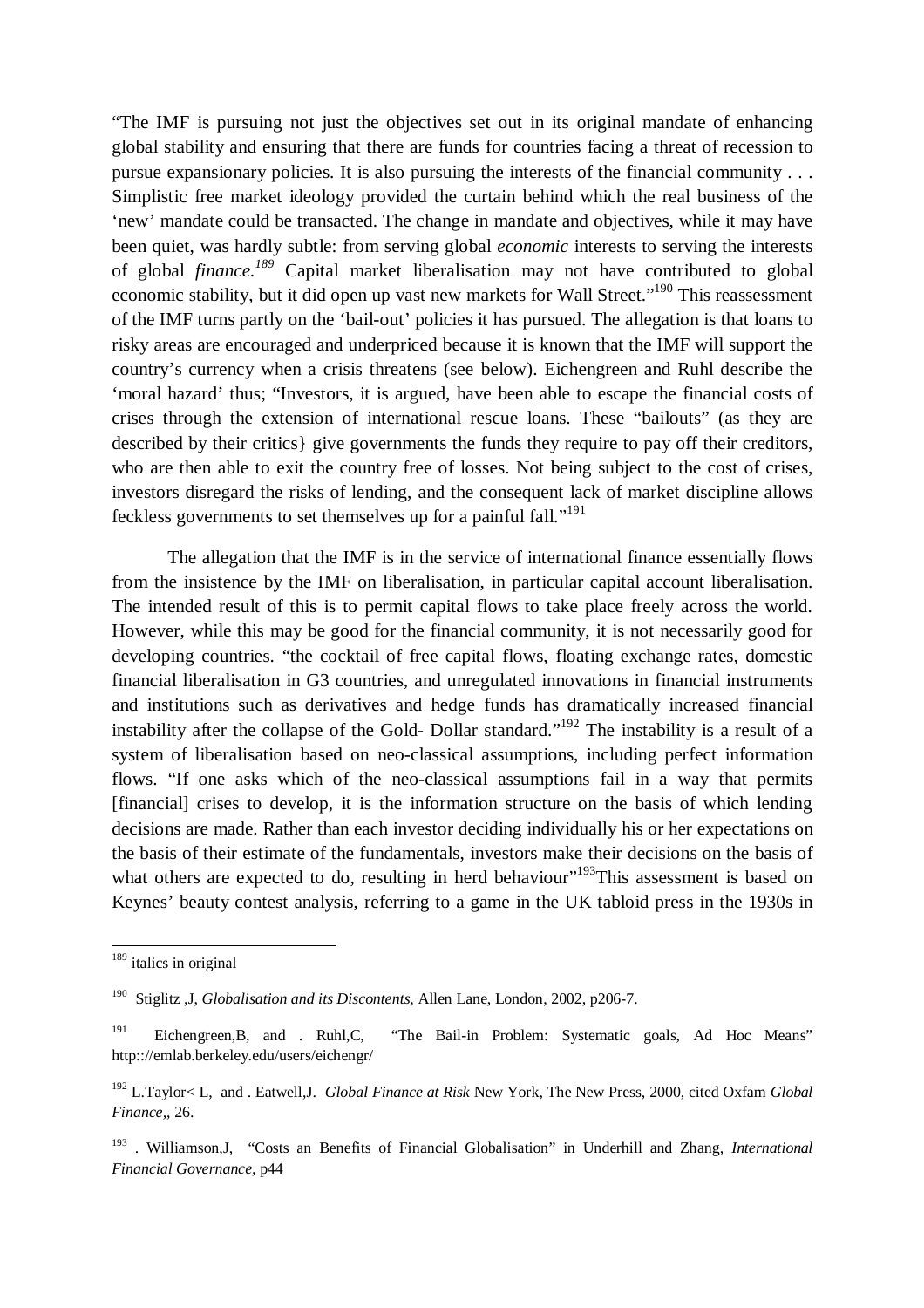which readers were asked to assess from pictures which women would be judged as the most beautiful by the entire readership; "in other words, readers would not win by giving their own opinion about the women's beauty, not even by assessing what others' personal opinions would be, but by guessing what people would, on average, believe average opinion to be. In financial markets, a trader will not bid a price according to what he or she believes an asset's fundamental value to be, but according to what he or she assesses average opinion to be about average opinion of the asset's value. The beauty contest analogy helps understand why market participants tend to engage in 'momentous trading' (i.e. herd behaviour) and why market valuations are subject to sudden shifts in 'market sentiment'."<sup>194</sup>

Underhill and Zhang point out that "more than seventy financial and monetary crises of different proportions and characteristics have occurred in both developed and developing countries over the past two decades."<sup>195</sup> They see as "A common background to these developments . . . the intensifying process of global financial liberalisation and integration . . . As financial crises have become more frequent and more severe over the past two decades, this has raised the question of whether the growing frequency and severity of crises correlate with the emergence of this liberal and transnational financial order."<sup>196</sup>

While domestic policies have a large part to play in countries' financial crises, many studies now show that two other factors have great significance. One is the role of speculators and the second is " 'crony capitalism' at the global level, in the form of IMF bailing out Wall Street."<sup>197</sup> Opportunities for speculators increase every time markets are opened, as do opportunities for the most powerful multinational banks. The role of the 'bail-out' mechanism is discussed below. Following the Asian crisis of 1997-8 a flurry of reports sought to identify the root causes.<sup>198</sup> Story identifies two distinct interpretation; an internalist explanation which sought to blame the governments suffering the crises and an externalist argument focussed on the international financial markets.<sup>199</sup> It is important to be aware of the possibility of 'explanatory nationalism' leading the IFIs to the most convenient explanation,

<sup>194</sup> Oxfam *Global Finance*, 26.

<sup>195</sup> . Underhill and Zhang *International Financial Governance under Stress: Global Structures versus National Imperatives* Cambridge University Press, 2003, p1

<sup>196</sup> Underhill and Zhang *International Financial Governance*, p1.

<sup>197</sup> Oxfam *Global Finance*, 28.

<sup>198</sup> IMF *International Capital Markets* Washington DC, IMF 1998, *World Economic Outlook*, Washington, IMF, 1998; Group of 7 *Declaration of G-7 Finance Ministers and Central Bank Governors* G7 1998, www.imf.org/external/np/g7/103098dc.htm; Group of 22 *Report of the Working Group on International Financial Crises, Washington, G-22, 1998; Report of the Working Group on Transparency and Accountability*, Washington, G-22, 1998; United Nations Executive Committee on Economic and Social Affairs *Towards a New International Financial Architecture* Santiago, Economic Commission for Latin America and the Caribbean, 1999

<sup>199</sup> . Story,J, "Reform: What has been Written?" in Underhill and Zhang (eds) *International Financial Governance*, p27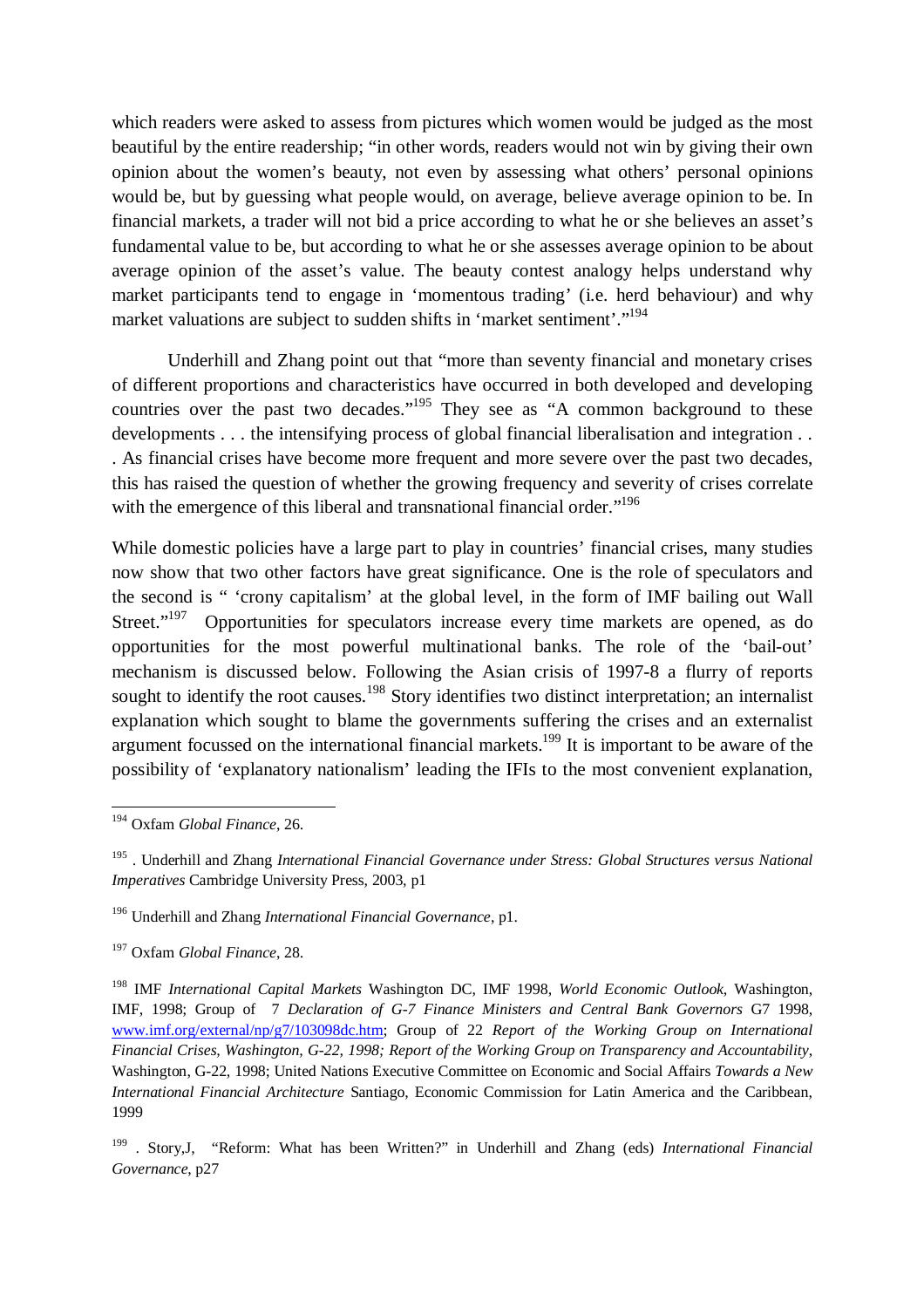exonerating them from blame. A classic proponent is Moore; "most of the responsibility for these [Asia 1997, Argentina 2002] collapses lies with domestic policy-makers, of course" despite, in the same paragraph admitting that the very magnitude of money flows create forces so great that "they are difficult for all but the most powerful nations to resist."<sup>200</sup>

The 'internalist' explanation of the Asian cries sees the cause of the collapse "as lying in the close connections established within the states between politics and bank-centred financial systems. The states provided implicit guarantees to banks, encouraging the banks to lend to corporations with good political contacts. As capital controls were eased, foreign creditors lent to the banks and credit exploded despite multiple warning signals ahead of June 1997. Externally, the inflow of capital to the East Asian countries was stimulated by the near zero interest rates prevailing in a moribund Japan, and by continued investor pessimism about business prospects in Europe. Consumption and imports boomed, just as volume export growths plummeted. With China's accelerated move into world markets, foreign investors switched their attention to opportunities on the mainland, so that east Asian balance of payments' dependence on short-term capital flows increased. When the Thai 'wake-up call' came, alerted investors withdrew in haste from one currency after another."<sup>201</sup>

The externalist explanation focussed more sharply on the instability inherent in liberalisation followed by 'herd behaviour'.<sup>202</sup>

Recent crises involve twin banking and financial crises.<sup>203</sup> "They were initially attributed to poor financial regulation and supervision as well as poor monetary policy, thereby putting the blame back on national governments and their "crony capitalist" clientele. . . It is now recognised that third generation crises are more complex, and may also include multiple equibliria effects, originate from abroad due to contagion effects or involve "crony capitalism" at the global level, in the form of IMF bailing out Wall Street."<sup>204</sup> Analysing the East Asia crisis, Stiglitz writes; "in retrospect, it became clear that the IMF policies not only exacerbated the downturns but were partially responsible for the onset: excessively rapid financial and capital market liberalisation was probably the single most important cause of the crisis, though mistaken policies on the part of the countries themselves played a role as well."<sup>205</sup> The most significant of those policies is the liberalisation of capital flows. The Eurozone crisis has followed the same path as the developing countries, including the structural adjustments of government policies. The Greek bailout coat £23billion the conditionality conditions were protracted and bitter with tough budget cuts. However "Despite the bailout, the ongoing fragility of the Greek economy was underlined by the latest

<sup>205</sup> Stiglitz *Globalisation*, p91.

 $\overline{\phantom{a}}$ <sup>200</sup> Moore *World without Walls,* p32.

 $201$ . Story, J, "reform", p27.

<sup>202</sup> Soros, George, *The Crisis of Global Capitalism: Open Society Endangered* , New York, Public Affairs, 1998.

<sup>203</sup> . Sharma,S, *The Asian Financial Crisis*, Manchester University Press, 2003

<sup>204</sup> Oxfam, *Global Finance*, 28.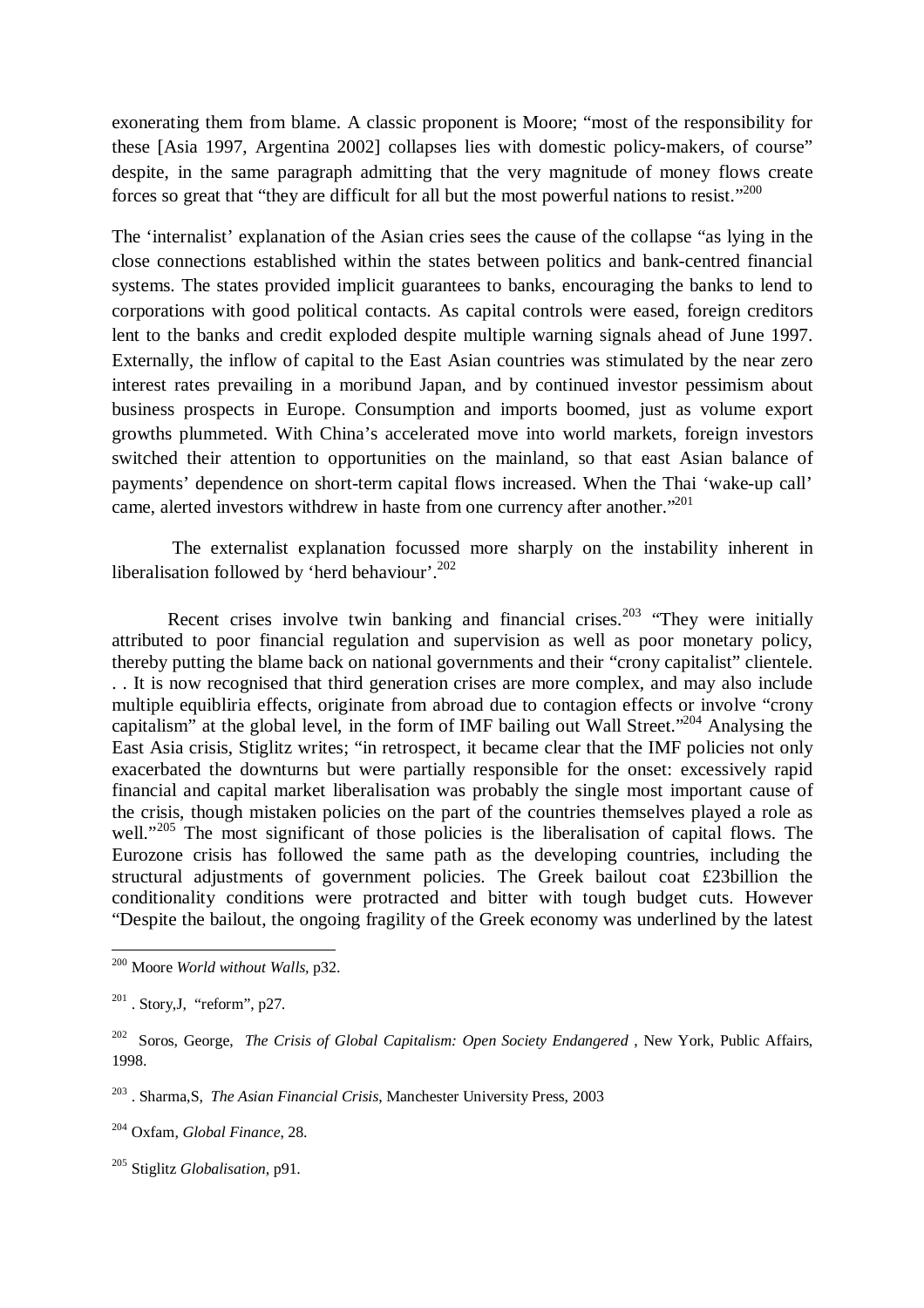unemployment statistics, which showed the country's jobless rate jumped to a record 20.7pc in the fourth quarter of 2011. Young people have been worst affected, with almost four in ten people aged between 15 and 29 out of work, up from 28pc a year earlier. The Spanish economy is also struggling. House prices in the country fell by 11.2pc in the final three months of last year, compared with the same period a year earlier. It was the fastest pace of decline since 2007 when the National Statistical Institute's series began, and left prices around 22pc lower than their pre-crisis peak." <sup>206</sup>

Loans from either the IMF or World Bank come, not only at a financial price but at the cost of agreement to 'structural reforms'. While the IMF denies absolutely that it has any role in political matters many have argued the contrary case. Stiglitz puts the matter succinctly; "The IMF took rather an imperialistic view . . . since almost any structural issue could affect the overall performance of the economy, and hence the government's budget or the trade deficit, it viewed almost everything as falling within its domain' . There is now a significant democratic deficient in Europe. "The sheer reality of global corporate dominance has produced a situation in which human rights discourse struggles to retain critical distance from the human rights-colonising activities of formations of global capital . . . Quite simple, it is essential not to underestimate the influence of [Transnational Companies] TNCs in the current world order<sup> $207$ </sup> Since the foundation of the human rights movement was the attempt to free people from the dominance of the state human rights discourse is struggling with the new dominance of TNCs which are supreme in world politics and economic influence.<sup>208</sup> This tells some scholars that the Human Rights movements are being captured by international capital or at least complicit with it, particularly in making inequality worst.<sup>209</sup>

We will see some national corporate governance solutions in other Chapters which could lessen the impact of financial crisis by short-term strategies in companies including twin boards, employee participation and quotas of non-executive directors. Policy makers should study these solutions carefully and simultaneously make sure that these solutions will fit in the national psyche. The solutions will not be found only in corporate governance but also in tightening the ethical standards of lawyers and accountants.

<sup>208</sup> . Beck *Power in the Global Age,* Cambridge: Polity Press, 2005, D. Korten *When Corporations Rule the World*, Kumarian Press, 1995, p3

<sup>209</sup> . Douzinas, C, *Human Rights and Empire: The Political Philosophy of Cosmopolitanism,* Abingdon, Poutledge-Cavendish, 2007, . Evans,T, and . Ayers,A. J., "In the Service of Power; The Global political Economy of Citizenship and Human Rights" (2006) 10 Citizenship Studies 239.*.* 

<sup>&</sup>lt;sup>206</sup> Monaghn, Angela, *IMF gives formal approval for Greek Bailout*, Telegraph, 15<sup>th</sup> March 2012.

<sup>207</sup> Grear, *Redirecting HR*, Palgrave, page 9.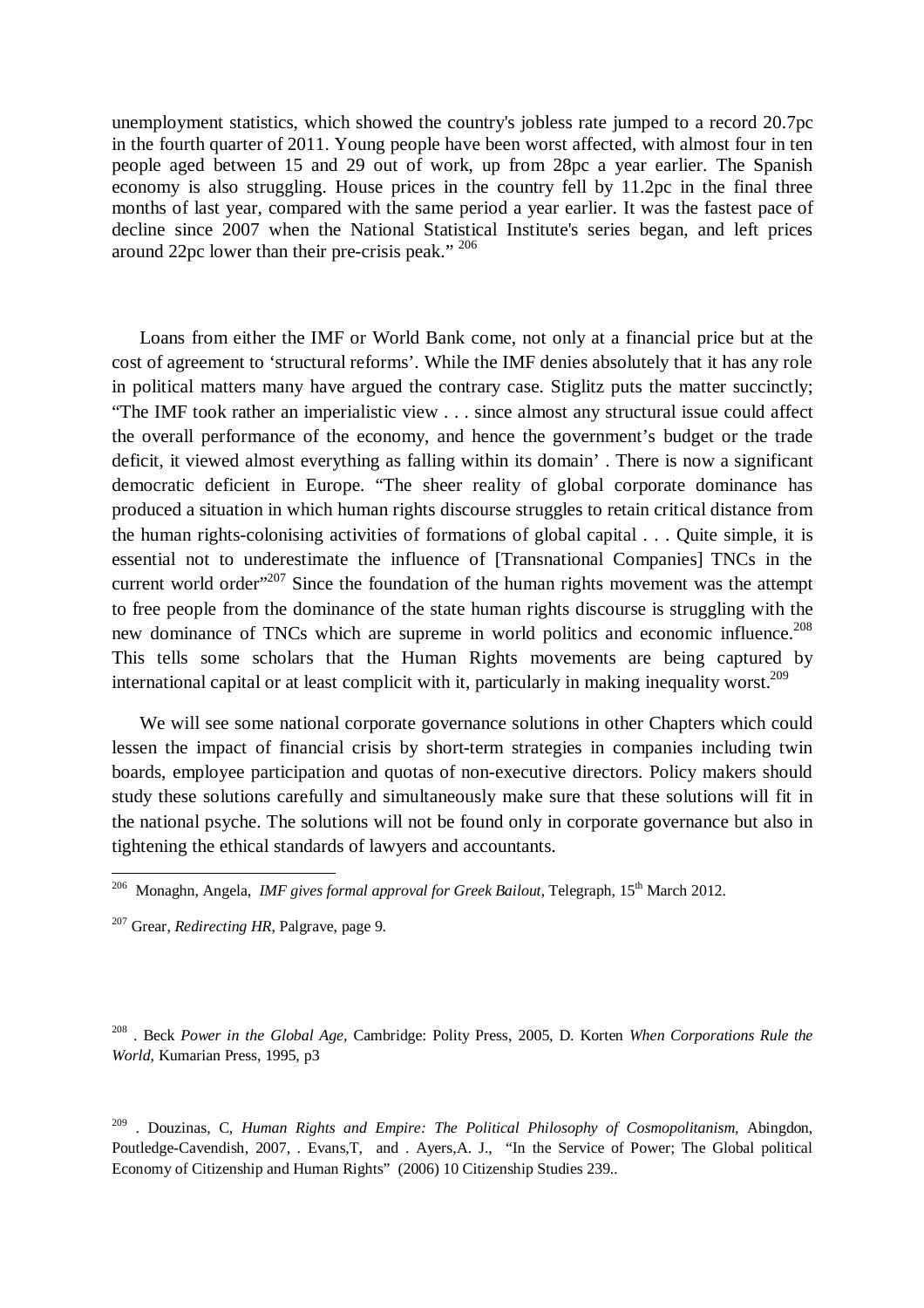#### **Democratizing and De-Democratizing**

Now we have seen how the neo-liberal theories of free markets, privatisation and a small state has been constructed, now we need to consider what are the implications for states, their governments, their populations and democracy: Beck argues " We are witnessing one of the most important changes there has been in the history of power. Globalisation needs to be decoded as a creeping, post revolution, epochal transformation of the national and international state-dominated system governing the balance of power and the rules of power. A *meta-power game* is in progress in the relationship between global businesses and the state, a power struggle in which the balance of power and the rules of power governing the national and international systems of states are being radically changed and rewritten."<sup>210</sup> Of course the new power in the game is the enormous companies especially the financial mega-banks, hedge funds and other speculators. It is not only the state that has been hollowed out, governments and political parties have also been affected. Beck argues that the neo-liberals have hijacked the arguments; "This is why national governments and political parties are so bland because the neo-liberal agenda are seduced by the neo-liberal concepts. "the global economic aims and principles of neo-liberalism breaks through national specificities and borders from the inside and accelerate processes of reform aimed at opening up the national to interdependencies"<sup>211</sup> In particular such views lead to the undermining of the state as a responsible entity the purpose of which is to represent a collective morality and achieve a fair distribution of goods. It also inevitably points to the individual as providing the salvation for all, most importantly through the use of property transactions. The consumer as saviour is a direct descendant of these ideas. Globalisation is thus both driven by philosophies of open markets and fuelled by the consumerist, individual culture which operates at citizen level. Thus the citizen becomes a consumer with considerable impact on our understanding of democracy. If the state exists merely to mend 'market failure' so that the invisible hand of the market can create paradise for all, what use is a vote at nation state level? Further, if the 'market' can manipulate politicians in the shape of threats and bribes from powerful companies, where is the citizen to exercise any influence?

Many contend that for a variety of reasons democracy needs to mean more than churning almost identical politicians every few years<sup>212</sup>. The ability of such politicians to represent a wide range of possibilities has been severely eroded by a number of factors, some stemming from the 'willing capture' of the state<sup>213</sup>, others from globalization<sup>214</sup> and the ability of

 $\overline{\phantom{a}}$ 

<sup>210</sup> . Beck, *Power in the Global Age,* Polity, 2005, page 52.

 $2^{11}$  Beck, Power in the Global Age, page 79.

 $212$  Teubner, G, argues that merely elevating actors such as MNEs into traditional governance is flawed as the designers "cannot free themselves of the fascination of nation-state architecture' Societal Constitutionalism: Alternatives to State-centred Constitutional Theory," Stoors Lectures, 2003/4 Yale Law School, p54

<sup>213</sup> . Dine *Companies, International Trade and Human Rights* CUP, 2005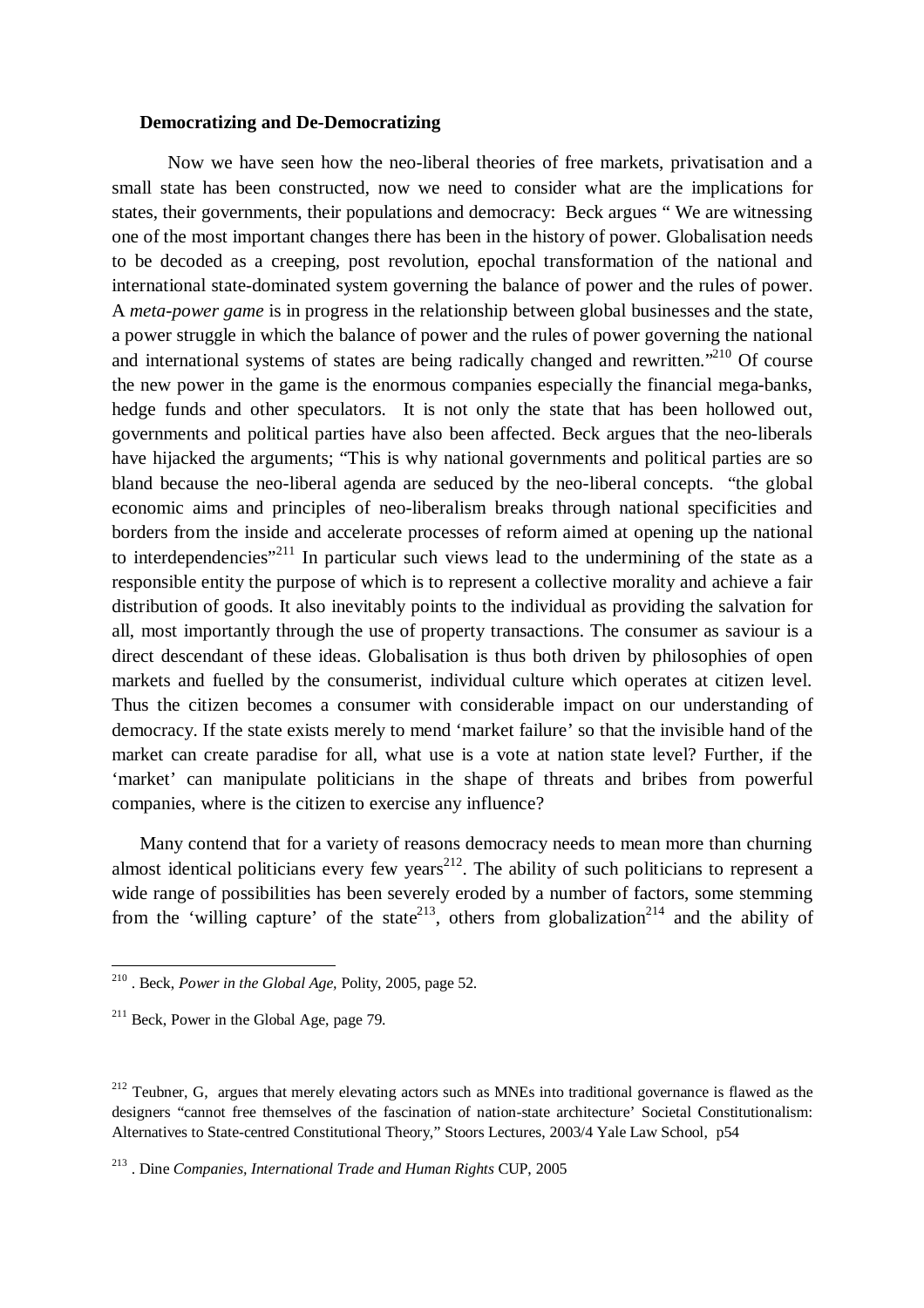multinational companies to evade and supersede state regulation<sup>215</sup>. These twin forces mean that the state is 'on the side' of the multinationals and, if state authorities deviate from subservience to corporate interests they are able to evade regulation<sup>216</sup> or leave. One of the consequences of the overwhelming consensus about the 'proper' economic path to success which has loosely been labelled the 'Washington Consensus' has been the 'dumbing down' of politics to a narrow centrist band which is obsequious to 'the market' and consequently to large market players, most notably transnational corporations. This has led not only to the 'market state'<sup>217</sup> but also to the fragmentation of power away from the traditional monolithic state structures. It has also led to the blurring of the boundaries between public and private realms, including public and private law.<sup>218</sup> Regional and international agreements have also achieved fragmentation.<sup>219</sup> This has made governance structures more complex and less responsive to democratic pressure. Power has become multicentric rather than monolithic<sup>220</sup>. Beck believes that "Globalisation . . . has introduced a new space and framework for acting: politics is no longer subject to the same boundaries as before<sup> $221$ </sup> For Beck the pieces of the ijgsaw of global politics has been rearranged partly by multinational companies<sup>222</sup>

"The world to-day behaves like a madhouse. The worst of it is that the values we had more or less defined, taught, learned, are thought of as archaic as well as ridiculous. Respect for the world: who is that important to? The human being should be the absolute priority. And it isn't. It's becoming less and less so. It seems that it's more important to reach Mars than prevent 13 million Africans dying of hunger. Why would I want to know if there's water on Mars if we're polluting the water here on Earth, doing nothing to avoid it? Priorities need to be redefined, but there's no chance of redefining those priorities if we didn't confront the

<sup>215</sup>. Beck P*ower in the Global Age,* Policy, 2005, page 52.

<sup>216</sup> Just one example is the extensive use of offshore tax havens; .Alldridge, P, and Mumford,Anna, "Tax Evasion and the Proceeds of Crime Act 2002" (2005) 25 Legal Studies 253

<sup>217</sup> Williams, Rowan, *Guardian*, 27<sup>th</sup> February, 2003.

<sup>218</sup> Teubner ,G, argues that private law has become simply 'juridification of economic action' G. Teubner "The public/private dichotomy: After the critique?" paper given at the European University Institute seminar "Governance, Civil Society and Social Movements," 30<sup>th</sup> June 2007

<sup>219</sup>Bernard, N, *Multilevel Governance in the European Union*, Kluwer 2000, Joerges, C. "Integration through de-legalisation? An irritated heckler." Paper given at the European University Institute seminar "Governance, Civil Society and Social Movements," 30<sup>th</sup> June 2007

<sup>220</sup> Aarte- Schole, Jan, "From Statism to Polycentrism: Transformations of Governance and Democracy" in this collection of papers.

 $\frac{1}{214}$  Ochoa, Christiana, "The Relationship of Participatory Democracy to Participatory Lawmaking" in this collection of papers,. Stiglitz, J., *The Price of Inequality*, Allan Lane, page 118 et seq.

<sup>221</sup> . Beck, P*ower in the Global Age,* Polity, 2005, page 3.

<sup>222</sup> . Beck, P*ower in the Global Age,* Polity, 2005, page 52-3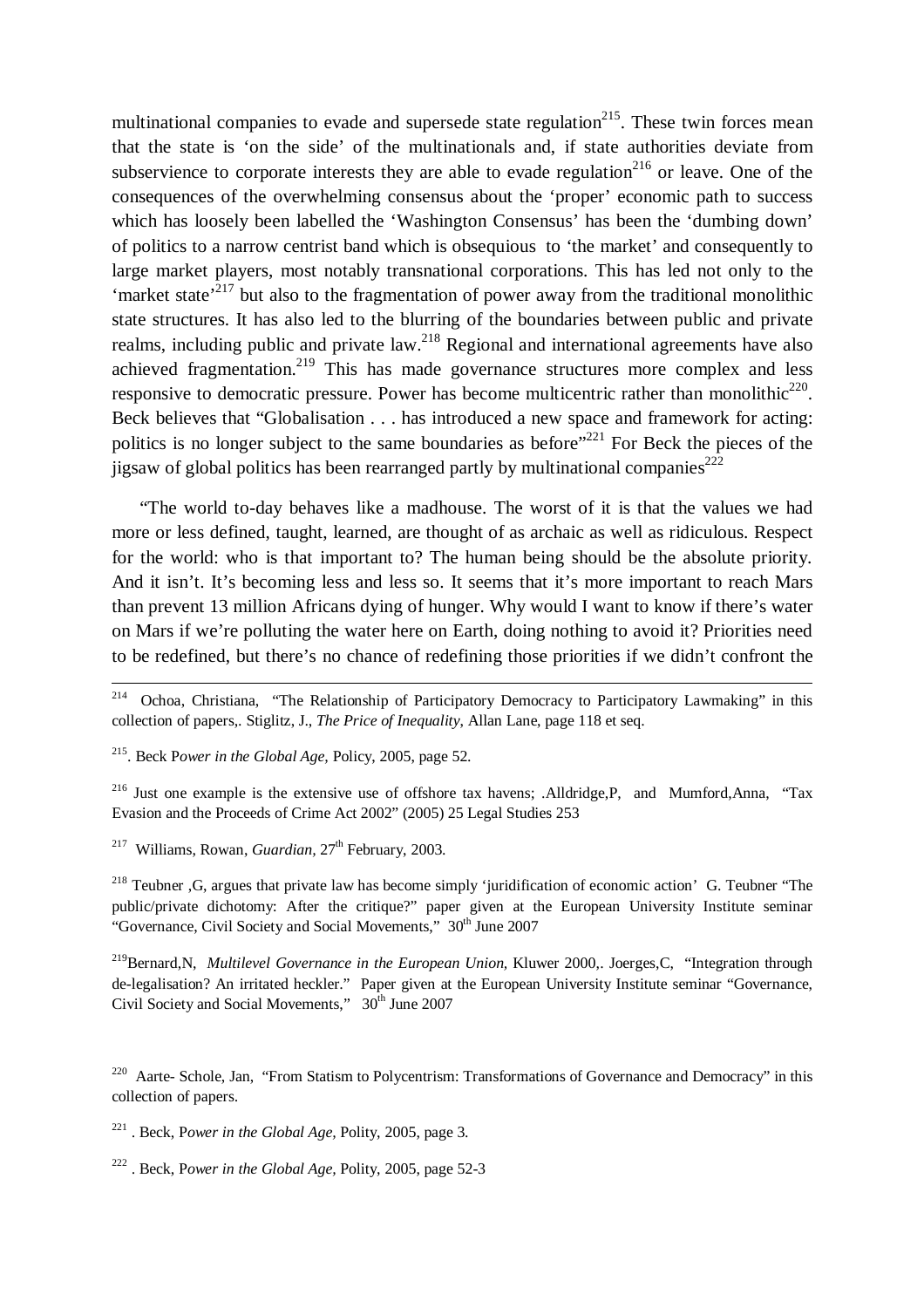need to know what democracy is. We live in a very peculiar world. Democracy isn't discussed, as if democracy had taken God's place, who is also not discussed."<sup>223</sup> Perhaps the discussion should begin with the understanding that markets are not all-powerful; "Adam Smith's invisible hand – the idea that free markets lead to efficiency as if guided by unseen forces – is invisible, at least in part, because it is not there." $224$ 

Charles Tilly rejects the argument that it is possible to identify a 'borderline' between democracy and non-democracy by an assessment of chosen factors such as those identified by Freedom House.<sup>225</sup> Instead, Tilly focuses his definition on state-citizen relations and argues that democracy is always in a state of dynamic movement with constant pressures towards democratization and de-democratization.<sup>226</sup> "Democratization means net movement towards broader, more equal, more protected and more binding consultation. Dedemocratization, obviously, then means net movement towards narrower, more unequal, less protected, and less binding consultation."<sup>227</sup> In seeking to uncover the causes of movement in either direction he argues that there is a crucial difference between *capacity* of states and the health of their democracy. Here, capacity relates to states' ability to implement their policies. "*State capacity* means *the extent to which interventions of state agents in existing non-state resources, activities, and interpersonal connections alter existing distributions of those resources, activities and interpersonal connections as well as relations among those distributions"<sup>228</sup>* Democratization depends on a complex interaction between the democracy in the sense of broader, more equal, more protected and more binding consultation and capacity to deliver. Tilly's central tenet is that democracy cannot be measured in the traditional ways which employ *idealist, structuralist* or *instrumentalist* approaches<sup>229</sup> These, he explains, as "democracy as an idea that someone (the Greeks)<sup>230</sup> invented, starting a centuries-long effort to implement the idea. We might take the opposite tack, arguing that only the conditions of industrial capitalism could support broad, equal, protective, and mutually binding political relations between states and citizens. We might also think that competing models of government, once familiar to national elites, attracted different sorts of ruling classes, and that some of those chose dictatorship and others democracy."<sup>231</sup> Rather,

<sup>228</sup> Tilly *Democracy* p16. italics in original.

<sup>229</sup> Tilly *Democracy* p48, italics in original.

<sup>230</sup> Although he points out that the Greeks' were slave owners and excluded women from plolitics so the breadth of participation is extremely suspect.

<sup>231</sup> Tilly *Democracy,* p49

 $\overline{a}$ <sup>223</sup> Saramago, Jose, Guardian 28/12/02.

<sup>224</sup> Stiglitz, Guardian

 $225$  www.freedomhouse.org, accessed  $8<sup>th</sup>$  August 2007

<sup>226</sup> .Tilly,C, *Democracy,* Cambridge University Press, 2007

<sup>227</sup> Tilly *Democracy,* p14.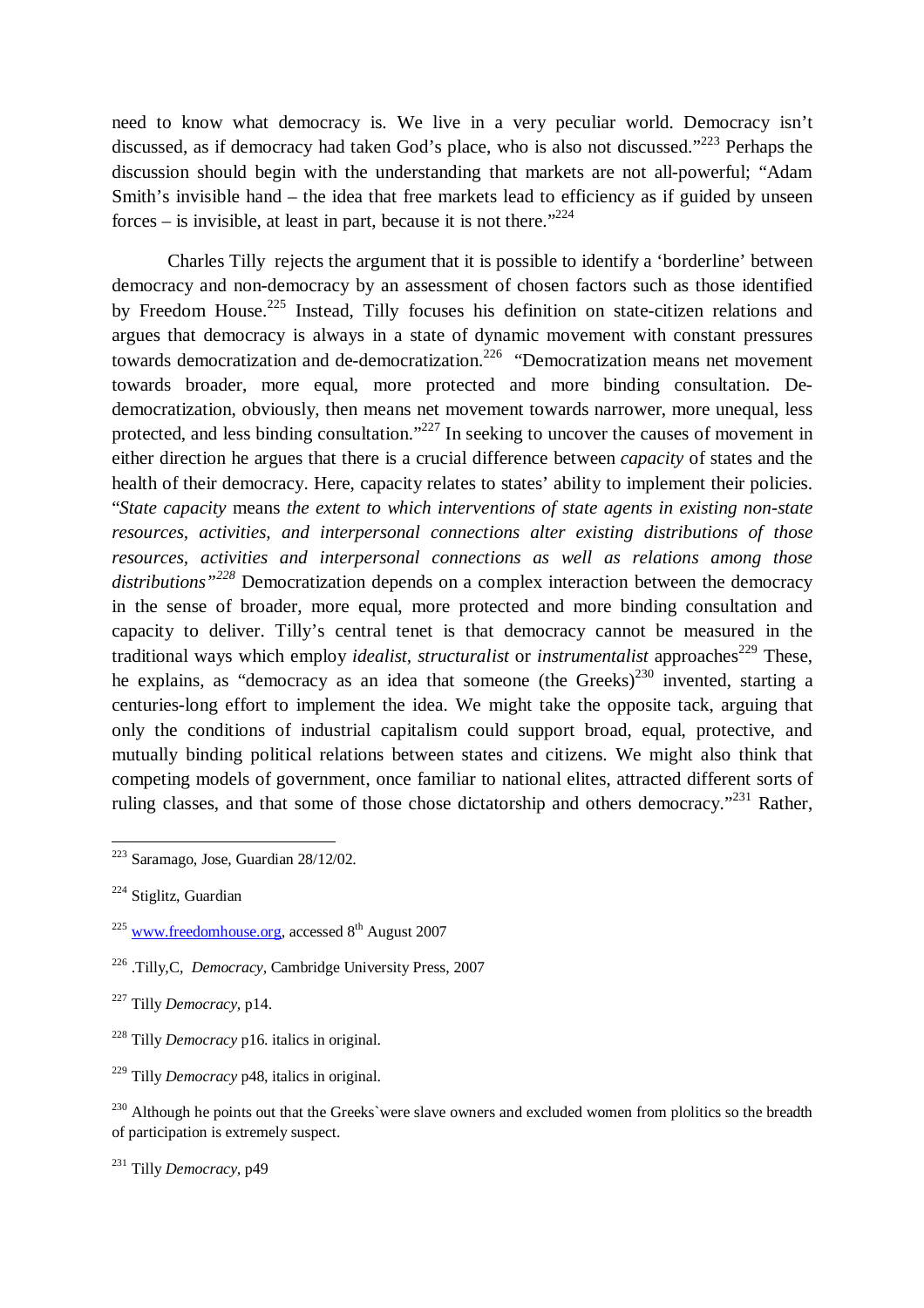Tilly argues that attention should be paid to *processes* to identify the movement towards or away from democracy. The processes he identifies are "increasing integration of trust networks into public politics, increasing insulation of public politics from categorical inequality and decreasing autonomy of major power centres from public politics.<sup>232</sup> The first of these and its relationship with his definition of democracy is encapsulated by the following; "of breadth, equality, mutually binding consultation and protection, integration of trust networks into public politics most directly affects mutually binding consultation. To the extent that people integrate their trust networks into public politics, they come to rely on governmental performance for maintenance of those networks. They also gain power, individual and collective, through the connections to government that those networks mediate. They acquire an unbreakable interest in governmental performance. The political stakes matter. Paying taxes, buying governmental securities, yielding private information to officials, depending on government for benefits, and releasing network members for military service cement that interest and promote active bargaining over the terms of its fulfilment."<sup>233</sup> Trust networks "contain *ramified interpersonal connections, consisting mainly of strong ties, within which people set valued, consequential, long-term resources and enterprises at risk to the malfeasance, mistakes, or failures of others."<sup>234</sup>*

It is clear that the trust between citizens in Greece, Spain and the UK and their governments has recently been strained.<sup>235</sup> However even before the financial crisis inequality, particularly in the US and the UK has damaged democracy. Tilly argues that it is possible to have significant inequality and rely on political magic tricks to isolate political decision making from that inequality by mechanisms which do not reflect those inequalities in formal arena. I have argued elsewhere that this is only true to a very limited extent. Those who are starving don't vote and even marginalisation can breed despair as having any influence. Where there is a dominant actor, such as the financial sector, governments are subordinated and unable to help its citizens. This is particularly cogent for the inequality debate. Inequality fuels de-democratizing forces, the poor often no not vote but society can be split by divisions between classes, a new Apartheid. Both Ehrenreich and Toynbee vividly portray the 'invisibility' factor as part of the experience of poverty due to low pay in the US and UK respectively<sup>236</sup>. Fallows notes the lack of shared spaces and services. In the US "As public schools and other public services deteriorate, those who can afford to do so send their

<sup>232</sup> Tilly *Democracy,* p50

<sup>233</sup> Tilly, *Democracy* p95

<sup>234</sup> Tilly *Democracy,* p81, italics in original

<sup>235</sup> Bawdon, Fiona, "Verdict on UK Riot; people need a 'state in society', says report", http://www.guardian.co.uk/uk/2012/mar/28/verdict-uk-riots-stake-society, http:// " Samaras, Antonis, says *Greece's democracy* is in danger", www.guardian.co.uk/world/greece, Tremlett , Giles, "Spain reels at violent tactics by riot police", http://www.guardian.co.uk/world/2012/sep/29/spain-riot-police, all accessed on 11/10/2012.

<sup>236</sup> . Errenreich,B, *Nickel and Dimed* (Granta, London 2002, . Toynbee,P, *Hard Work,* Bloomsbury, London, 2003 and see Grear, *Redirection HR,* page 174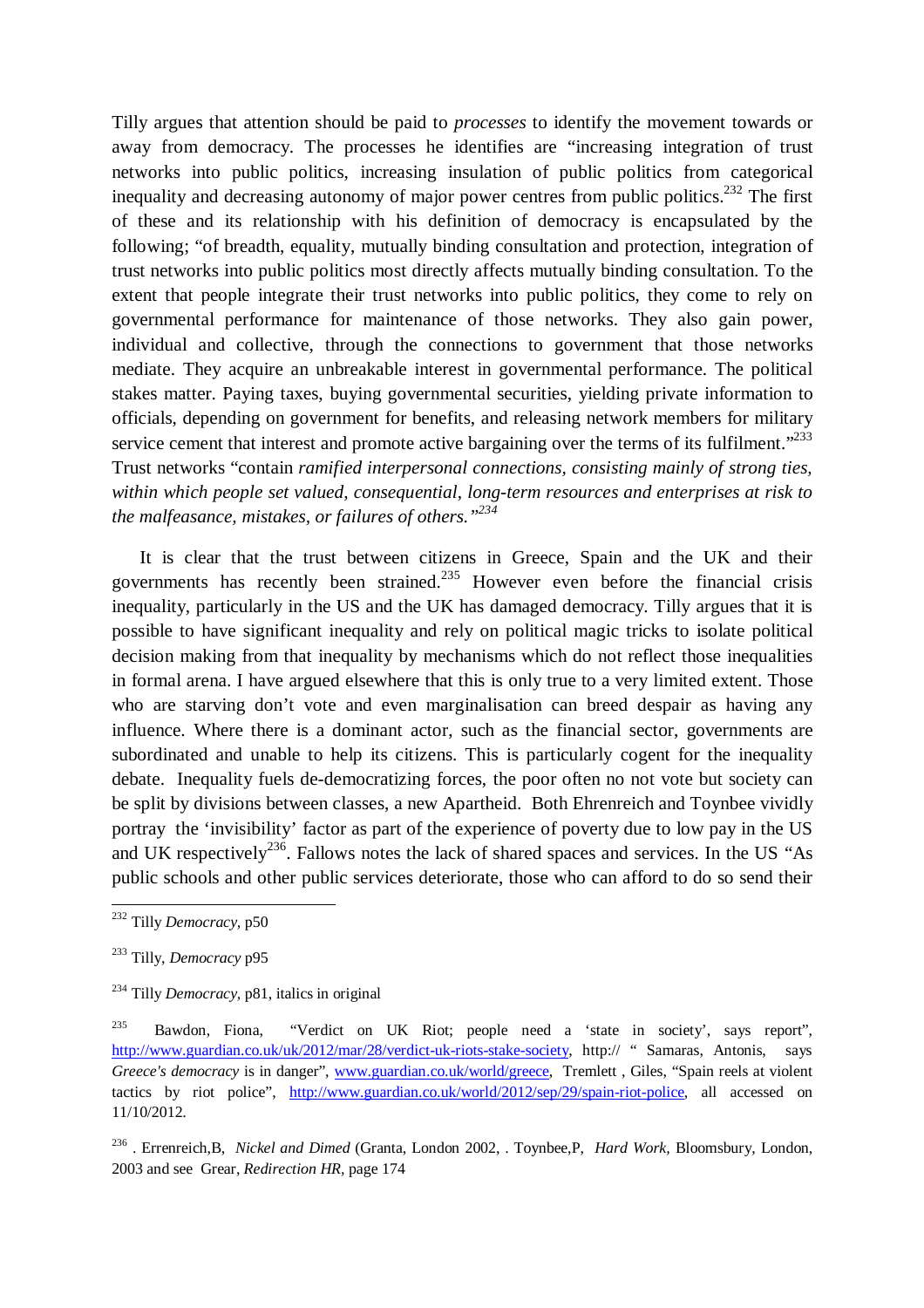children to private schools and spend their off-hours in private spaces- health clubs, for example, instead of the local park. They don't ride on public buses and subways. They withdraw from mixed neighbourhoods into distant suburbs, gated communities or guarded apartment towers; they shop in stores that, in line with prevailing 'market segmentation' are designed to appeal to the affluent alone."<sup>237</sup> Toynbee writes London was a sadder, duller, more impoverished place. . . Wherever I walked, everything I passed was out of bounds, things belonging to other people but not to me. . . This is what 'exclusion' means, if you have ever wondered at this modern wider definition of poverty. It is a large No Entry sign on every ordinary pleasure."<sup>238</sup> This polarisation of society is neatly summed up in Klein's metaphor of *Fences and Windows* to describe the separation of the haves and have-nots (Fences) and the opportunities for hope (Windows<sup>239</sup>).

Such exclusion does not readily lead to political participation. Tilly apparently discounts the effects of the way in which inequality and discrimination is built into political systems in an institutional way, an issue discussed below in relation to institutional racism and corruption. Futher, the third process identified by Tilly is the antithesis to the inequality issue. That third process is decreasing the autonomy of major power centres from public politics. A revealing part of the discussion of this issue comes when Tilly deals with the dedemocratization of Russia by Putin "Yet in one regard Putin may surprisingly have been promoting longer-term changes that will eventually facilitate Russian democratization. Although he was permitting Russian military dangerously broad autonomy in the Caucasus, he was also subordinating capitalists who had acquired extraordinary independence from state control." Here Tilly has missed the point and appears to be operating in a pretransnational corporate world. Corporations not only *Rule the World<sup>240</sup>* but they have bought the politicians, if not with money then with economic argument and sheer economic power. The result of this is to corrupt the whole system. So democratization by decreasing the autonomous power of corporations can only come by accepting that what is required is an alternative approach to the economic system which decreases the reach of corporate power and its elites. This can only be achieved by popular pressure. It is therefore arguable that the US, UK and Europe have significantly de-democratized in recent years because of increasing inequality and because of the 'willing capture' by companies of the 'market state' giving significant autonomous power to corporations.

<sup>&</sup>lt;sup>237</sup> Ehrenreich *Nickel and Dimed*, p216, citing . Fallows, J, "The Invisible Poor", New York Times, March 19<sup>th</sup> 2000.

<sup>238</sup> *Hard Work*, p239.

<sup>239</sup> . Klein,N, *Fences and Windows,* Picador, New York, 2002. Klein argues that global society has created many fences; "barriers separating people from previously public resources" (pXVIII) both physical barriers and virtual ones such as education being restricted by the charging of fees. Windows are signs of hope of breaking down barriers such as the World Social forum and reclaiming public spaces.

<sup>240</sup> . Korten,D, *When Corporations Rule the World,* Kumarian Press 1995, J. Pilger *The New Rulers of the World* Verso, London, 2002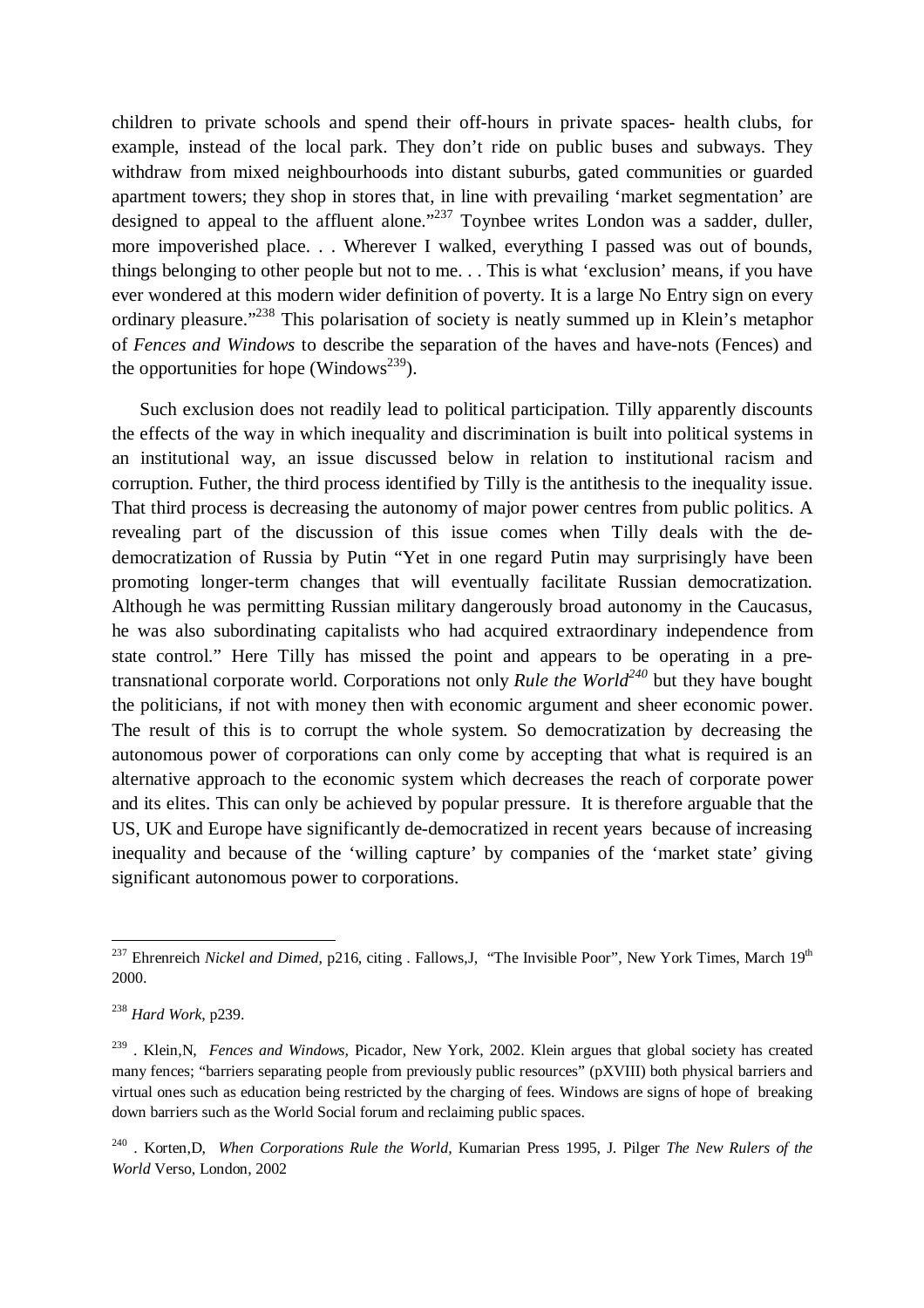The second process identified by Tilly as an indicator of democratization is equality "Democracy works better, and democratization is more likely to occur, when political processes, reduce translation of everyday categorical inequalities into public politics. $1241$ Thus the argument is not that democracy cannot exist where there is significant inequalities but that these must not appear in the political arena. By categorical inequalities Tilly means "organized differences in advantages by gender, race, nationality, ethnicity, religion, community and similar categories."  $242$  Democracy thrives on a lack of correspondence between the inequalities of everyday life and those of state-citizen relations".<sup>243</sup> "Any substantial increase in categorical inequality also affects democracy's prospects. Any substantial increase in categorical inequality that occurs without some compensating adjustment in public politics poses a serious threat to existing democratic regimes."  $\ldots$ <sup>244</sup>

" Increasing categorical inequality threatens democracy because it gives members of advantaged categories means and incentives to:

\* Opt out of democratic bargains

- \* Create beneficial relations with state agents
- \* Shield themselves from onerous political obligations

\* Use their state access to extract more advantages from unequal relations with non-state actors

\* Use their influence over the state for further exploitation or exclusion of subordinate categories, and thus

\* Move their regimes even further away from broad, equal, protected, mutually binding consultation"245

Here the Corporate Governance is key, company law, social movements, human rights activism and corporate social responsibility must go hand in hand with democracy and why the arbitrary distinction between Corporate Governance and Corporate social Responsibility should be demolished. This is particularly crucial because of the coming danger for the environment. The EU Aquis Communautaire should be truly a binding commitment to democracy not an administration of the Elites. Consensus politics as found in German could allow more participation in government and corporate governance.

<sup>241</sup> Tilly *Democracy,* p111

<sup>242</sup> Till *Democracy* p111

<sup>243</sup> Tilly *Democracy* p118.

<sup>244</sup> Tilly *Democracy,* p118.

<sup>245</sup> Tilly *Democracy* p137.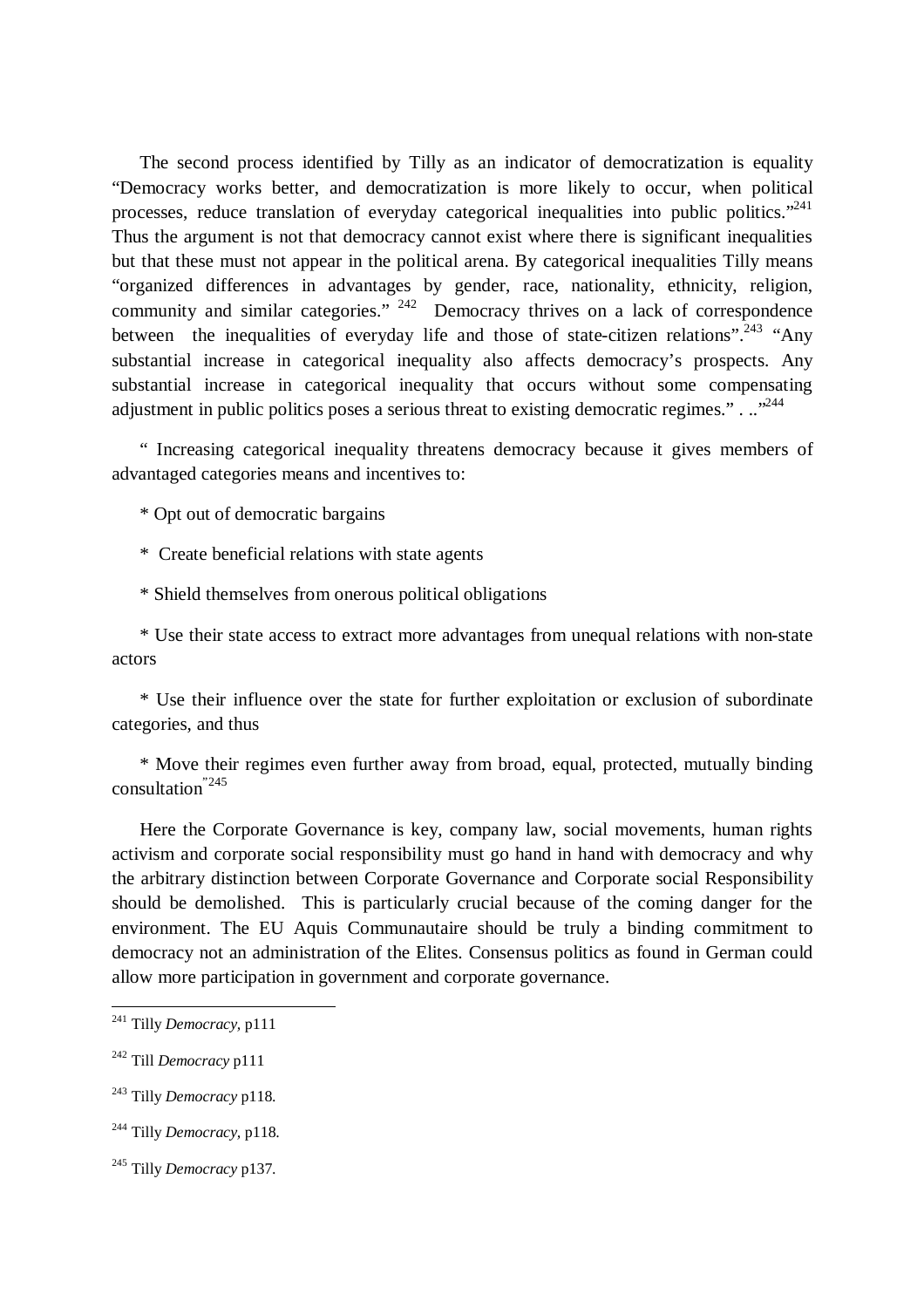# **The Environment and Corporate Governance.**

For some time there has been a problem of pollution from companies because they are not internalizing their waste and costs. There is also no doubt that there has been a significant export of 'dirty' industries and significant pollution from the activities of mining and manufacturing operations masterminded by TNCs across the world. "One of the keys to understanding the global problem of waste and pollution, is that much of its incidence in the developing world is due to developed nations' illegal shipment of their own waste to these regions. . . trucks entering Eastern Europe [from Germany] export hundreds of thousands of tons of waste that Westerners find too expensive or too inconvenient to dispose of themselves. The pressure is mostly financial. Under US and European environmental laws today, the cost of disposing of hazardous industrial and mining waste can be as high as several thousand dollars per ton . . . Shipping such materials abroad is often much cheaper."<sup>246</sup>

The exporting nations can pose as environmentally aware:

"Japan has reduced its aluminium smelting capacity from 1.2 million tons to 149,000 tons and now imports 90% of its aluminium. What this involves in human terms is suggested by a case study of the Philippine Associated Smelting and Refining Corporation (PASAR). PASAR operates a Japanese-financed and constructed copper smelting plant in the Philippine province of Leyte to produce high grade copper cathodes for shipment to Japan. The plant occupies 400 acres of land expropriated by the Philippine Government from local residents at give-away prices. Gas and waste water emissions from the plant contain high concentrations of boron, arsenic, heavy metals, and sulfur compounds that have contaminated local water supplies, reduced fishing and rice yields, damaged the forests, and increased the occurrence of upper respiratory diseases among local residents. Local people whose homes, livelihoods and health have been sacrificed to PASAR are now largely dependent on the occasional part-time or contractual employment they are offered to do the plant's most dangerous and dirtiest jobs."<sup>247</sup>

David Leigh has written on the Trafigura disaster where a ship unloaded cargo in the Ivory Coast killing many and damaged at least 31,000. The ship was loaded with toxic chemicals from Europe: "The UN human rights special rapporteur, Professor Okechukwu Ibeanu, wrote: "According to official estimates, there were 15 deaths, 69 persons hospitalised and more than 108,000 medical consultations … there seems to be strong prima facie evidence that the reported deaths and adverse health consequences are related to the

<sup>246</sup> Czinkota, M, Ronksinen,I, and Moffett,M, *International Business* (4th ed, Dryden, 1996).

<sup>247</sup> Korten *When Corporations Rule the World.*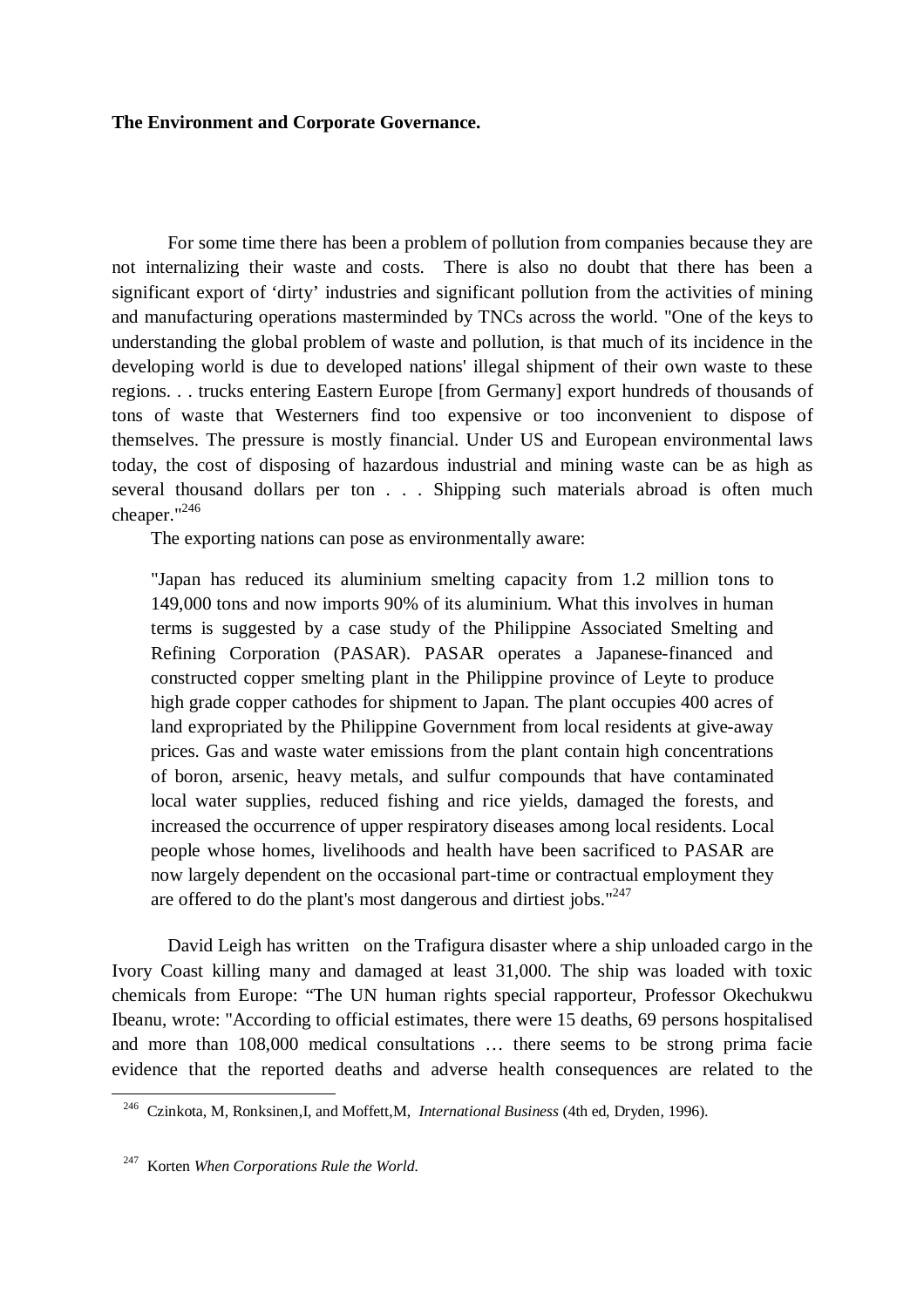dumping."<sup>248</sup> According to Leigh "The documents reveal that the London-based traders hoped to make profits of \$7m a time by buying up what they called "bloody cheap" cargoes of sulphur-contaminated Mexican gasoline. They decided to try to process the fuel on board a tanker anchored offshore, creating toxic waste they called "slops".<sup>249</sup> A number of company internal e-mails were found: 'One trader wrote on 10 March 2006: "I don't know how we dispose of the slops and I don't imply we would dump them, but for sure, there must be some way to pay someone to take them.' The resulting black, stinking, slurry was eventually dumped around landfills in Abidjan, after Trafigura paid an unqualified local man to take it away in tanker trucks at a cheap rate".<sup>250</sup> Recently there is disquiet with 'fracking'  $251$ . There are many reports of environmental violations perpetrated by large companies.<sup>252</sup> Simultaneously the amount of extraction of minerals and other materials from the ground rises exponentially. "On the eve of India's independence, Mahatma Gandhi was asked whether he thought the country could follow the British model of industrial development. His response retains a powerful resonance in a world that has to redefine its relation to the earth's ecology: 'It took Britain half the resources of this planet to achieve its prosperity. How many planets will India require for development?'We ask the same question for a world edging towards the brink of dangerous climate change.

#### **Climate Change**

"There is "a looming environmental crisis, which poses a threat to the basic of our very existence<sup>"253</sup> The IPCC believe "There is *high confidence* that neither adaptation nor mitigation alone can avoid all climate change impacts . . . Unmitigated climate change would, in the long term, be *likely* to exceed the capacity of natural, managed and human systems to adapt. Reliance on adaptation alone could eventually lead to a magnitude of climate change to which effective adaptation is not possible, or will only be available at very high social,

 $249$  ibid

 $250$  ibid

<sup>&</sup>lt;u>2</u>48 Leigh, David, "How UK oil company Trafigura tried to cover up African pollution disaster, Guardian 16/09/2009.http://www.guardian.co.uk/world/2009/sep/16/trafigura-african-pollution-disaster, accessed on 17/10/2012.

<sup>&</sup>lt;sup>251</sup> http://quitcoal.org/natural-gas-hydraulic-fracking, accessed on 16/10/2012 "Hydraulic fracture methods ("fracking") are associated with a range of environmental impacts, some of which are not fully understood. It's possible that the carbon footprint of shale gas may be significantly greater than for conventional gas".

<sup>252</sup> See Oxfam *Global Finance Hurts the Poor,* Oxfam America, Boston2002 esp p 46 and Oxfam *Oil*, *Gaz and Mining*: *Poor Communities Pay the Price:* Oxfam America, Boston 2001.

<sup>253</sup> Sjafjell, Beate, *Towards a Sustainable European Company Law,* Wolters Klwer, 2009, page 3, Dieter Helm and Cameron Hepburn (Eds) *The Economics and Politics of Climate Change,* Oxford University Press, 2009.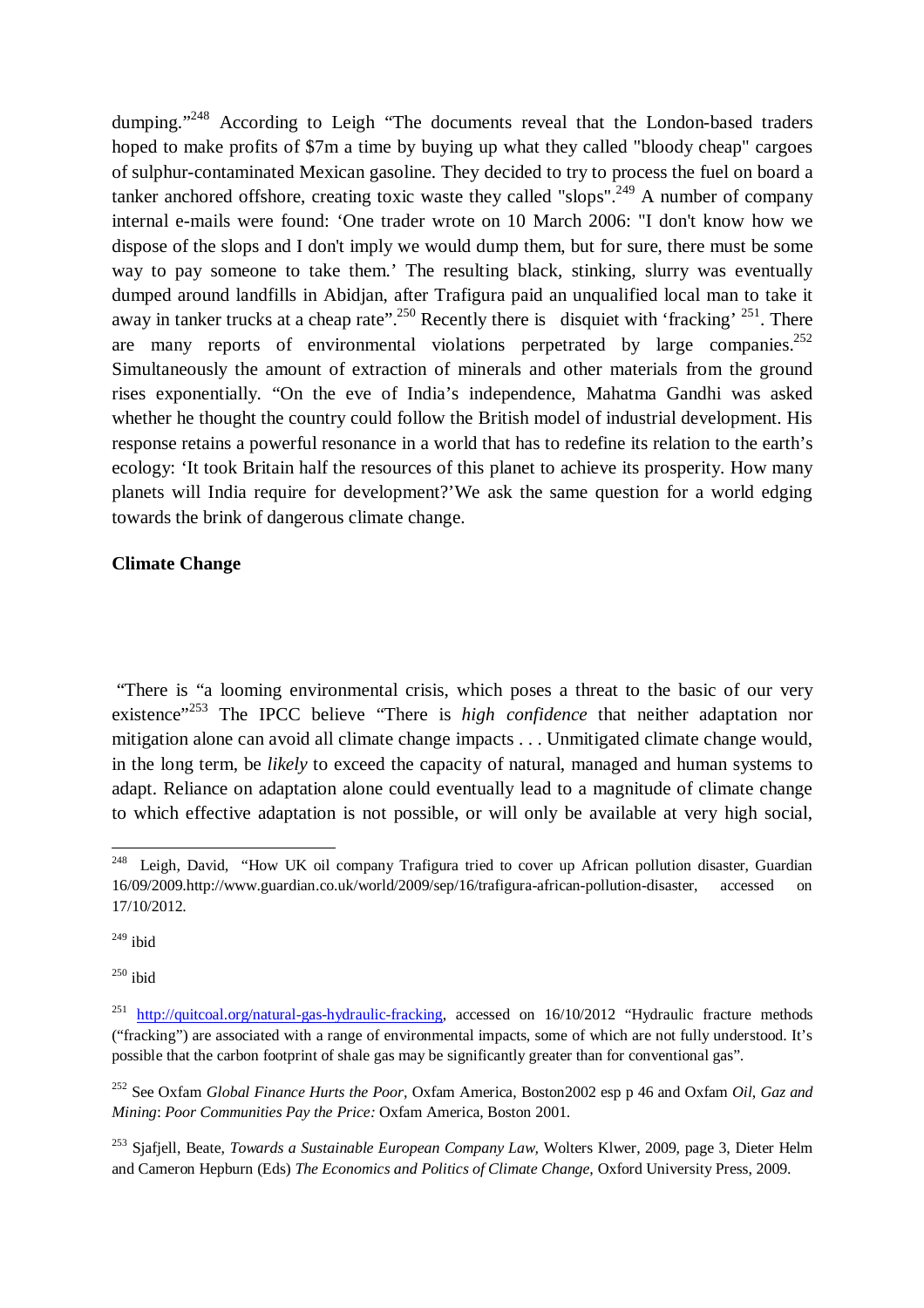environmental and economic costs.<sup>254</sup> There has been for some time a pollution epidemic but the climate change crisis has eclipsed this. The corporate governance debate has not included the issues of climate change, rather shied away from internalizing environmental costs including carbon emissions. The sustainability industry is large but is beset by spin  $dotors.<sup>255</sup>$  The Stern Review said that the negative effects of externalising greenhouse gasses is "the greatest and widest-ranging market failing ever seen"<sup>256</sup> Using the annual ceiling of 14.5 Gt  $CO<sub>2</sub>$ , if emissions were frozen at the current level of 29 Gt  $CO<sub>2</sub>$  we would need two planets. However, some countries are running a less sustainable account than others. With 15 percent of the world population, rich countries are using 90 percent of the sustainable budget. How many planets would we need if developing countries were to follow the example of these countries? $257$ 

At last we believe that anthropogenic is real: "we have slowly, and at times reluctantly, realised that humanity has become an active agent in the reshaping of physical climates around the world, so our cultural, social, political and ethical practices are reinterpreting what climate change means."<sup>258</sup> Principle 12 of the Rio Declaration requires states to cooperate to promote a supportive and open international economic system and demanded that "trade policy measures for environmental purposes should not constitute a means of arbitrary or unjustifiable discrimination or a disguised restriction on international trade<sup>259</sup>, Agenda 21 of the Rio Declaration also says that international trade has been inequitable and this has been one reason for environmental degradation of the planet. It is a paradox that the Declaration also believed in the logic of trade liberalisation particularly because it would be good for the world. Elliott argues that one reason for the argument is a semantic one; the rhetoric of international trade does not allow 'protection' against nations. She says "Can environmental protection issues be accommodated within the logic of trade liberalisation? Can trade

<sup>254</sup> IPCC Core Writing Team, R.K. Pachauri,R. K, and . Reisinger,A, (eds) *Climate Change 2007: Contribution of Working Groups I, II and III to the Fourth Assessment Report of The Intergovernmental Panel on Climate Change* (Geneva: IPCC 2088, *http://www.ipcc.ch/pdf/assessment-report/ar4/syr/ar4\_syr.pdf.* accessed on 16<sup>th</sup> October 2012.

<sup>255</sup> http://www.eiris.org/files/research%20publications/EIRISGlobalSustainbailityReport2012.pdf,

<sup>&</sup>lt;sup>256</sup> . Stern, N, on the Economics of Climate Change: Executive Summary 2006, www.sternreview.org.uk, accessed on 16/10/2012, see also N. Stern, *The Economics of Climate Change: The Stern Review,* Cambridge University Press, 2007,

<sup>257</sup> United United Development Programme *How Many Planets,*  http://hdr.undp.org/en/statistics/data/climatechange/planets/, accessed on 16/10/2012, Dieter Helm and Cameron Hepburn (Eds) *The Economics and Politics of Climate Change,* Oxford University Press, 2009.

<sup>258</sup> Hulme,Mike, *Why we Disagree about Climate Change,* Cambridge University Press, 2009, page xxv,

<sup>259</sup> UNCED 1992 *Report of the UN Conference on Environment and Development Annex 1, Rio Declaration and Development, A/CONE.* 151/26 (Vol 1), 12<sup>th</sup> August.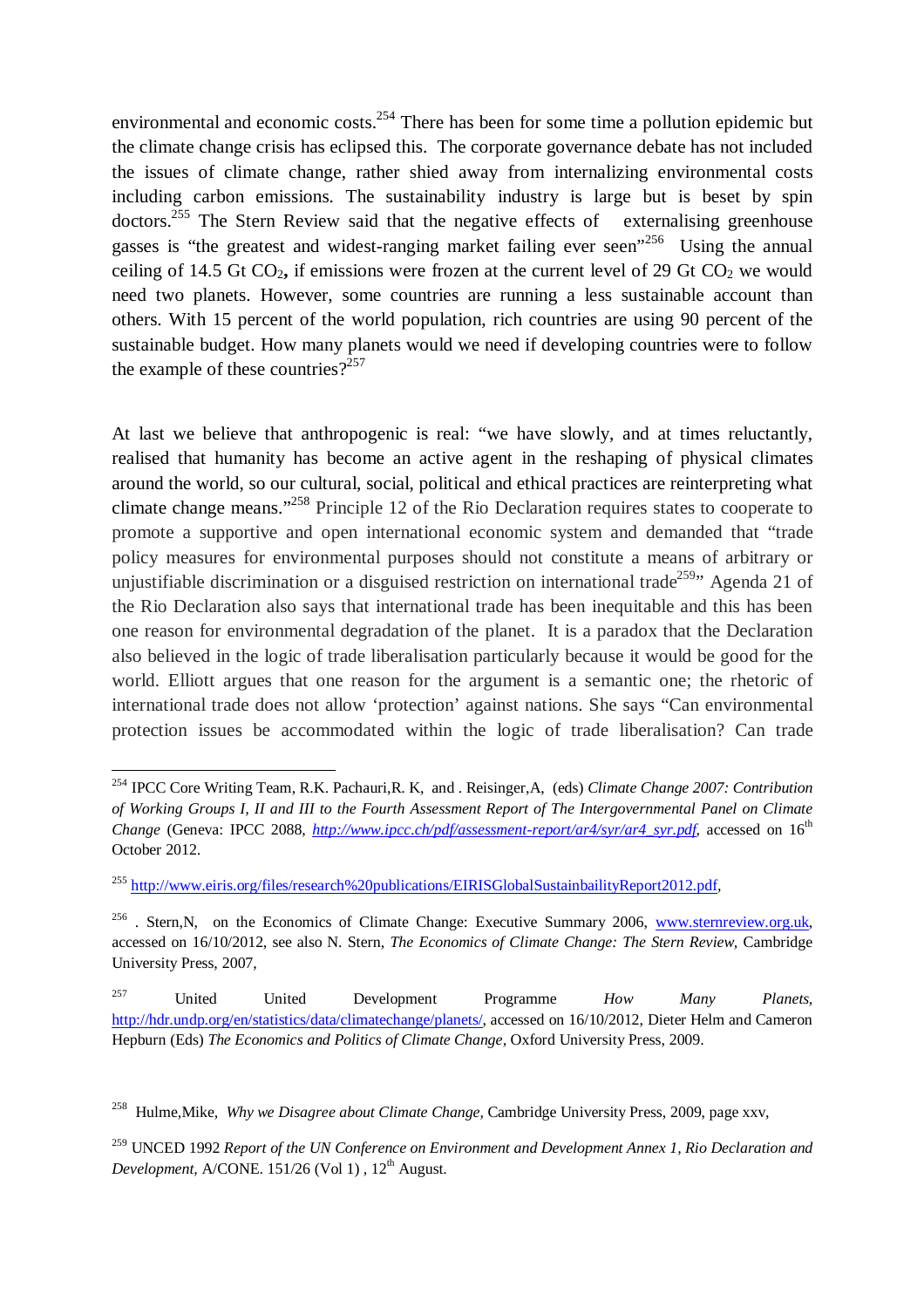liberalisation contribute to overcoming environmental degradation or is it likely to contribute to further environmental degradation? Is it possible in trade liberalisation discourse, to distinguish between environmental protection and environmental protectionism? . . . These are important because 'trade rules and agreements are a major determinant of how natural resources are used, what pressures are placed on the environment and who benefits from the huge money flows. . . that cross borders with the exchange of goods . . . At a normative level, answers to these questions rest in part on different views about 'protection' – a 'pejorative term' for the trade community."<sup>260</sup> For corporate governance this matters because of the importance of the macroeconomic context where the WTO is crucial is heavily influenced by neo-liberal economics. Deregulation and free markets policies and environmental protection are usually conflicting aims, although some scholars believe that a market solution can be found. . Paterson promotes a privatized market mechanism arguing for a new paradigm known as 'global environmental governance' : "while such governance is commonly seen in terms of a tragedy of the commons arising out of the anarchy of the interstate system, it is more fruitful to analyse these dynamics in relating to a conception of global capitalism. While efforts to govern global environmental problems started out as attempts to regulate the side-effects of existing form of capitalism development, they have increasing been organised to channel capitalism in novel directions."<sup>261</sup> Indeed climate change is a new sort of 'pure public commons'<sup>262</sup> Since no state or individual can fashion a solution. Although it is clear that that inter-state rivals can co-operate in treaties, accords and protocols.<sup>263</sup> The power of 'Capital'  $^{264}$  is so pervasive that even international law has been captured.<sup>265</sup> Paterson shows that global governance has been guided by the Washington Consensus and the fetishism of markets today.<sup>266</sup> Now privatisation has gone further, in a "dynamic change where standards and regulations are obeyed not by governments but in market rules by the market for the market". <sup>267</sup> Paterson believes that market mechanisms are "shaping business"

<sup>260</sup>.Elliott, L, *The Global Politics of the Environment,* (second ed) Palgrave Macmillan, 2004*,* citing . Postel ,S, and Flavin ,C, , "Reshaping the global Economy" in Brown, Lester R, *et al,* (eds) *State of the World,* Norton & co, 1991 and . Berlin,K, and . Lang, T, Trad*e and the Environment,* The Washington Quarterly, vol. 16, no 4 Autumn , pp35-51.

<sup>&</sup>lt;sup>261</sup> Paterson, Mathew, "Global governance for sustainable capitalism? The political economy of global environment governance", in *,* (Eds) l Adger,W. Neil, and Jordan,Andrew, *Governing Sustainability,* CUP 2009, page 99.

<sup>&</sup>lt;sup>263</sup> Brown, Katerina, "Human development and environmental governance: a reality check", in. 1 Adger and Jordan,*Governing Sustainability,* CUP, 2009 and Mike Hulme *Why we Disagree About Climate Change,* CUP 2009.

<sup>264</sup> Beck, U., *Power in the Global Age,* Polity Press, 2005.

<sup>265</sup> Beck ibid and see Anna Grear, *Redirecting Human Rights,* Palgrave Macmillan, 2010. ,

<sup>266</sup> Paterson, "Global governance for sustainability capitalism". *Governance Sustainability,* 2009, page 107.

<sup>&</sup>lt;sup>267</sup> Paterson cites instances like the International Organisation for Standardization's 1400014000, the Forest Stewardship Councils, id Page 109.